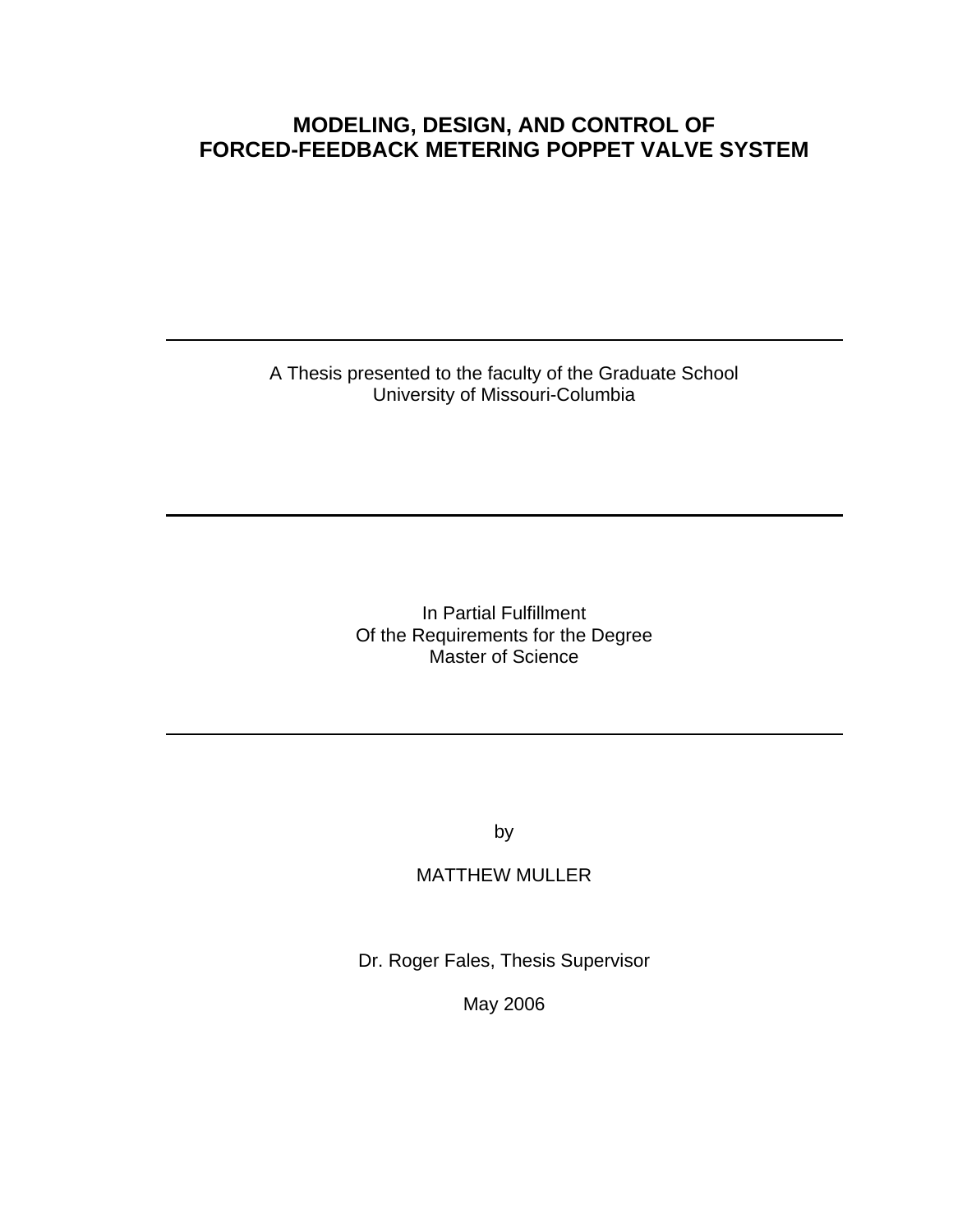The undersigned, appointed by the dean of the Graduate School, have examined the project entitled

# **MODELING, DESIGN, AND CONTROL OF FORCED-FEEDBACK METERING POPPET VALVE SYSTEM**

Presented by MATTHEW MULLER

a candidate for the degree of Masters of Science

and hereby certify that in their opinion it is worthy of acceptance

------------------------------------------------------------------------------------------------------------

Dr. Roger C. Fales, Assistant Professor, Mechanical and Aerospace Engineering

------------------------------------------------------------------------------------------------------------

------------------------------------------------------------------------------------------------------------

Dr. Noah Manring, J.C. Dowell Prof (MAE), Associate Dean of Research (CoE)

Dr. Steven C. Borgelt, Associate Professor, Biological Engineering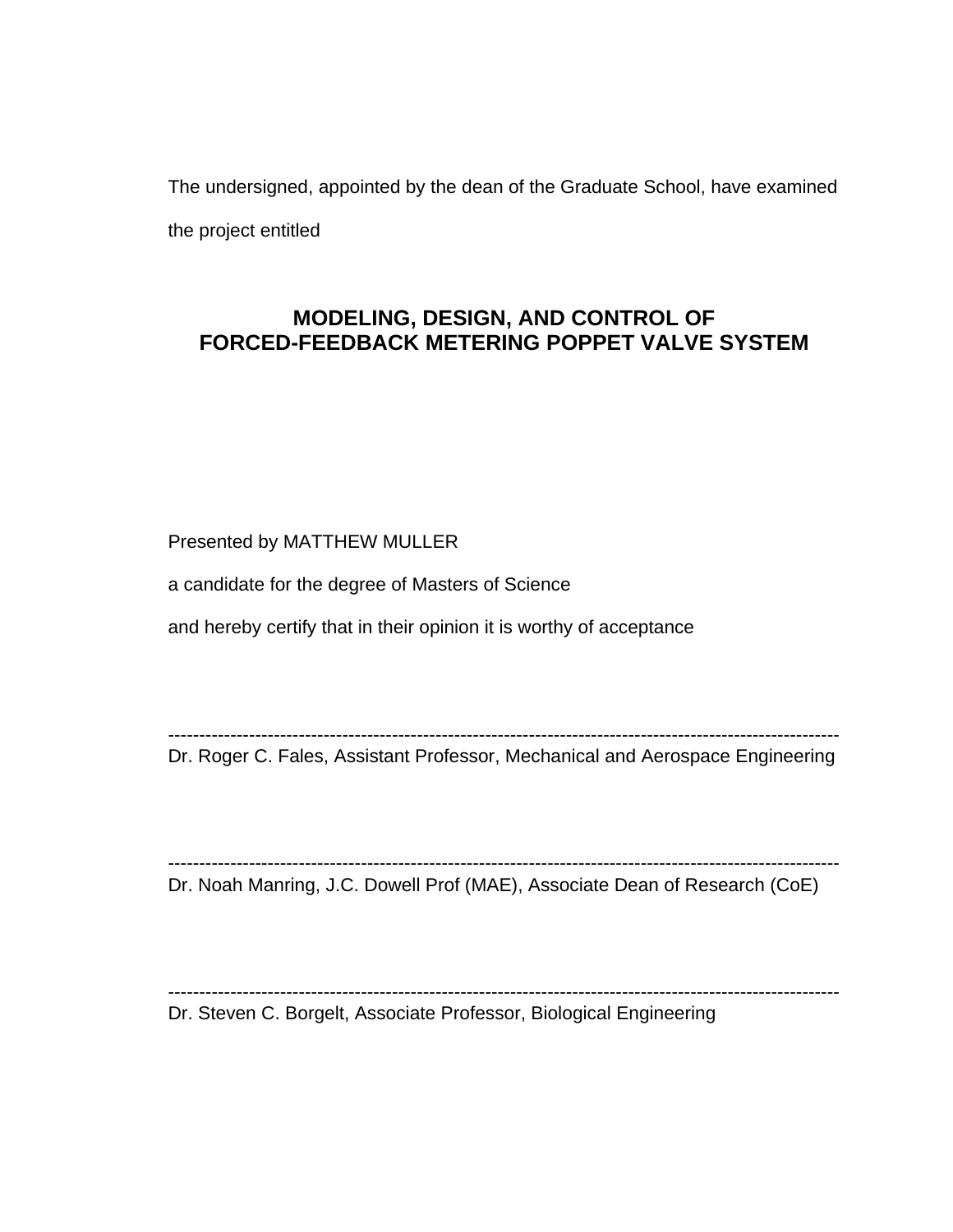## **ACKNOWLEDGMENTS**

The opportunity to attend graduate school at the University of Missouri has been a blessing that I have found continually challenging and rewarding. I am forever grateful to all the teachers and friends whom have constantly dealt with my endless questions.

 I am especially thankful to my academic advisor, Dr. Roger Fales for his constant patience and willingness to teach me the many aspects of hydraulics and controls theory. If it were not for his support, I would not know what a metering poppet valve was, let alone be able to deal with the many obstacles this research presented.

 I am also thankful to Dr. Manring for his open door to my questions regarding hydraulics and his accepting to serve on my thesis committee. His knowledge and his book have provided a constant resource for this project.

 I express my appreciation to Dr. Borgelt for generously giving up his time to examine my thesis and serve on my masters committee.

 I will forever be grateful to my parents whom have always encouraged the quest for knowledge and whose example provides endless motivation.

 Last and most profoundly, I owe this entire experience to my wife JoAnn who not only listened to my daily challenges but made it possible for me to return to graduate school.

ii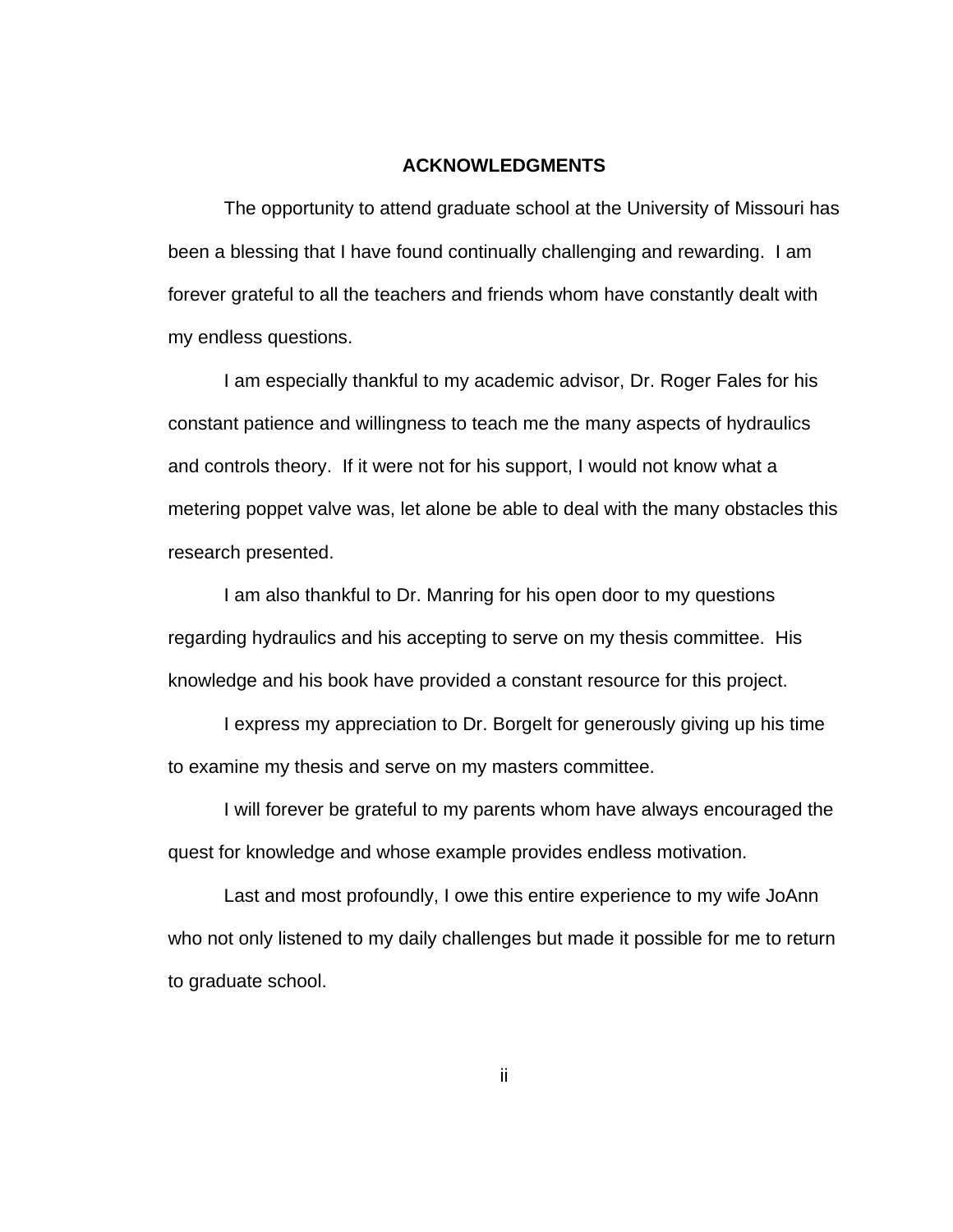| Chapter 2. Mathematical Modeling of the Constant Orifice Approach8    |
|-----------------------------------------------------------------------|
|                                                                       |
|                                                                       |
| Chapter 3. Iterative Root Locus Analysis and Design13                 |
|                                                                       |
| 3.2 Root Locus Plots for the Constant Orifice Model14                 |
| Chapter 4. Variable Orifice Vs. Constant Orifice Models22             |
|                                                                       |
| 4.2 Criteria for Constant Verses Variable Orifice Model Comparisons22 |
|                                                                       |
| 4.4 Design Information Obtained from Model Comparisons28              |
| Chapter 5. Examination of Previously Unmodeled Dynamics32             |
|                                                                       |

# **TABLE OF CONTENTS**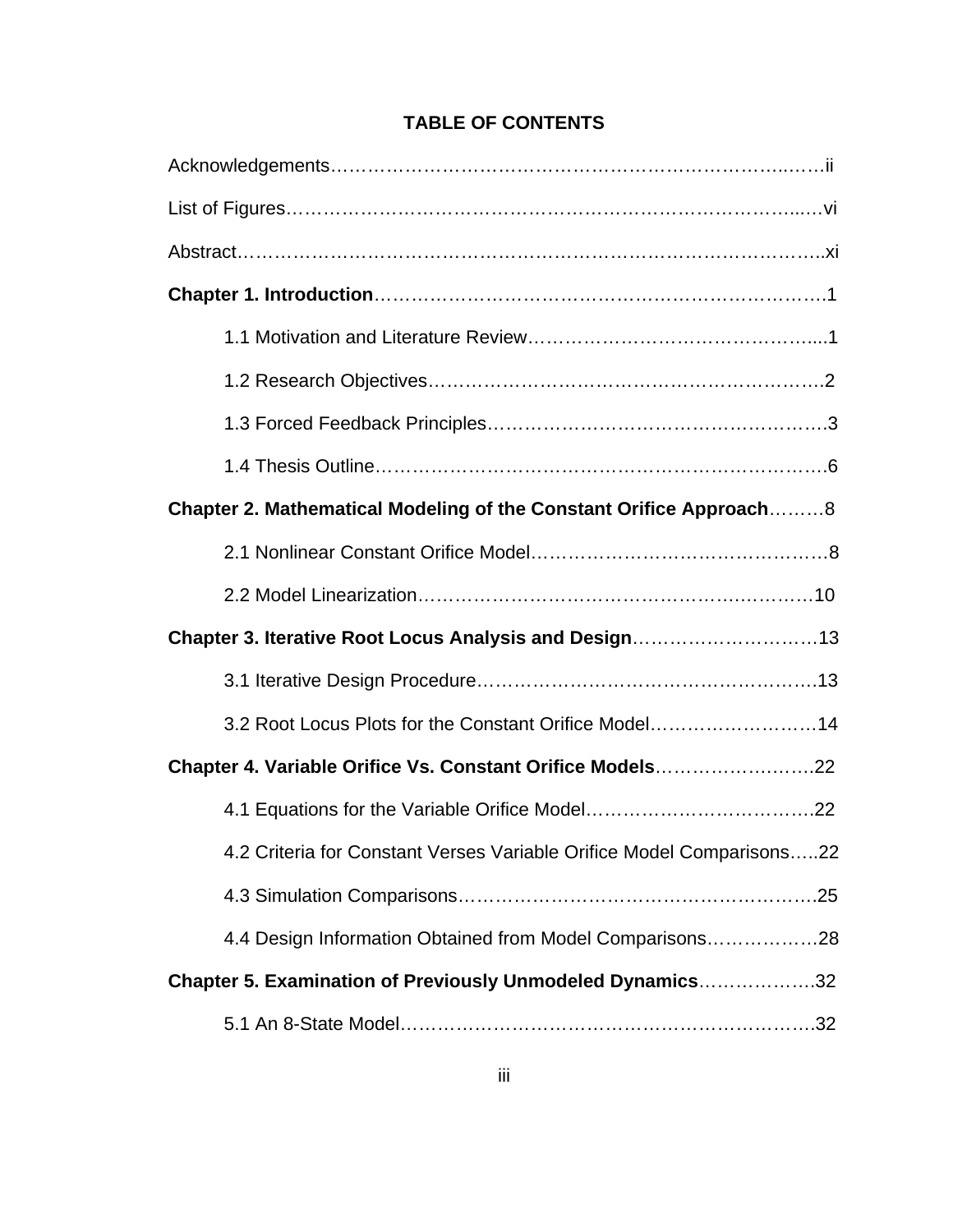| Chapter 6. Mechanical and Electronic Control Designs41               |
|----------------------------------------------------------------------|
|                                                                      |
| 6.2 Mechanical Pressure Compensation for Flow Control42              |
|                                                                      |
|                                                                      |
|                                                                      |
|                                                                      |
| 6.3.4 Table Look-up with Gain Scheduled PD Control54                 |
|                                                                      |
|                                                                      |
|                                                                      |
|                                                                      |
|                                                                      |
| 7.2 Nominal Performance and the Sensitivity Transfer Function65      |
| 7.3 Derivation of Robust Stability with Multiplicative Uncertainty67 |
| 7.4 Multiplicative Uncertainty Weighting Function W <sub>1</sub> 69  |
|                                                                      |
|                                                                      |
|                                                                      |
|                                                                      |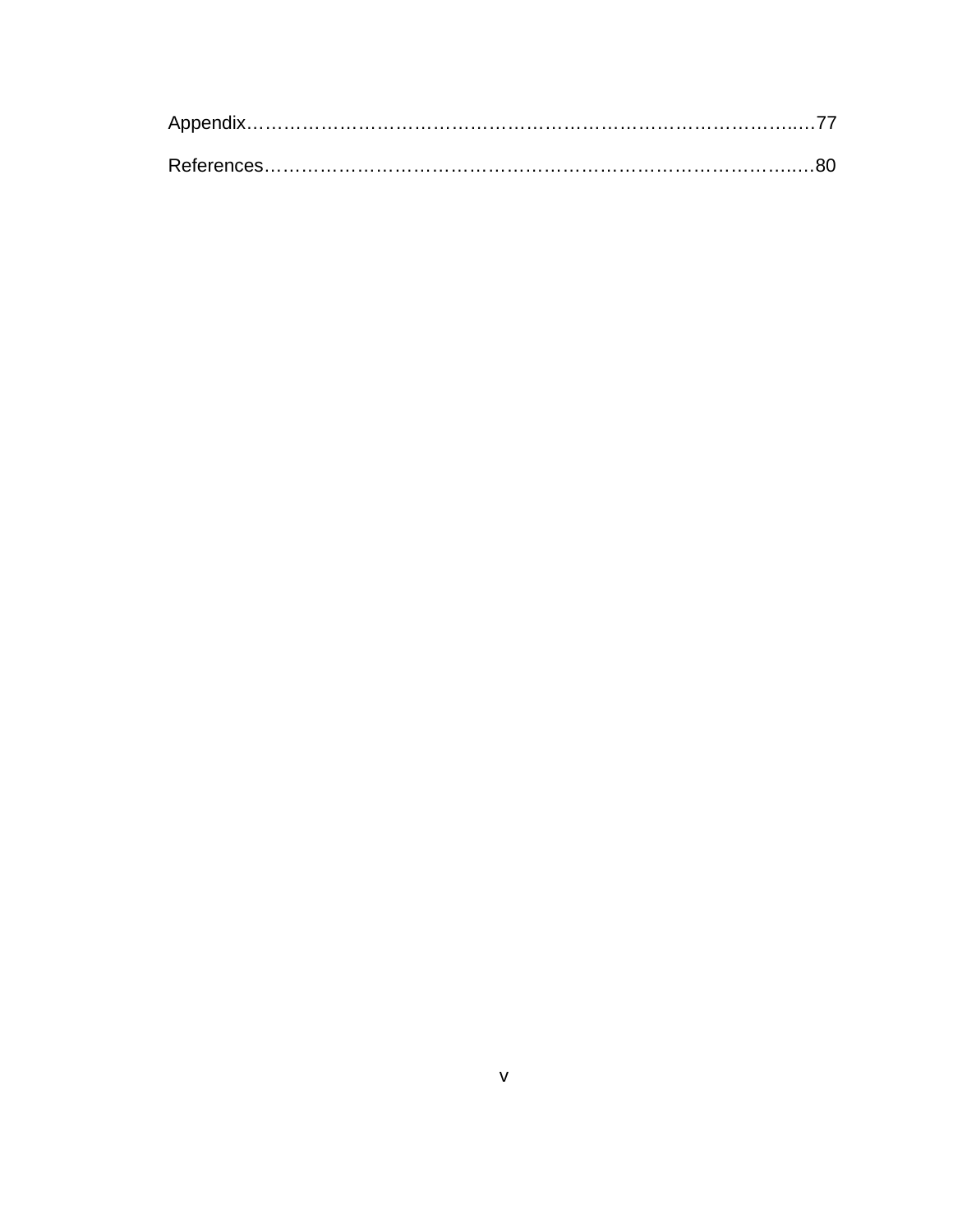# **LIST OF FIGURES**

| Fig. 1.2 Forced feedback poppet with a constant inlet orifice to control volume 6                      |
|--------------------------------------------------------------------------------------------------------|
|                                                                                                        |
|                                                                                                        |
|                                                                                                        |
|                                                                                                        |
| Fig. 3.5 Root locus varying k (spring rate) $(P_s = 21 MPa, \Delta P \approx 2.1 MPa) f = 5N$ 17       |
| Fig. 3.6 Root locus varying $b_r$ (pilot damping) $(P_s = 21 MPa, \Delta P \approx 2.1 MPa) f = 5N$ 17 |
|                                                                                                        |
|                                                                                                        |
|                                                                                                        |
|                                                                                                        |
|                                                                                                        |
| Fig. 4.2 Roots for linearization with 2.1 MPa pressure drop and valve open 0.2                         |
|                                                                                                        |
|                                                                                                        |
|                                                                                                        |
| Fig. 4.5 Main poppet position in response to step input force from 0-.2 s, F=50.2                      |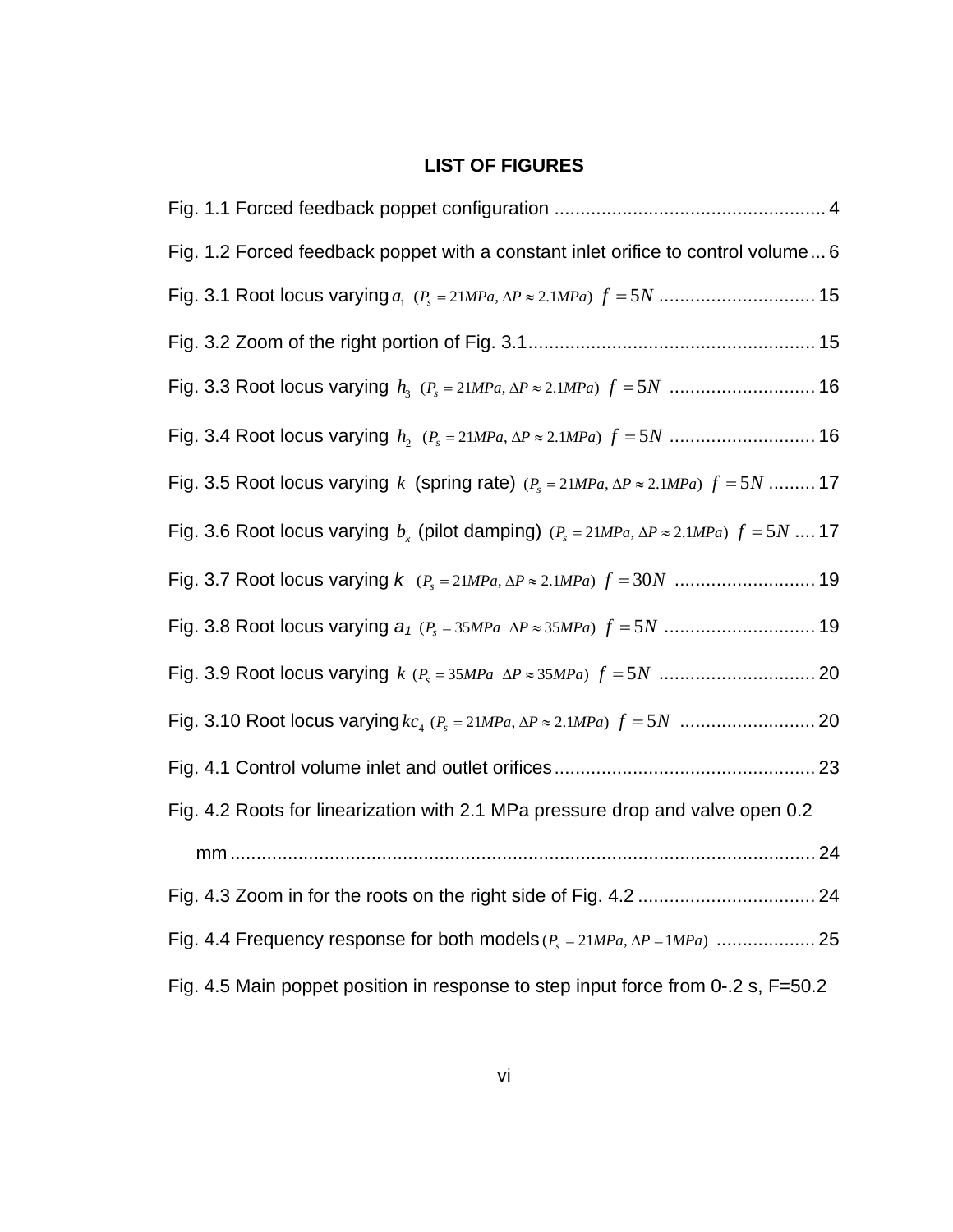| N for variable orifice, F= 51.4 for constant orifice $(P_s = 2.1 MPa, \Delta P = 1 MPa)$ 26 |
|---------------------------------------------------------------------------------------------|
| Fig. 4.6 Main poppet position in response to step input force, F=48.8 N for                 |
|                                                                                             |
| Fig. 4.7 Flow out of the control volume for main poppet response of Fig. 4.6                |
|                                                                                             |
| Fig. 4.8 Main poppet cracked open in response to step input force, F=8.1 N for              |
| variable orifice, F=13.6 N for constant orifice $(P_s = 35MPa, \Delta P \approx 35MPa)$ 28  |
| Fig. 4.9 Main poppet response to a solenoid input force from 0-.2 s. Constant               |
| orifice model modified for stability as compared to Fig.                                    |
|                                                                                             |
| Fig. 4.10 Main poppet response to solenoid input force. Constant orifice model              |
| modified for stability as compared to Fig. 4.6 $(P_s = 35MPa, \Delta P \approx 35MPa)$ 30   |
| Fig. 4.11 Frequency response for both versions of the constant orifice model                |
|                                                                                             |
|                                                                                             |
|                                                                                             |
|                                                                                             |
|                                                                                             |
|                                                                                             |
|                                                                                             |
|                                                                                             |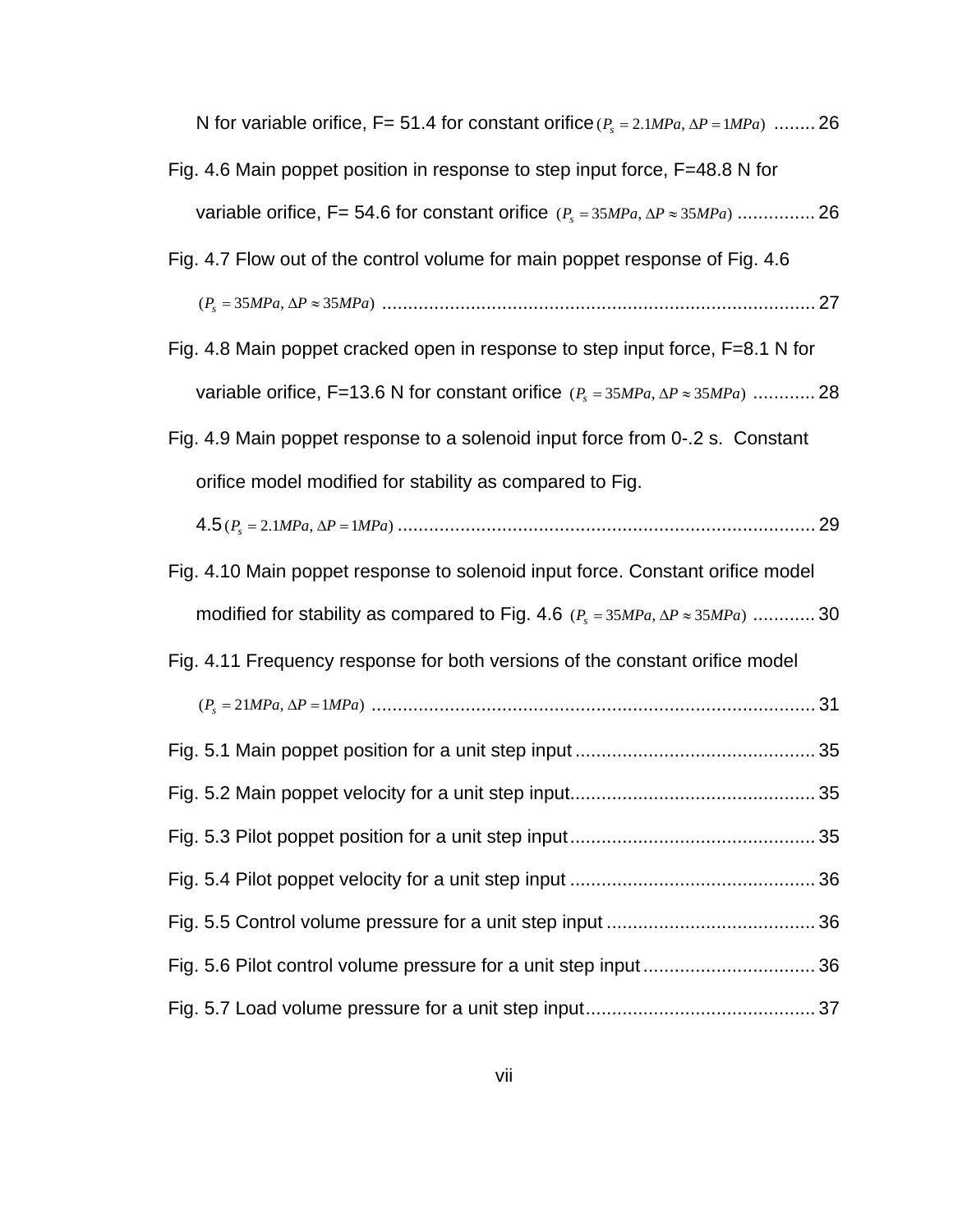| Fig. 5.9 Roots for linearization with valve open 0.2 mm ( $P_s = 21 MPa$ , $\Delta P \approx 2.1 MPa$ ). 38 |
|-------------------------------------------------------------------------------------------------------------|
|                                                                                                             |
| Fig. 5.11 Frequency response for both versions of the constant orifice model                                |
|                                                                                                             |
| Fig. 6.1 System with compensator, metering poppet valve, and load 42                                        |
| Fig. 6.2 Valve flow for pressure compensated models (desired flow 30LPM)  43                                |
|                                                                                                             |
|                                                                                                             |
| Fig. 6.5 Look-up table control vs pressure compensation, desired flow 30 LPM,                               |
|                                                                                                             |
| Fig. 6.6 Look-up table control vs pressure compensation, desired flow 110 LPM,                              |
|                                                                                                             |
| Fig. 6.7 Varying desired flow between 10 and 100 LPM, pressure drop approx                                  |
|                                                                                                             |
| Fig. 6.8 Varying desired flow between 10 and 70 LPM, pressure drop approx 1                                 |
|                                                                                                             |
|                                                                                                             |
| Fig. 6.10 Look-up table control vs look-up plus PD control, desired flow 110 LPM,                           |
|                                                                                                             |
| Fig. 6.11 Varying desired flow between 10 and 100 LPM, pressure drop approx                                 |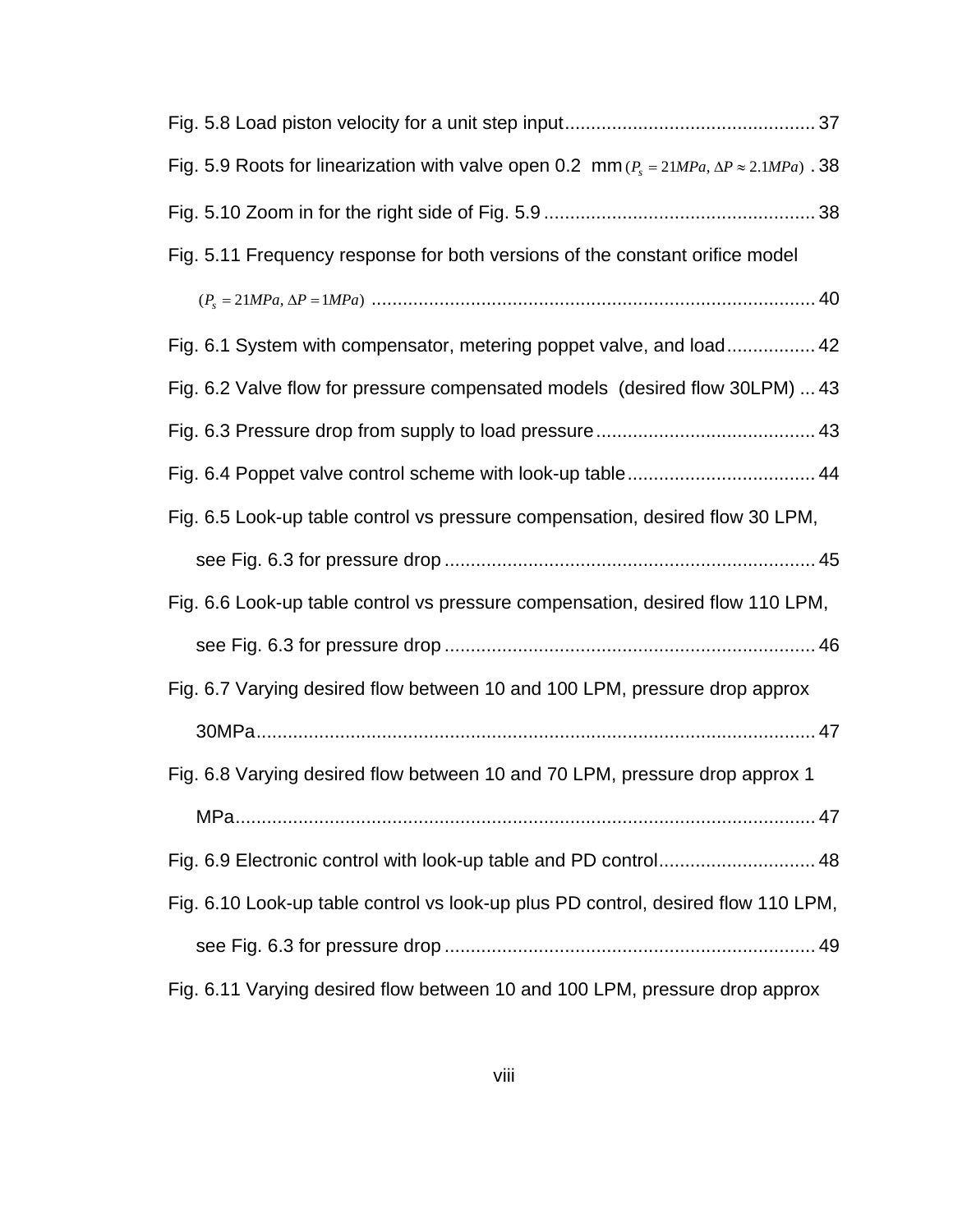| Fig. 6.12 Varying desired flow between 10 and 70 LPM, pressure drop approx 1     |
|----------------------------------------------------------------------------------|
|                                                                                  |
| Fig. 6.13 Root locus for negative feedback of flow (35 Mpa pressure drop)52      |
| Fig. 6.14 Root locus for negative feedback of flow (1 Mpa pressure drop)52       |
| Fig. 6.15 Gained scheduled PD controller based on measured pressure drop 53      |
| Fig. 6.16 Look-up table control vs gain scheduled PD control, desired flow 110   |
|                                                                                  |
| Fig. 6.17 Varying desired flow between 10 and 100 LPM, pressure drop approx      |
|                                                                                  |
| Fig. 6.18 Varying desired flow between 10 and 70 LPM, pressure drop approx 1     |
|                                                                                  |
|                                                                                  |
|                                                                                  |
| Fig. 6.20 Look-up table control vs look-up table with gained PD control, desired |
|                                                                                  |
| Fig. 6.21 Varying desired flow between 10 and 100 LPM, pressure drop approx      |
|                                                                                  |
| Fig. 6.22 Varying desired flow between 10 and 70 LPM, pressure drop approx 1     |
|                                                                                  |
|                                                                                  |
|                                                                                  |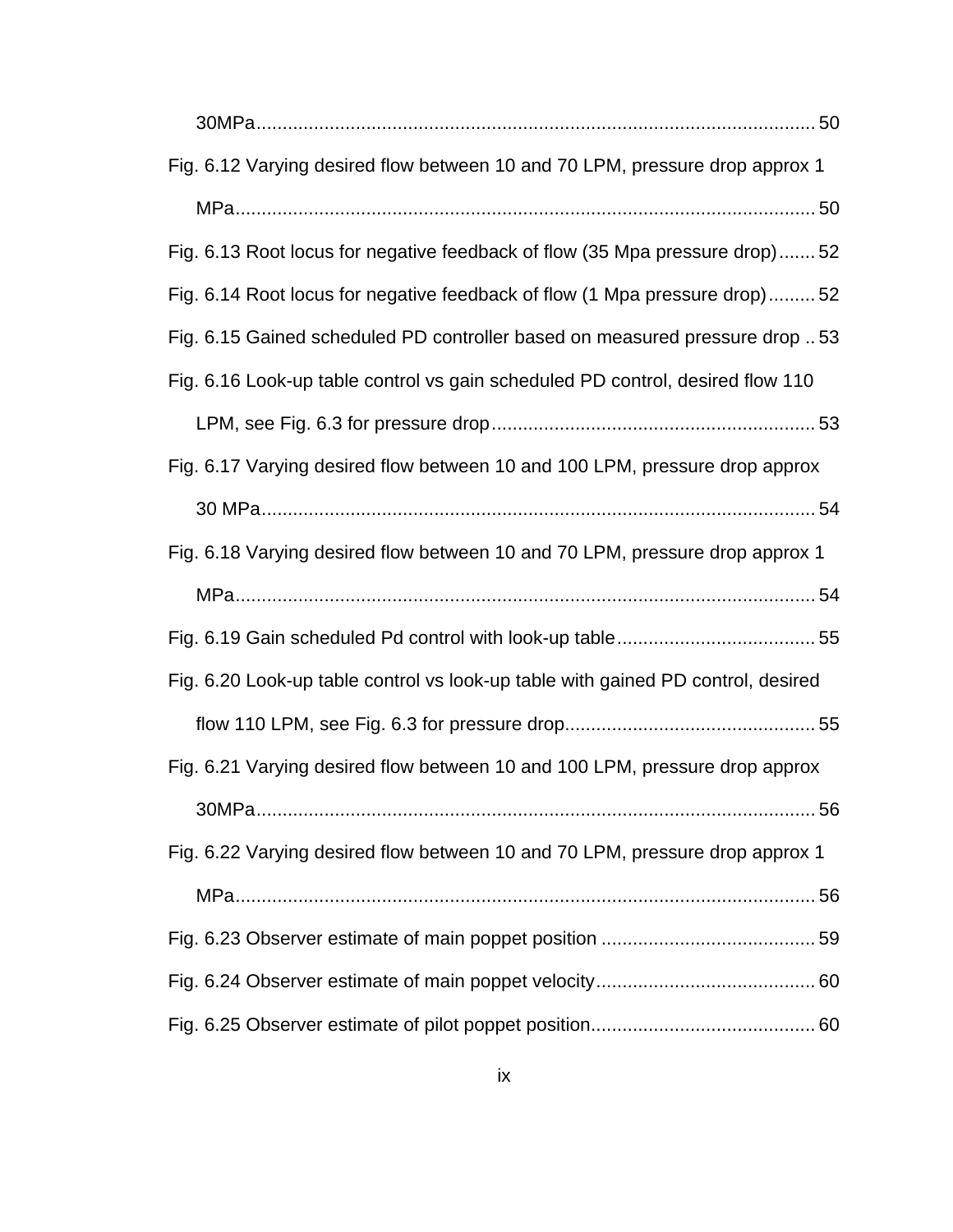| Fig. 6.29 Observer estimate of load pressure (measured)  61                        |
|------------------------------------------------------------------------------------|
|                                                                                    |
|                                                                                    |
| Fig. 7.1 PD/table look-up control with pressure drop held constant 66              |
| Fig. 7.2 Block diagram reduction for calculating sensitivity transfer function  66 |
| Fig. 7.3 Nominal Performance for 3 pressure drops when the valve is cracked        |
|                                                                                    |
|                                                                                    |
|                                                                                    |
| Fig. 7.6 Block diagram for determining robust stability criterion 69               |
|                                                                                    |
| Fig. 7.8 Robust stability for 3 pressure drops with the valve cracked open  72     |
| Fig. 7.9 Robust performance for 3 pressure drops with the valve cracked open 72    |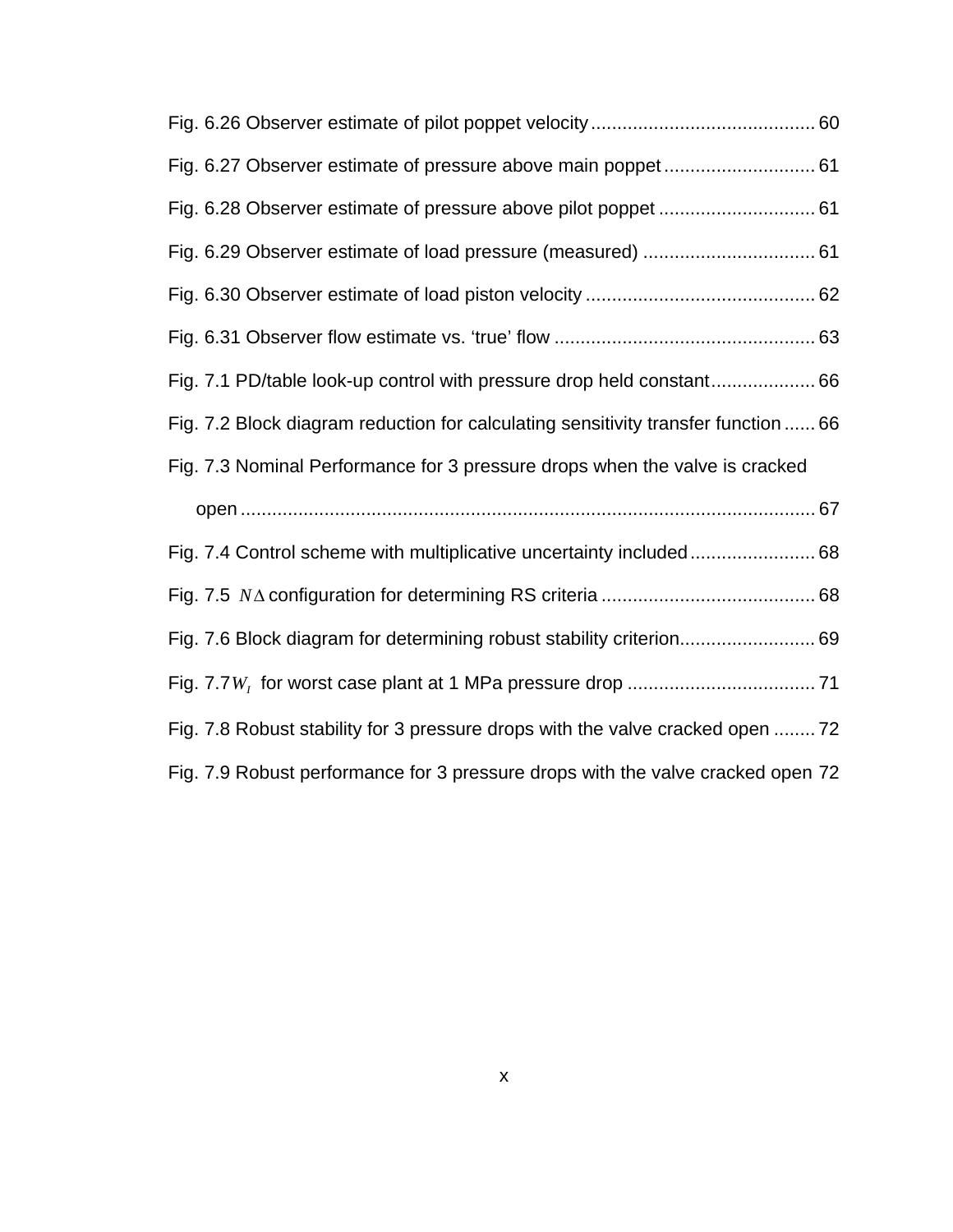## **ABSTRACT**

 This research explores valve design, dynamic modeling, and techniques to achieve flow control for a forced-feedback metering poppet valve system. In particular, nonlinear and linear models of a forced feedback configuration are developed and tuned through the use of root locus techniques. Typical steady state conditions as well as extreme high and low pressure drops are simulated in attempts to uncover instabilities and other possible undesirable performance characteristics of the valve. It is shown that by using a variable inlet orifice to the control volume as opposed to a constant orifice, desired system bandwidth and stability can be achieved. Open loop valve designs are then simulated with several electronic control schemes which incorporate feedback of load pressure and in some cases valve flow. An observer design is investigated as a means of providing flow feedback without additional sensor costs. Electronic flow control schemes are compared to standard mechanical pressure compensation and finally a robust analysis is provided for a chosen electronic control scheme.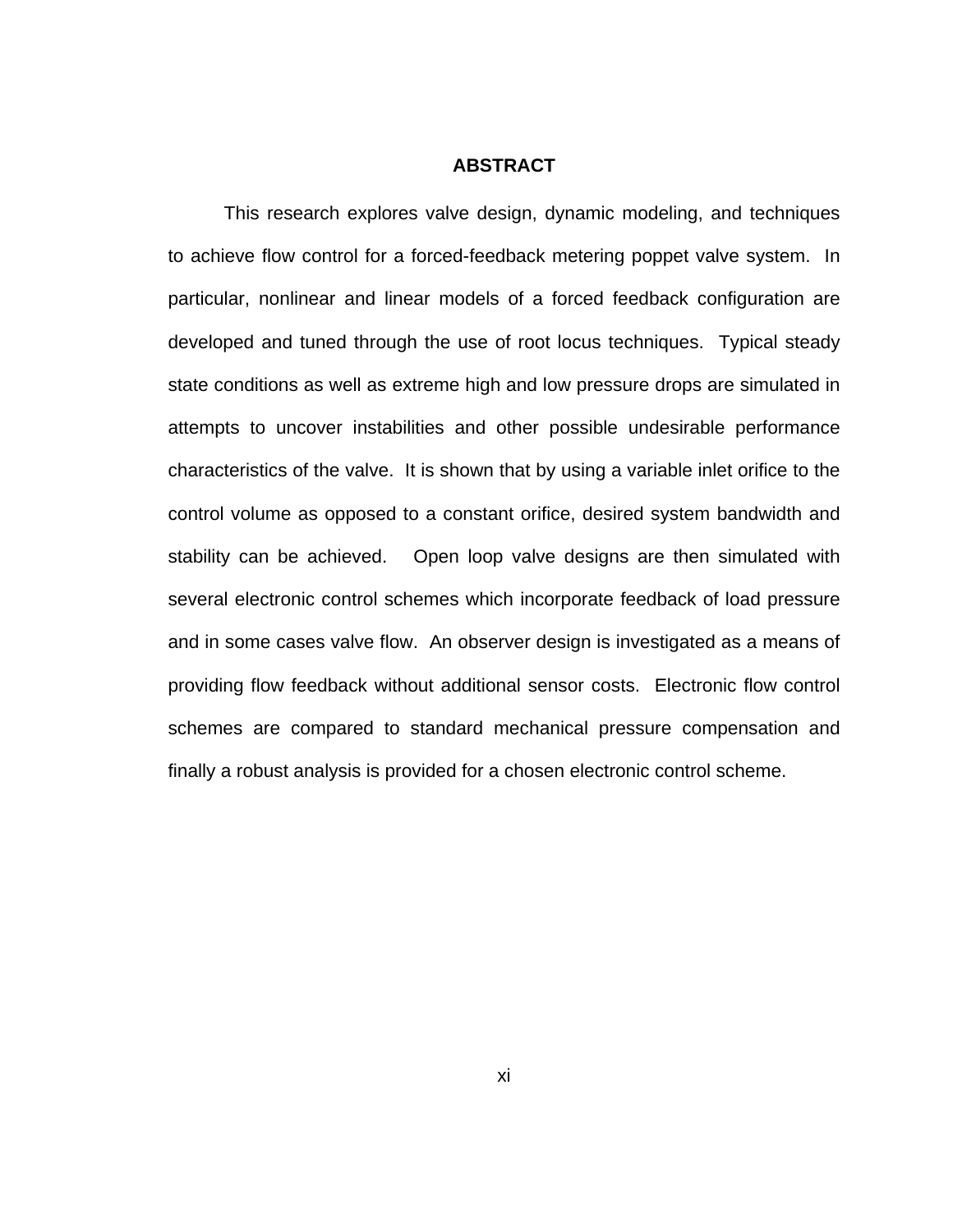#### **CHAPTER 1**

## **INTRODUCTION**

## **1.1 Motivation and Literature Review:**

 Electro-hydraulic control valves are extensively used in industry to control motion in various devices. For many years the standard has been to use spool type valves along with separate supply pressures for the pilot and main stages of flow control valves. Poppet valves have been available for many years but have been limited in use to situations such as pressure relief. Over the past ten years there has been a push to develop poppet valves that can meter flow in the way spool valves have typically been used [1,2,3,4,5]. The incentives behind this growing trend are the advantages that come with the use of poppet valves. In comparison to spool valves, poppet valves require less stringent machining tolerances, are less susceptible to contamination problems, have very low leakage, and make it possible to eliminate two separate supply lines [6,7]. Although poppet valves present many advantages to spool valves they have yet to take over the market due to a long history of instability issues. The instabilities in poppet valve circuits have been studied by Hayashi [8] , Funk [9], Wandling [10], and others but there is still no clear path to avoiding this problem. Hayashi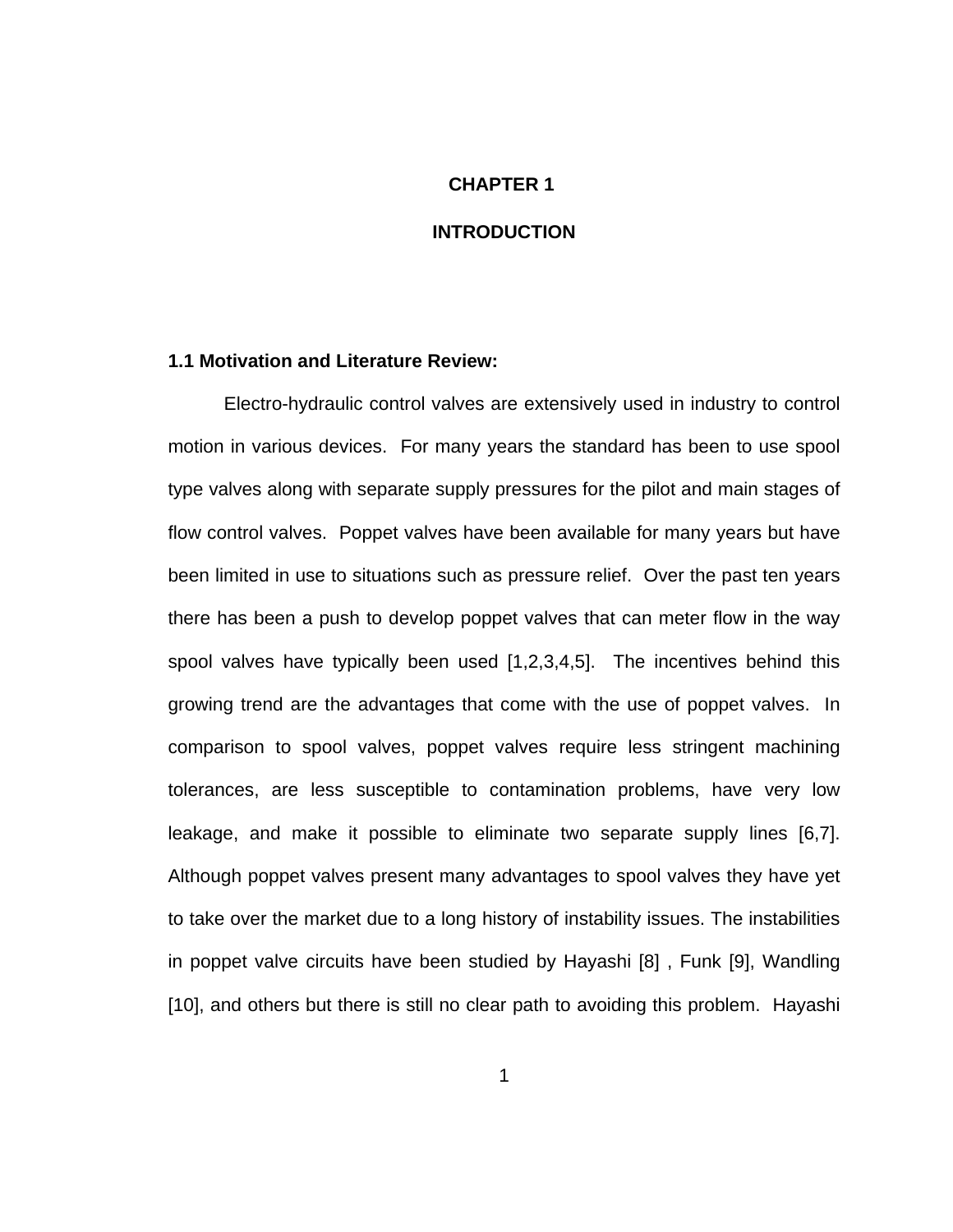[8] suggests it is important to examine valve motions with small valve lift and hysteresis of flow forces. Funk [9] presents claims that instability can be caused by interaction between the poppet spring-mass system and line dynamics. McCloy [11] examines the effects steady-state flow forces in various valve systems while more recently Johnston et al. [12] provides experimental investigations into poppet flow forces. In recent years there have been metering poppet valves that have proved successful enough to become commercially available. Zhang et al. [1] studies the dynamics of one such valve and suggest performance limitations due to zero location. Fales [13] studies the performance and stability of the same valve as Zang [1] and demonstrates the importance of pressure drop in the analysis. Opdenbosch et al. [14] models a newer poppet valve with a position follower configuration and proposes a controller based on a Nodal Link Perceptron Network. The list of papers in the open literature in regards to modeling the dynamics of metering poppet valves surrounds the few commercially produced valves but there is little to no focus in the literature providing guiding techniques for designing a metering poppet valve from a ground up approach. Although the literature is scarce in regards to the design of metering poppet valves, existing research provides design methods which can be applied to poppet valves. One such example comes from Li [15], who uses root locus analysis to redesign a two-spool flow control servo valve.

### **1.2 Research Objectives:**

The ultimate goal of this research project is to provide methods for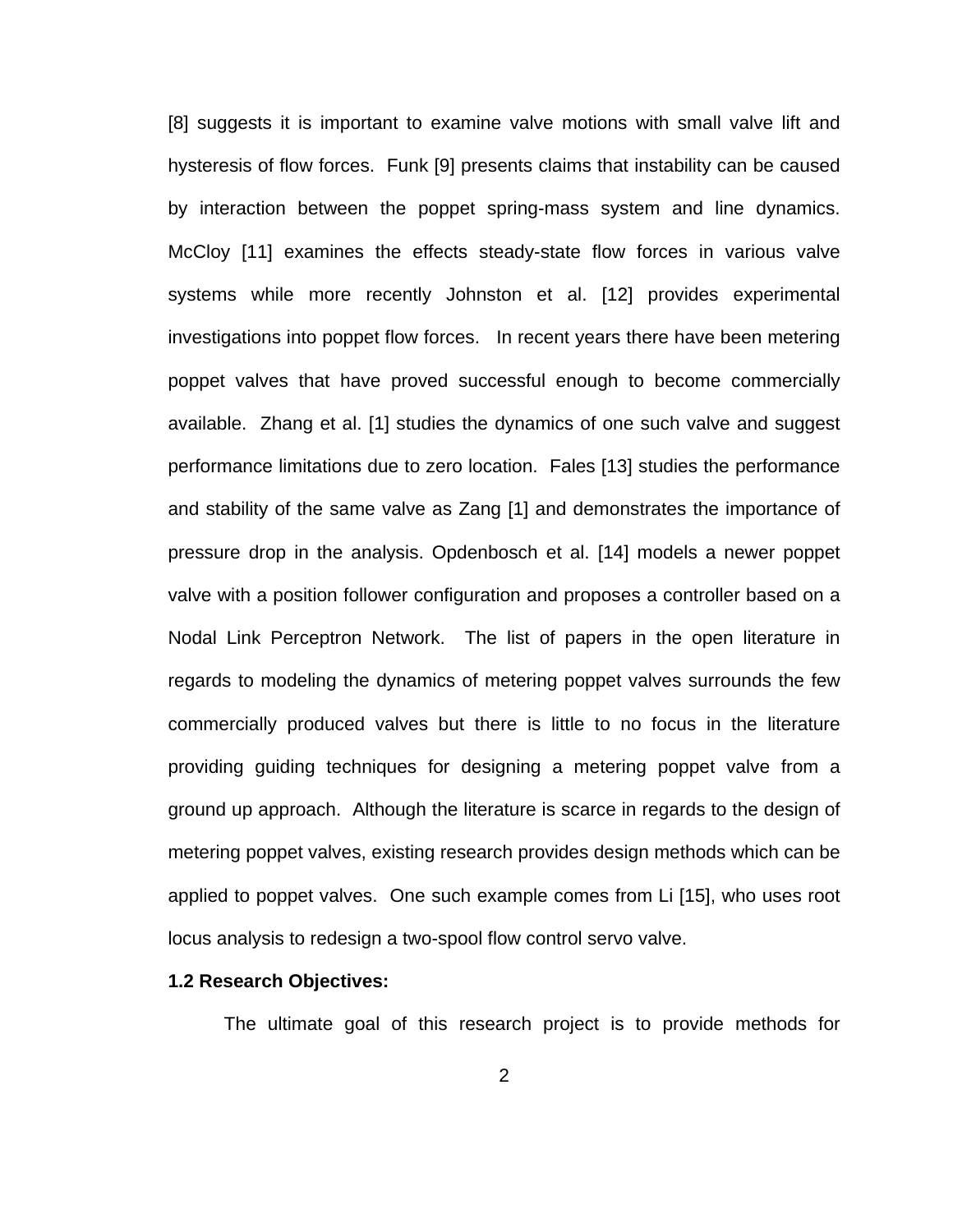designing a metering poppet valve which is stable while meeting performance requirements. Specifically, it is desired that the poppet valve can accurately meter flow from 0-120 LPM while maintaining a bandwidth of 8 Hertz or greater, where bandwidth is defined as a 3dB drop from the low frequency gain or 0.707 of the low frequency gain in absolute terms. In attempts to achieve the ultimate goal, the following underlying objectives will be the focus of this thesis:

1. Establish a linear and nonlinear mathematical model for a forced feedback metering poppet valve system.

2. Use linear root locus techniques, nonlinear simulations, and Bode plots created from the nonlinear simulations as tools for designing the openloop valve system.

3. Examine mechanical and electronic methods for providing flow control.

4. Analyze the robustness of electronic control design.

## **1.3 Forced Feedback Principles:**

[Fig. 1.1](#page-15-1) embodies the forced-feedback electro-hydraulic poppet valve which is the focus of this research. The following is a brief explanation of the workings of the forced feedback poppet portrayed in [Fig. 1.1.](#page-15-1) As shown, the valve is in the closed position with high pressure fluid (supply) connected to the inlet port {13} while low pressure (load) is connected to the outlet port {11}. The main passageway from high to low pressure is sealed by the main poppet {19}, while a passageway {18} connects the control volume {8} to high pressure fluid. High pressure in the control volume {8} holds the main poppet {19} closed via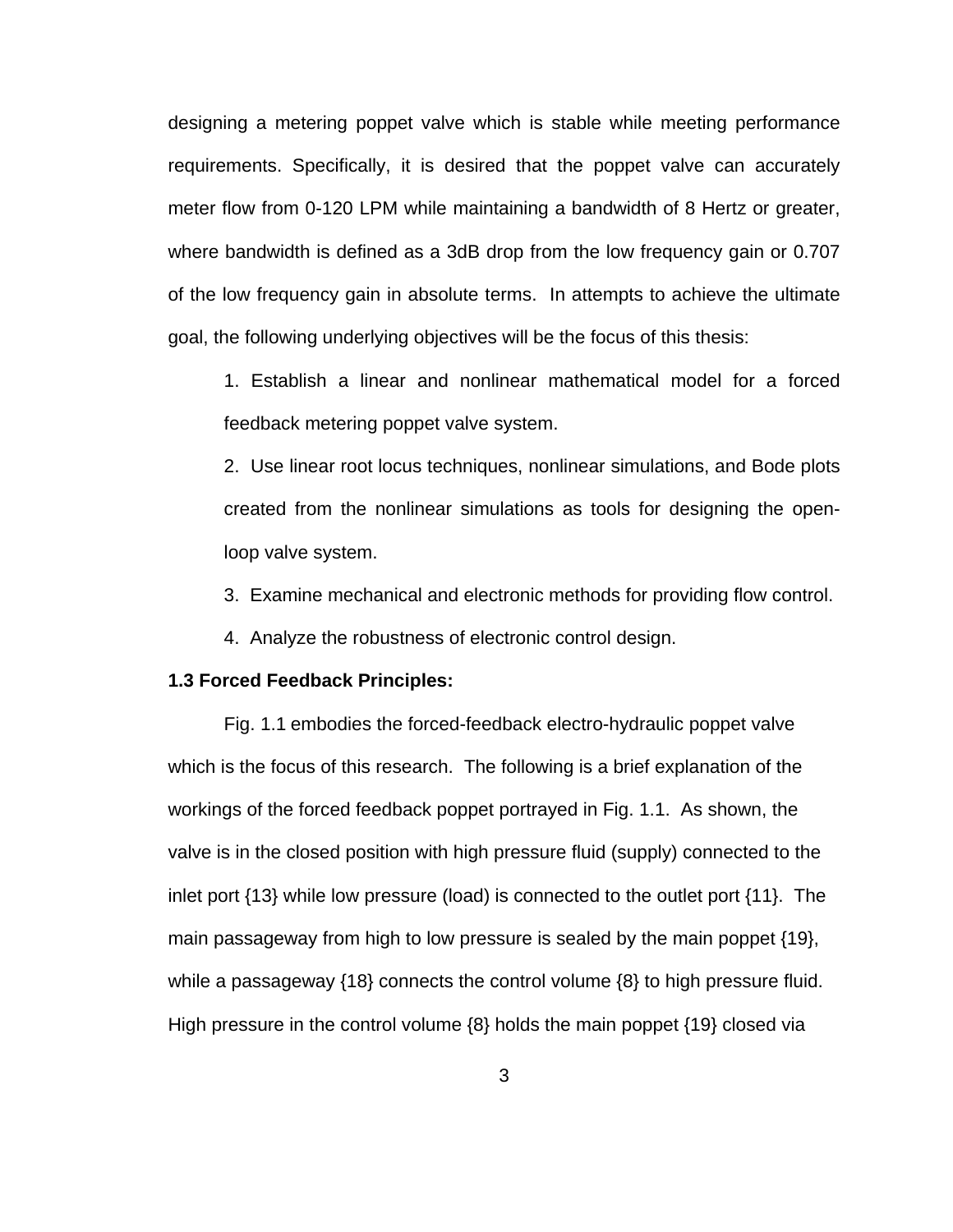<span id="page-15-0"></span>pressure on its upper surface. The control volume {8} is sealed from the low pressure port {11} via several mechanisms. These are the pilot poppet seat {5}, a ball check on passage {10}, and two dynamic o-ring seals (not shown), which would be found between the main poppet {19} and its land and the pilot poppet {3} and its land.



Fig. 1.1 Forced feedback poppet configuration

<span id="page-15-1"></span>The pilot poppet  $\{3\}$  is assumed to be pressure balanced via the pilot tube  $\{4\}$ while the feedback spring {7} maintains the pilot poppet {3} in its closed position. In order to raise the main poppet {19} off its seat and control flow, the pilot poppet  $\{3\}$  is opened by a push from the actuator  $\{1\}$ . As the pilot poppet  $\{3\}$ opens, the control volume outlet orifice {5} becomes large enough to create a net outflow of fluid. This net outflow of fluid causes the control volume pressure {8} to decrease to the point that the main poppet {19} begins to lift off its seat. The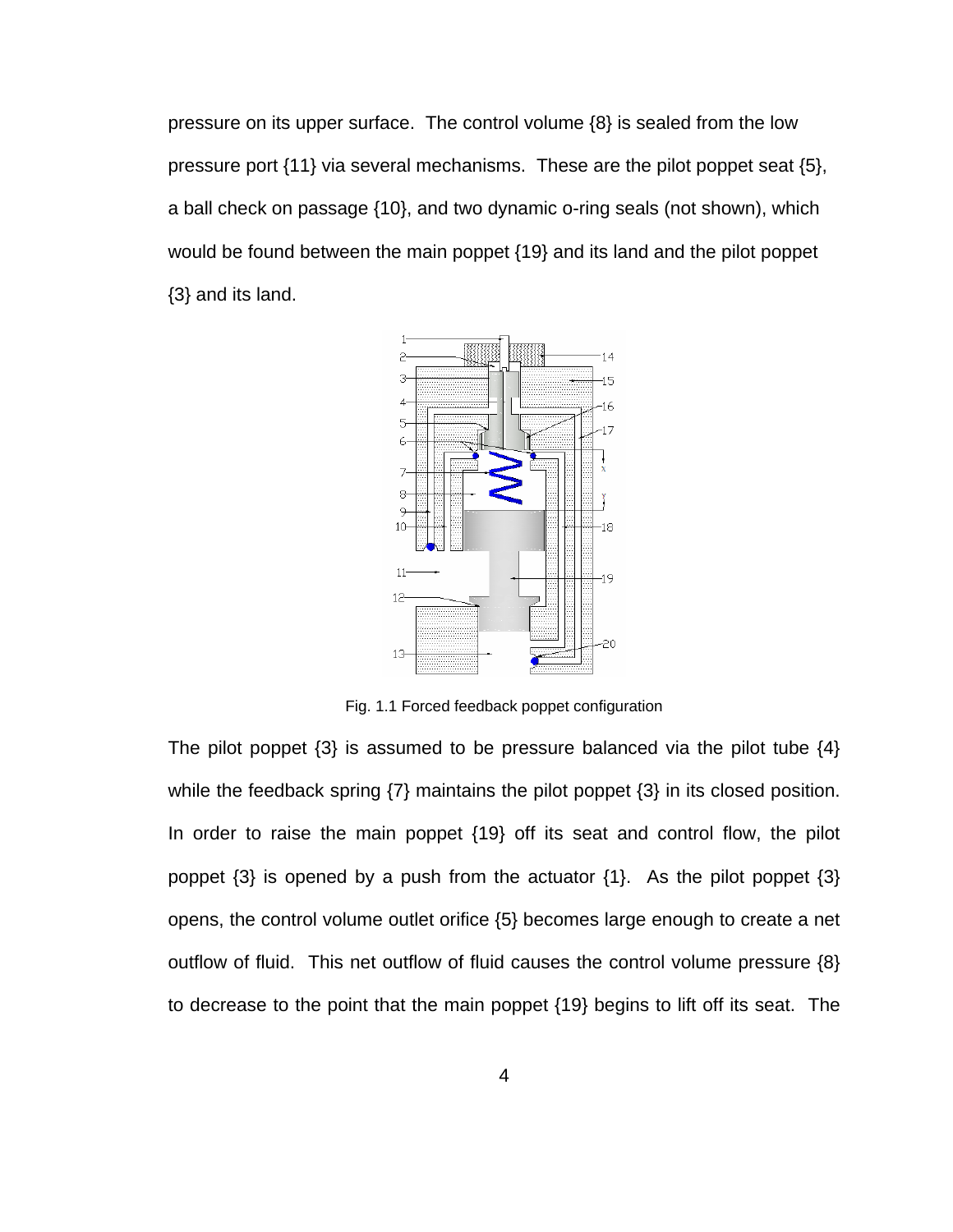main poppet {19} pushes against the feedback spring {7} which in turn pushes pilot poppet {3} back towards its seat. After a short time, an equilibrium position will be reached where both the main poppet {19} and the pilot poppet {3} are open. The final position of the main poppet {19} will depend on the force imparted by the actuator {1}. In order to close the main poppet {19}, the actuator force is turned off allowing the feedback spring {7} to push the pilot poppet {3} back to its seat. The control volume outlet orifice {5} is now closed while high pressure fluid from the inlet passage {18} fills the control volume {8} and pushes the main poppet {19} closed. In the event that load pressure {11} exceeds supply pressure {13}, passage {10} serves as the inlet to the control volume while passage {17} serves as the outlet. Although passages {9}, {10}, {17}, {18}, and their corresponding ball checks make it possible for the valve to provide bidirectional flow this aspect of the valve will not be considered in this research.

 Ultimately, the valve design must provide the ability to rapidly move the main poppet {19} to a desired position so as to control flow. Achieving desired performance for the main poppet {19} hinges on being able to quickly reduce or increase the pressure in the control volume {8}. Past forced-feedback configurations have been designed with a fixed inlet orifice {21} to the control volume as shown in [Fig. 1.2](#page-17-1). Although the design in [Fig. 1.2](#page-17-1) should be functional, it is thought that a fixed inlet orifice could be a key factor in limiting the performance of this type of valve. One premise of this research is to examine if performance can be improved via the inclusion of a variable inlet orifice {6} to the

5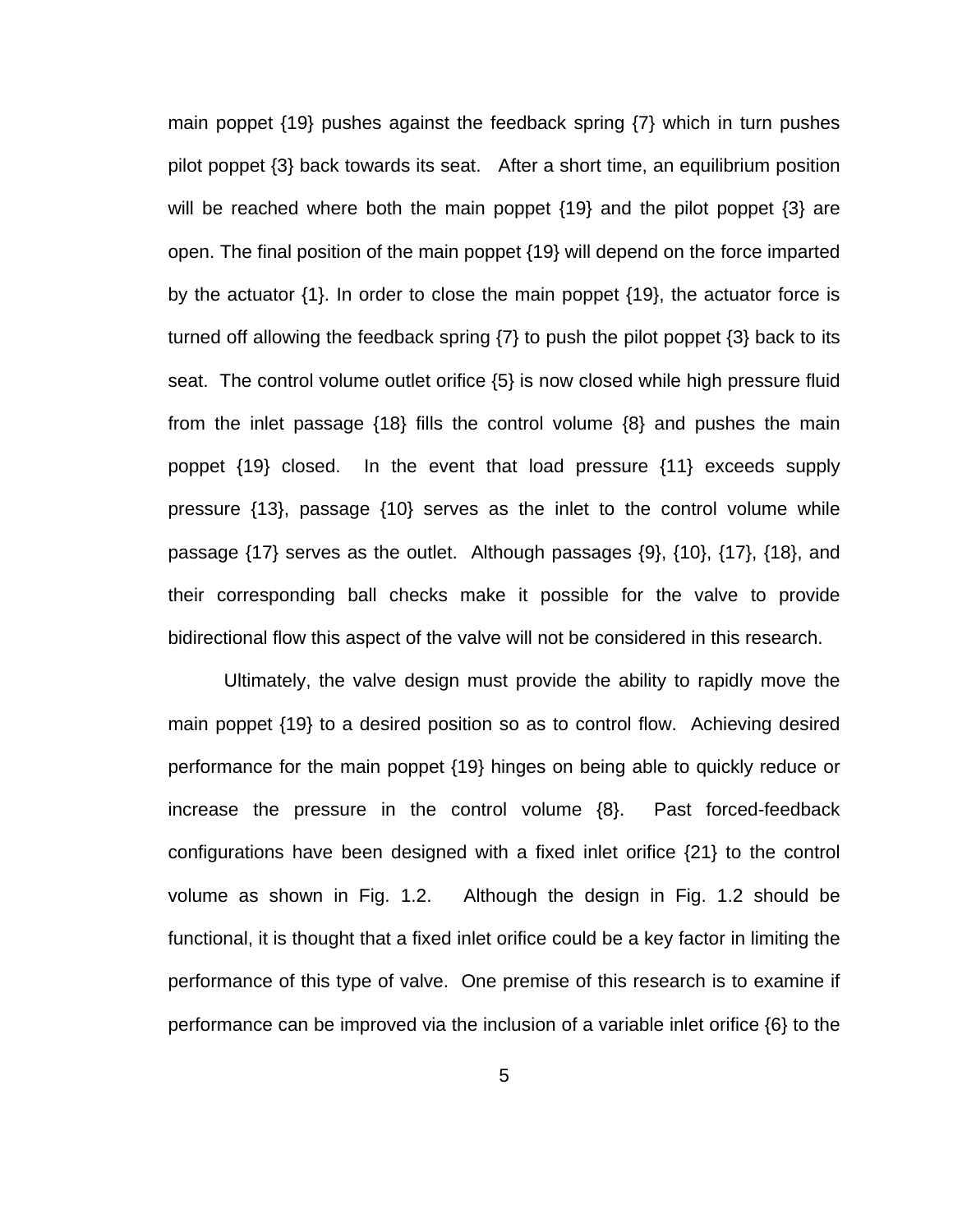<span id="page-17-0"></span>control volume as pictured in [Fig. 1.1](#page-15-1). In reference to [Fig. 1.1](#page-15-1), opening the pilot poppet {3} both reduces the size of the inlet orifice {6} and opens of the outlet orifice {5}.



Fig. 1.2 Forced feedback poppet with a constant inlet orifice to control volume

<span id="page-17-1"></span>It is hypothesized that this relationship will provide increased pressure rise and fall rates for the control volume {8} and in turn reduce the time it takes to open or close the main poppet {19}. In order to reach meaningful conclusions, both a "constant orifice" (CO) and "variable orifice" (VO) models will be designed and compared.

## **1.4 Thesis Outline:**

 In Chapter 2, a mathematical model is developed for the constant orifice model coupled with an external orifice restricting load flow. Basic assumptions are discussed and linearizations are provided. Chapter 3 establishes an iterative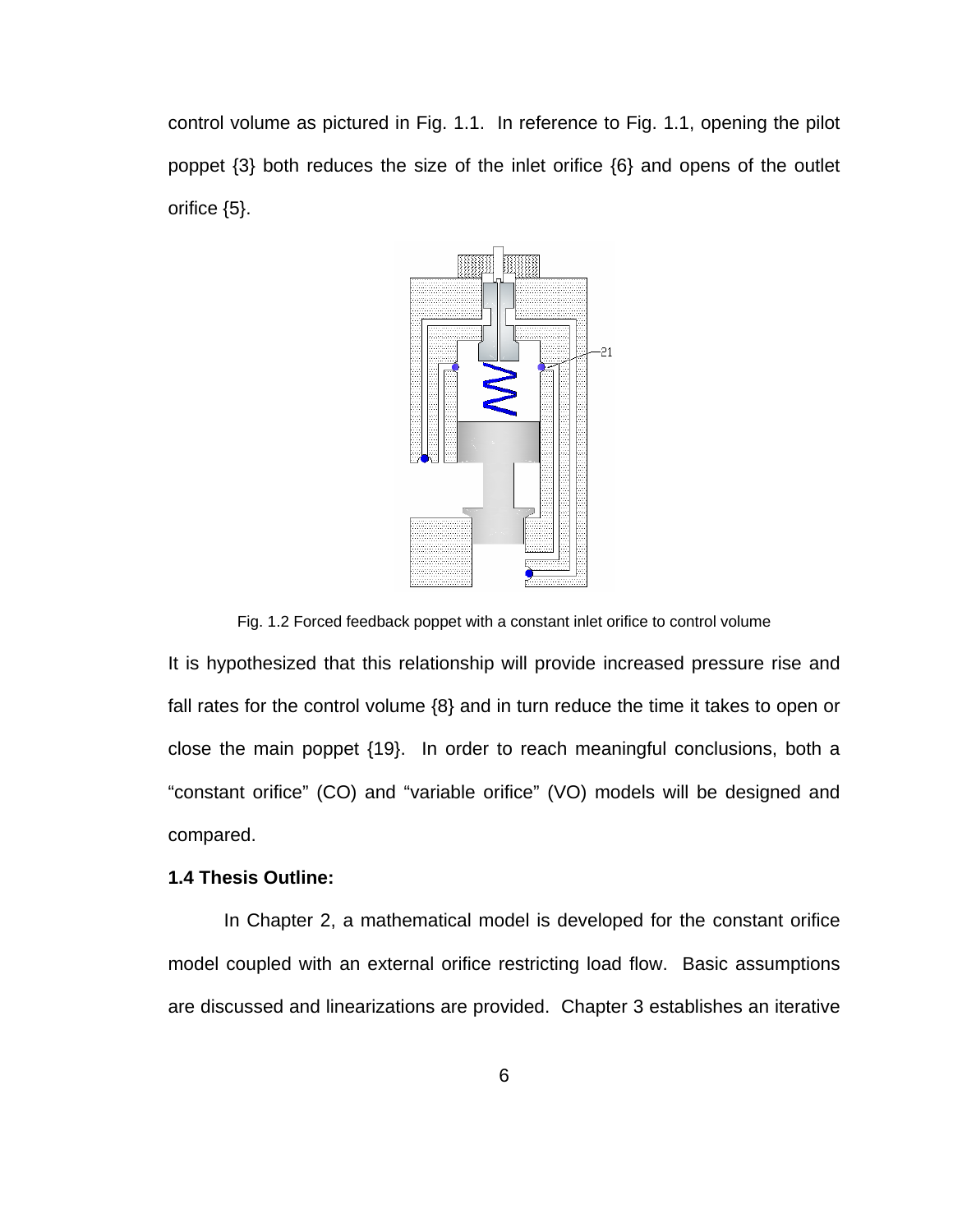procedure which makes use of linear root locus techniques and nonlinear simulations to enhance the valve design. Root locus plots are presented for the constant orifice model at various operating conditions and useful information is gained regarding how design parameters affect stability and performance. Chapter 4 modifies the constant orifice model to create a variable orifice and then presents side by side design results for the two models when load pressure is held constant. Chapter 5 expands the model presented in Chapter 2 in order to validate assumptions made regarding the pilot poppet damping and the effects of the restricting load orifice. The final 8-state linearized model is then compared with nonlinear simulation results. Chapter 6 explores both electronic and mechanical control while including an initial investigation of observer design. Chapter 7 provides a robust analysis of a particular controller presented and Chapter 6. Finally, Chapter 8 provides conclusions, design limitations, and the scope for future work, while nomenclature can be found in the appendix.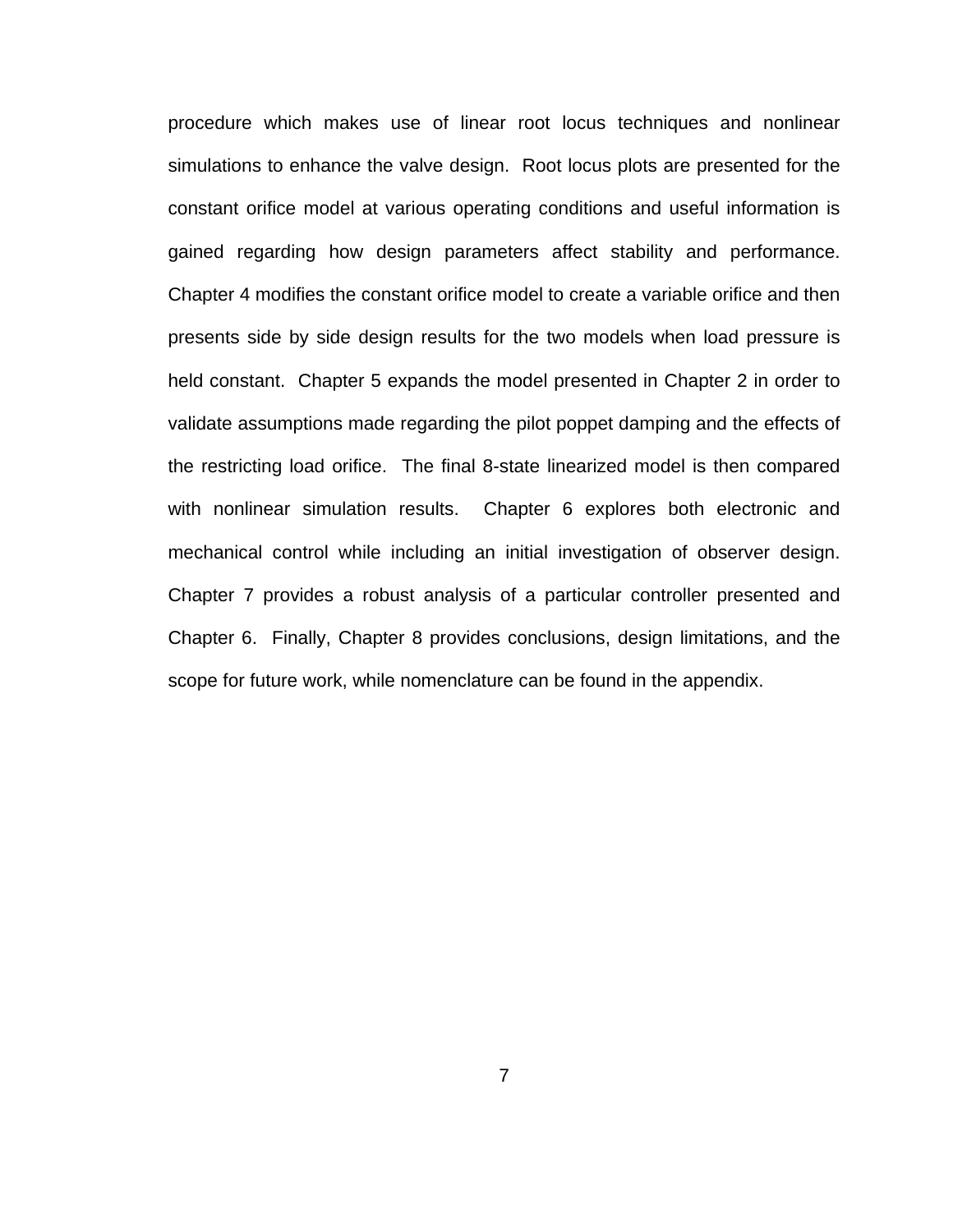#### **CHAPTER 2**

## **MATHEMATICAL MODELING OF THE CONSTANT ORIFICE APPROACH**

### **2.1 Nonlinear Constant Orifice Model:**

Initial equations were derived to reflect the dynamics of the constant orifice model embodied in [Fig. 1.2,](#page-17-1) while geometry was chosen in attempts to produce a flow of 120 LPM with the main poppet fully open and a pressure drop of 2.1 MPa. The general model can be broken into four basic systems or governing equations: two spring mass damper systems with flow and pressure forces for each poppet, a pressure rise rate equation for the control volume, and a pressure rise rate equation for the load volume. The forces acting on the main poppet are represented by Eq. (2-1).

$$
M\ddot{y} = -b_y \dot{y} - k(y + x + preload) - P_c A_c + P_s A_s + P_L A_L - 0.72 C_d^2 h_3 y (P_s - P_L)
$$
\n(2-1)

It is noted that the last term in Eq. (2-1) represents the flow forces on the poppet and that in general flow forces in this paper will be considered to act in a direction such as to restrict the given orifice. It is also noted that the numerical coefficient on the flow force term is the equivalent of two times the cosine of the jet angle, where 69 degrees is a common estimation for this parameter [6]. The forces acting on the pilot poppet are represented by Eq. (2-2), with ' *F* ' representing the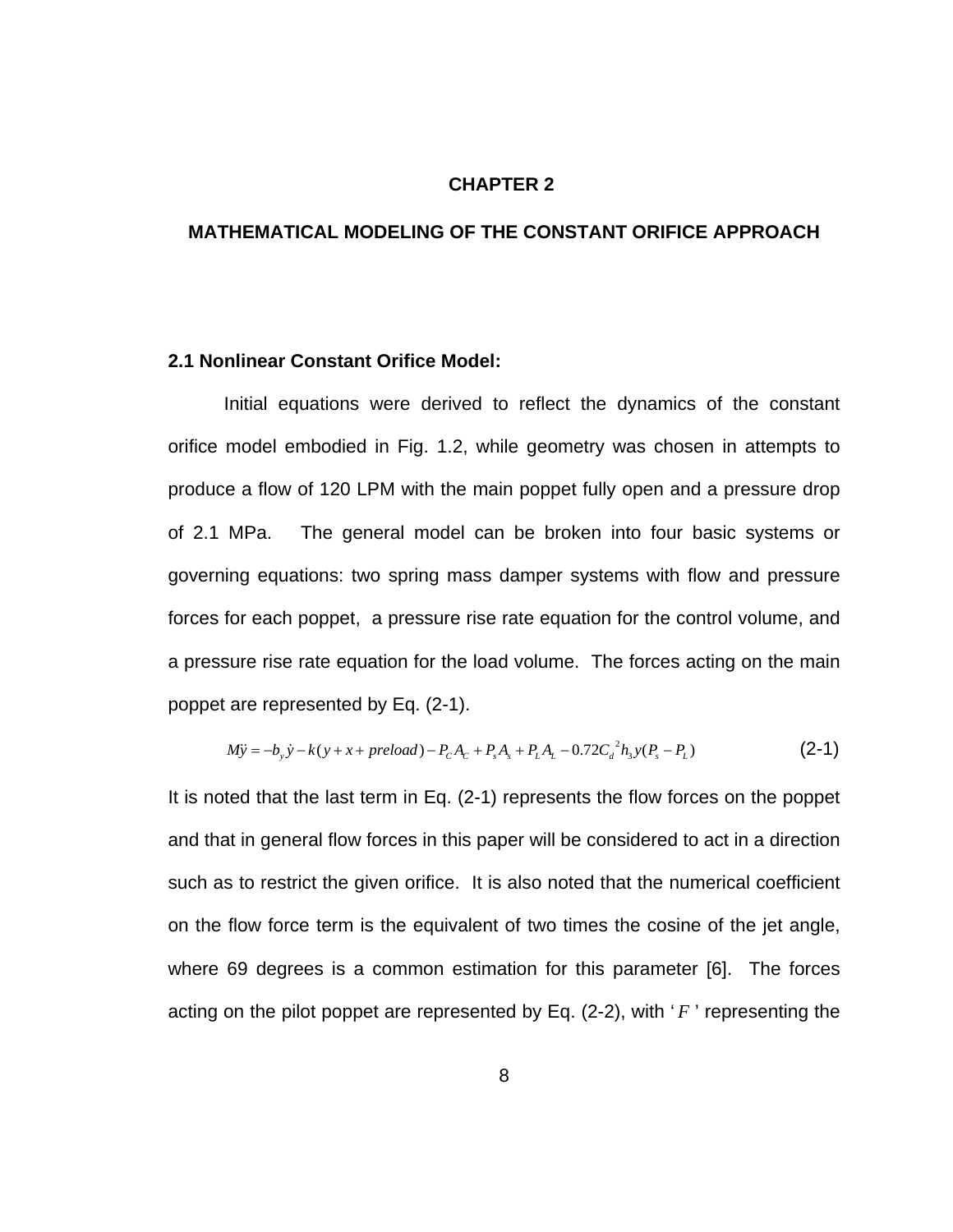input force from the actuator.

$$
m\ddot{x} = -B_x \dot{x} - k(y + x + preload) - 0.72C_d^2 h_2 x (P_c - P_L) + F
$$
\n(2-2)

Equation (2-2) does not contain the pressure forces which act on each end of the pilot poppet. For simplicity, initial efforts assume the pilot poppet is pressure balanced while accounting for nonlinear damping forces by introducing an artificial linear damping coefficient,  $B<sub>x</sub>$ , which represents the sum of linear and nonlinear damping. It is noted that later efforts will introduce a more realistic model of the forces acting on the pilot poppet. The change in control volume pressure is given by Eq. (2-3). The assumption has been made that pilot poppet movement has a negligible effect on the pressure of the control volume. This is generally true due to the relatively small area and displacement of the pilot poppet.

$$
\dot{P}_c = \frac{\beta}{V_c - A_c y} (Q_1 - Q_2 + A_c y)
$$
\n(2-3)

Realistically, load pressure is the pressure of the fluid contained between the valve and a working piston cylinder assembly. Although later models incorporate these dynamics, initial design is accomplished by replacing the piston cylinder model with flow across a fixed orifice. The resulting model is shown in Eq. (2-4)

$$
\dot{P}_L = \frac{\beta}{V_L} (Q_2 + Q_3 - Q_4) \tag{2-4}
$$

In order to simulate a particular pressure drops across the valve, the area of the load orifice can be set as needed. The terms,  $Q_1$  through  $Q_4$ , represent classic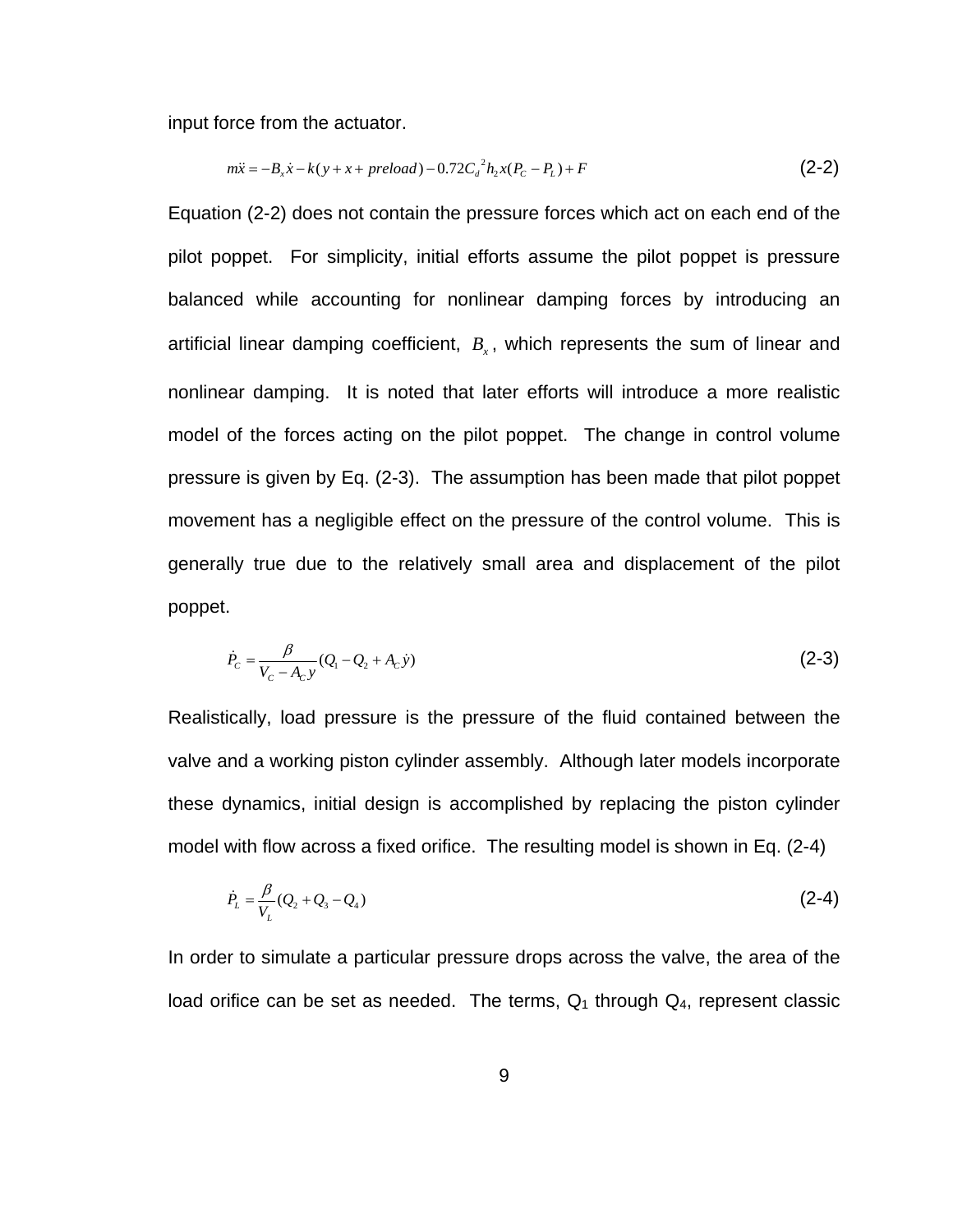orifice flow and are given be Eq. (2-5).

$$
Q = aC_d \sqrt{\frac{2}{\rho} \Delta P} \tag{2-5}
$$

In cases where an orifice is variable, its area varies linearly with poppet position with '*h*' being the slope of the line.

## **2.2 Model Linearization:**

 Equations (2-1) through Eq. (2-5) represent a nonlinear model of the forced feedback poppet as shown in [Fig. 1.2](#page-17-1). Although the nonlinear model is more appropriate for examining valve behavior, a linear simplification and accompanying tools provide means to better design the valve. In order to achieve a linear model, the flow force terms, which are dependent on both pressure and position, and the orifice equation, which depends on position and the square root of pressure, are linearized about a nominal valve position. Applying Taylor series expansion and neglecting higher order terms, the flow force terms of Eq. (2-1) and Eq. (2-2) can be approximated by Eq. (2-6).

$$
flowforce \simeq (.72C_d^2a_O)\Delta P + (.72C_d^2h\cdot\Delta P_O)\cdot displacement
$$

or flowforce 
$$
\approx
$$
 kfc $\triangle P$  + kfq-displacement (2-6)

It is noted that *displacement* represents the distance the poppet has moved from its nominal position while  $a_0$  and  $P_0$  represent conditions while the valve is at the nominal position. A Taylor series expansion of the classic orifice equation results in the linear approximation shown in Eq. (2-7).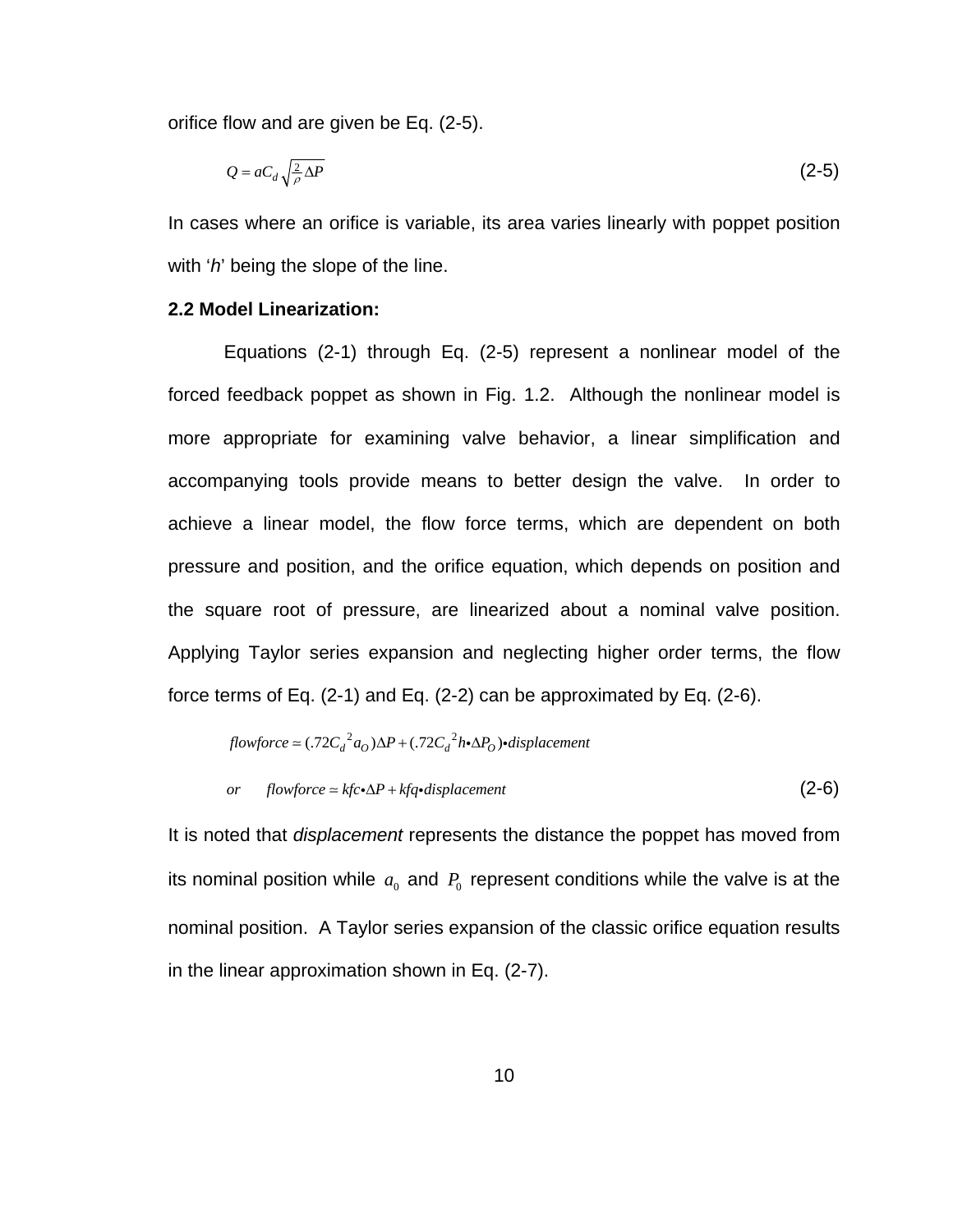$$
Q = \frac{1}{2}Q_o + \left(\frac{a_0C_d}{\sqrt{2\rho \cdot \Delta P_o}}\right) \cdot \Delta P + \left(hC_d \sqrt{\frac{2}{\rho} \Delta P_o}\right) \cdot displacement
$$
  
or 
$$
Q = \frac{1}{2}Q_o + kc \cdot \Delta P + kq \cdot displacement
$$
 (2-7)

Substituting Eq. (2-6) into Eq. (2-1) and Eq. (2-2) while using nominal definitions for displacements results in Eq. (2-8) and Eq. (2-9) respectively.

$$
M\ddot{y} = -b_y \dot{y} - k(y_n + x_n) - kfq_3y_n + kfc_3P_L + P_LA_L - P_CA_C + P_sA_s - kfc_3P_s - k(x_0 + y_0 + preload) (2-8)
$$
  
\n
$$
m\ddot{x} = -B_x\dot{x} - k(y_n + x_n) - kfq_2x_n - kfc_2(P_C - P_L) + F - k(x_0 + y_0 + preload)
$$
 (2-9)

Changes in the size of the control volume will be neglected due the relatively small displacements of *y* and *x* respectively. Substituting Eq. (2-7) into Eq. (2-3) and Eq. (2-4) while assuming a nominal control volume results in Eq. (2-10) and Eq. (2-11).

$$
\dot{P}_c = \frac{\beta}{V_{co}} \{ A_c \dot{y} - k q_2 x_n - k c_1 P_c - k c_2 (P_c - P_L) + \frac{1}{2} (Q_{10} - Q_{20}) + k c_1 P_s \}
$$
(2-10)

$$
\dot{P}_{L} = \frac{\beta}{V_{L}} \left\{ kq_{2}x_{n} + kq_{3}y_{n} + kc_{2}(P_{C} - P_{L}) - kc_{3}P_{L} - kc_{4}(P_{L} - P_{T}) + kc_{3}P_{s} + \frac{1}{2}(Q_{2O} + Q_{3O} - Q_{4O}) \right\}
$$
(2-11)

 After choosing geometry, establishing a spring constant, and determining supply and tank pressures it is possible to calculate nominal pressures and hence to calculate the coefficients needed for the linear flow and flow force equations. Under nominal conditions the main poppet only has static forces acting on it and hence, neglecting flow forces, Eq. (2-1) reduces to Eq. (2-12).

$$
P_{co} = \frac{P_s A_s + P_{Lo} A_L - k(x_o + y_o + preload)}{A_c}
$$
 (2-12)

Equation (2-2) reduces to Eq. (2-13) where  $F$  is an arbitrary input to be chosen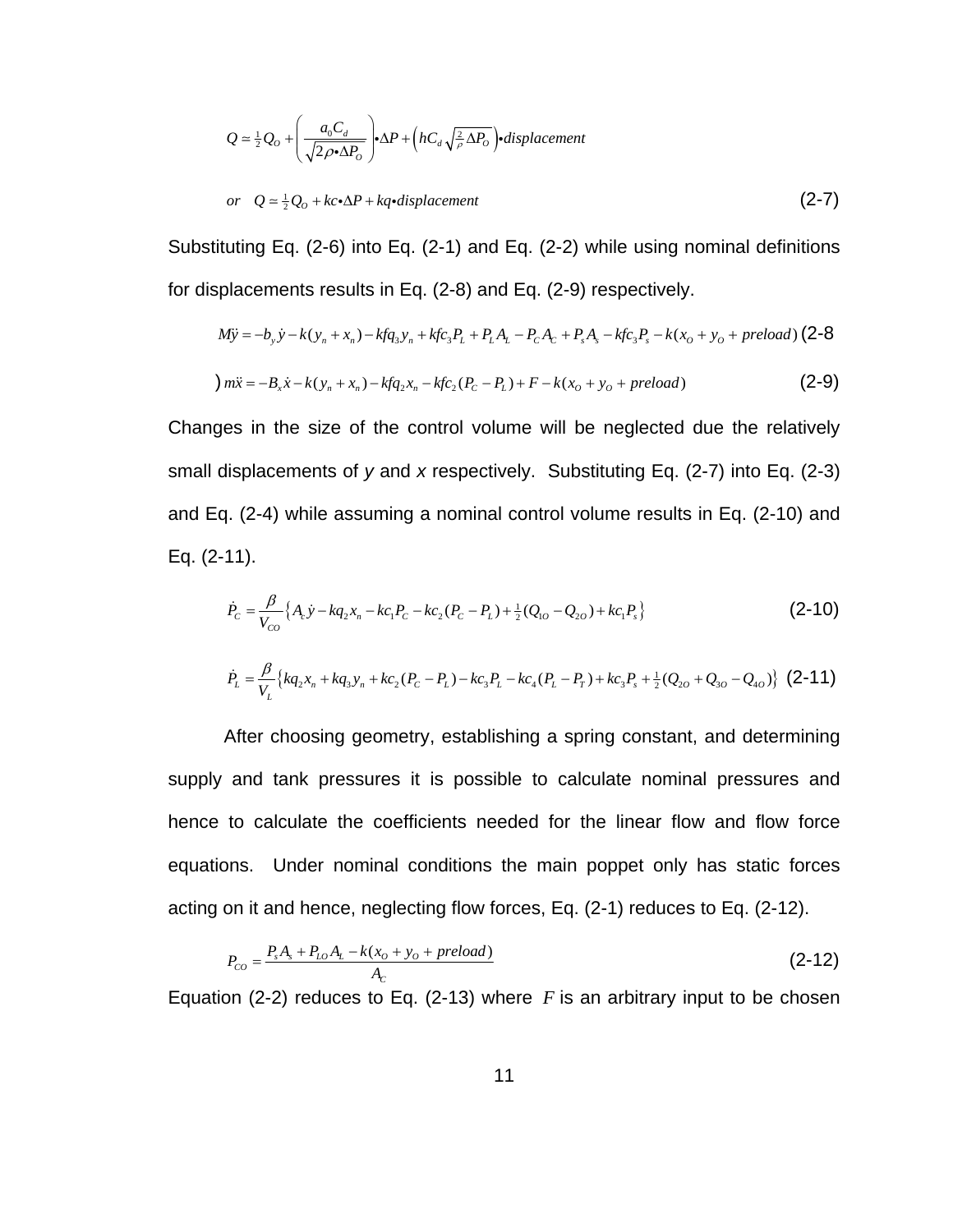depending on the nominal position one wishes to study.

$$
F = k(x_0 + y_0 + preload) \tag{2-13}
$$

Static equilibrium of the each poppet also dictates that flow in equals flow out. Examining the control volume gives  $Q_1 = Q_2$ , which after simplification becomes:

$$
P_{LO} = P_{CO} - \left(\frac{a_{1fix}}{a_{2O}}\right)^2 (P_s - P_{CO})
$$
\n(2-14)

Examining the load orifice gives  $Q_2 + Q_3 = Q_4$ , which after simplification becomes:

$$
P_{LO} = \frac{a_2^2 P_{CO} + a_{3O}^2 P_s + a_{4fix}^2 P_T}{a_{2O}^2 + a_{3O}^2 + a_{4fix}^2}
$$
 (2-15)

Given that  $a_{20} = x_0 h_2$  and  $a_{30} = y_0 h_3$  there are only four unknowns,  $(P_{CO}, P_{LO}, x_0, y_0)$ , allowing Eq. (2-12) through Eq. (2-15) to be solved and the coefficients for the linear model to be determined.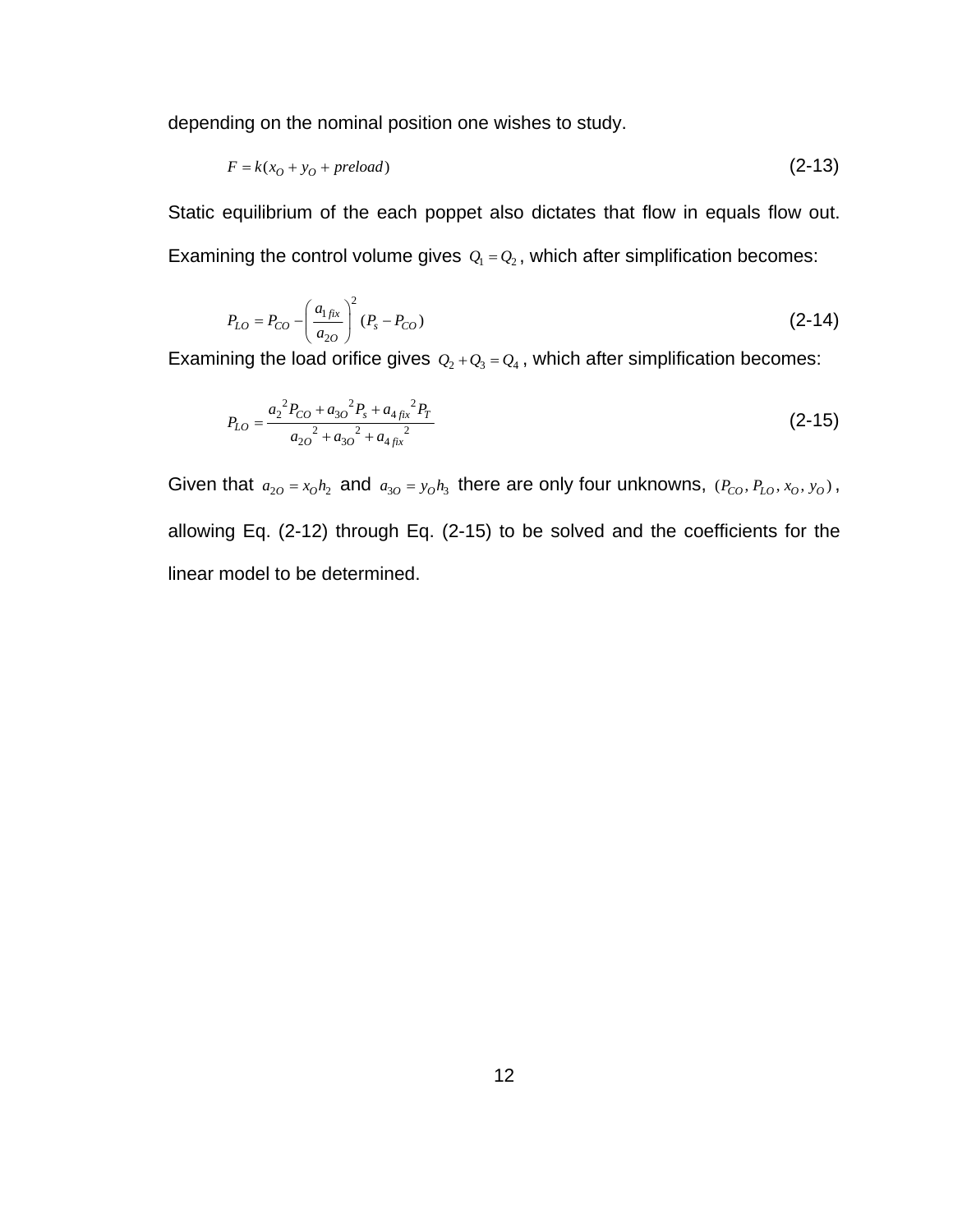#### **CHAPTER 3**

## **ITERATIVE ROOT LOCUS ANALYSIS AND DESIGN**

#### **3.1 Iterative Design Procedure:**

 Although the linearization in Chapter 2 requires geometry to be established, a goal of this research is to use linear design tools to establish geometric and other parameters that enhance valve performance. In order to achieve this, an iterative procedure is utilized in which an initial linear model is created and root locus plots serve as a guide to improving valve parameters. The preliminary model is developed from flow requirements, basic physics, and trial and error from nonlinear simulations until functional linearizations and root locus plots are created. Root locus plots for various parameters, valve openings, and pressure drops must be examined together and then a decision is made on which parameter(s) to change in attempts to improve the stability, speed, and damping of the system. After a constraint is changed, results can be examined with nonlinear simulations and new linearizations can be created. New linearizations give rise to a new set of root locus plots and the procedure is repeated until valve performance meets necessary objectives.

To begin the iterative procedure the linearized system is rewritten in state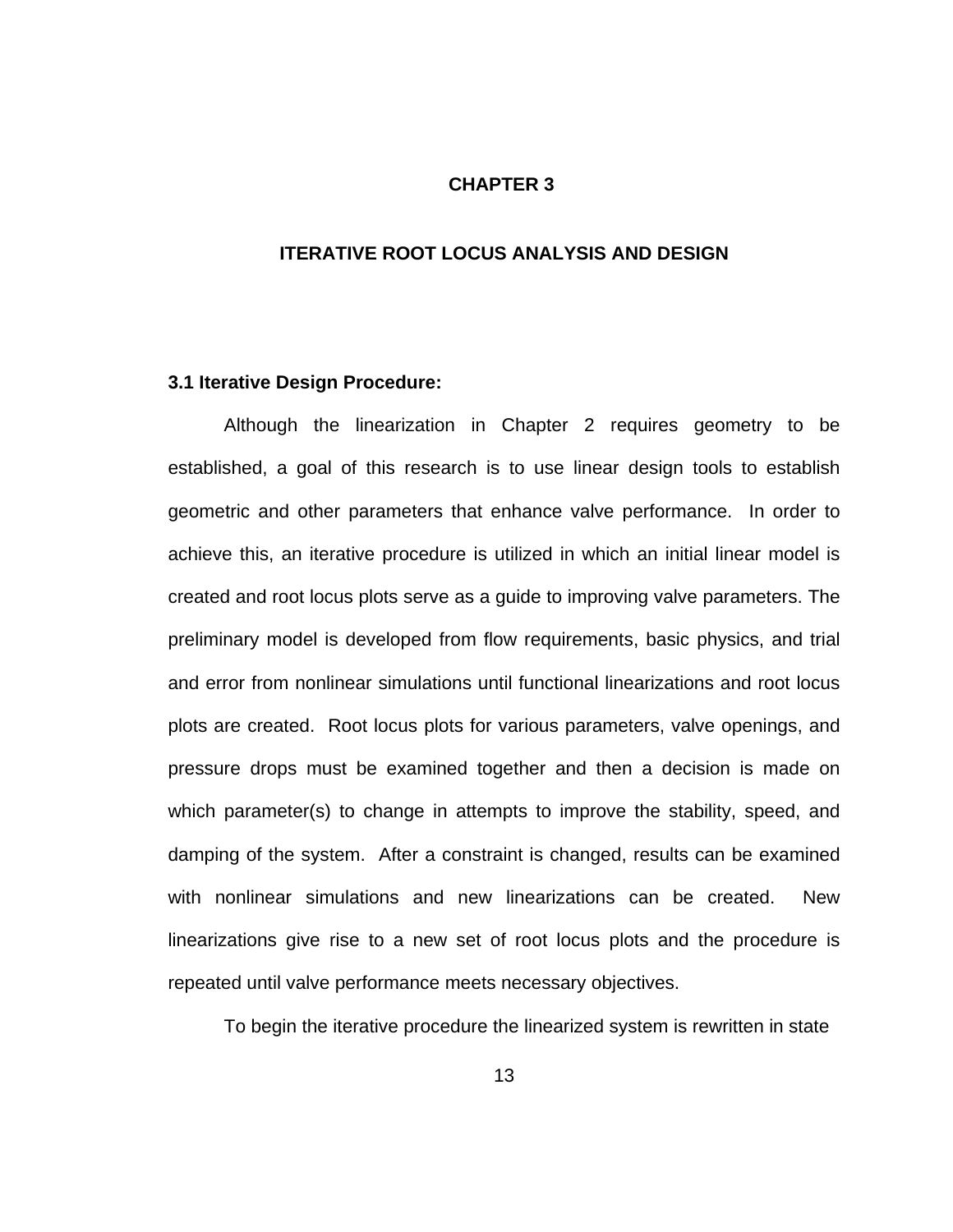space form so as to be conducive to creating root locus plots. Removing all terms from Eq. (2-8) through Eq. (2-11) which do not contain dynamic variables or the input force results in equations which represent deviations from the nominal conditions. The final deviation equations can be written in state-space form as presented in Eq. (3-1).

$$
\dot{\bar{x}} = \begin{bmatrix}\n0 & 1 & 0 & 0 & 0 & 0 & 0 \\
\frac{(-k - kfq_3)}{M} & \frac{-k}{M} & 0 & \frac{(kfq_3 + A_L)}{M} & \frac{-A_C}{M} \\
0 & 0 & 0 & 1 & 0 & 0 & 0 \\
\frac{-k}{m} & 0 & \frac{(-k - kfq_2) - b_x}{m} & \frac{kfq_2}{m} & \frac{-kfq_2}{m} \\
\frac{\beta}{V_L} kq_3 & 0 & \frac{\beta}{V_L} kq_2 & 0 & \frac{-\beta}{V_L} (kq_2 + kq_3 + kq_4) & \frac{\beta}{V_L} kq_2 \\
0 & \frac{\beta}{V_{CO}} A_C & \frac{-\beta}{V_{CO}} (kq_2) & 0 & \frac{\beta}{V_{CO}} kq_2 & \frac{-\beta}{V_{CO}} (kq_1 + kq_2)\n\end{bmatrix} \begin{bmatrix}\n0 \\
0 \\
\frac{\gamma}{M} \\
0 \\
0\n\end{bmatrix} \quad \text{where } \bar{x} = \begin{bmatrix}\n\delta y \\
0 \\
\delta x \\
\delta r \\
0\n\end{bmatrix} \quad u = \delta f \quad (3-1)
$$

pressure scenarios including:  $(P_s = 35MPa \Delta P \approx 35MPa)$ ,  $(P_s = 35MPa, \Delta P \approx 1MPa)$ , A program is written that calculates the eigenvalues or roots of the "system matrix" while one parameter is varied within a loop. In particular, root locus plots are examined for the area of orifice one, the slopes for orifice two and three, the spring rate, and the damping coefficient on the pilot poppet. It is thought that poppet valve instabilities often arise when the main poppet is just cracked open and hence the bulk of linearizations are for conditions in which the main poppet is open a half a millimeter or less. In an attempt to uncover various performance problems with the valve, separate linearizations are created for different  $(P_s = 21 MPa, \Delta P \approx 2.1 MPa)$ , and  $(P_s = 2.1 MPa, \Delta P \approx 1 MPa)$  where  $\Delta P = P_s - P_L$ .

## **3.2 Root Locus Plots for the Constant Orifice Model:**

[Fig. 3.1](#page-26-1) through [Fig. 3.6](#page-28-1) show root locus plots for linearizations where the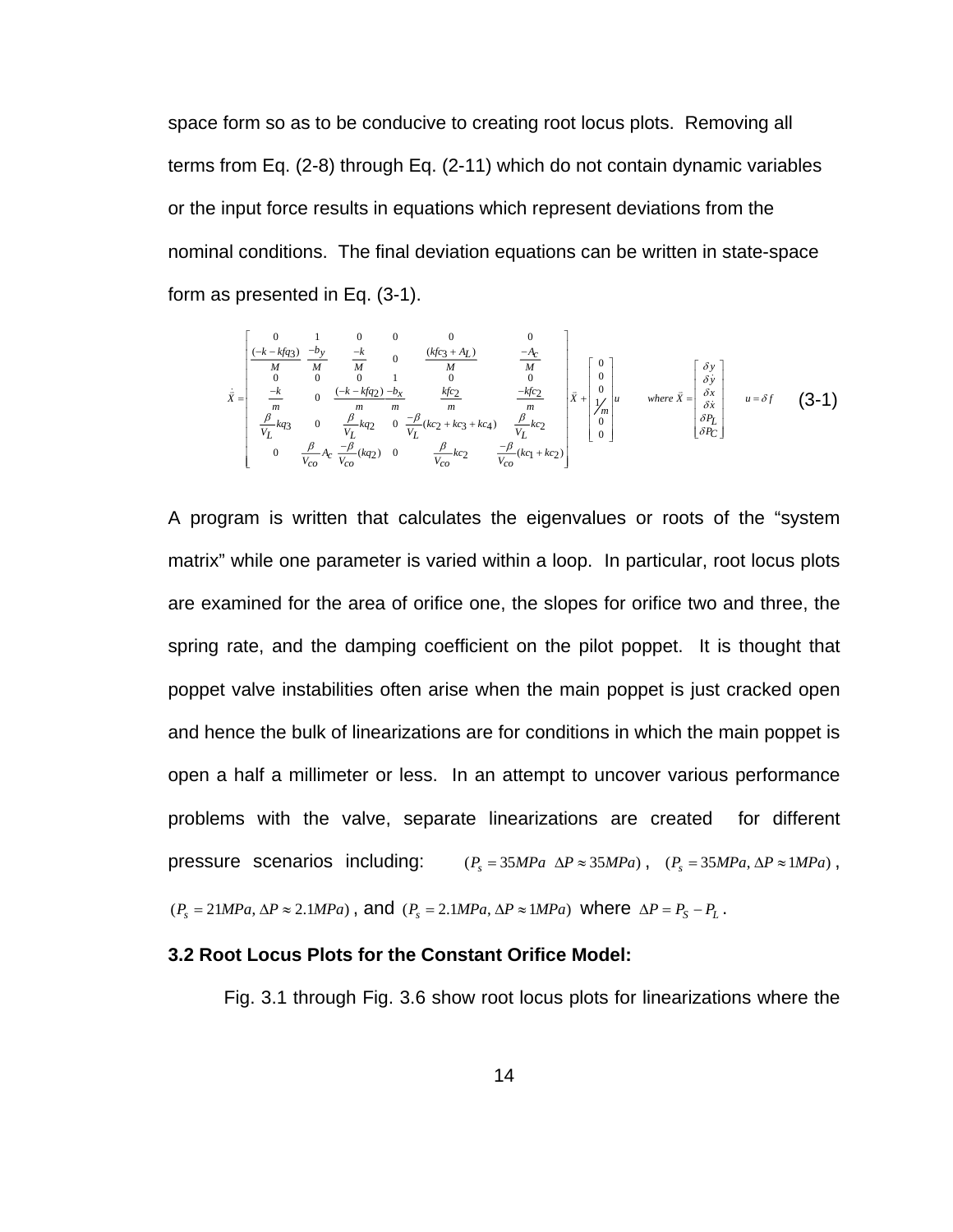<span id="page-26-0"></span>input force to the pilot poppet is 5 N and the pressure drop across the valve is approximately 2.1 MPa. The root locus moves towards the X with a triangle around it as the parameter value is increased. In [Fig. 3.4](#page-27-1) through [Fig. 3.6](#page-28-1) the two poles to the far left, which appear in [Fig. 3.3,](#page-27-2) have been excluded as they were relatively stationary and their removal significantly improved graph readability.



<span id="page-26-1"></span>Fig. 3.1 Root locus varying  $a_1$  (inlet orifice area),  $(P_s = 21 MPa, \Delta P \approx 2.1 MPa)$   $f = 5N$ 



<span id="page-26-2"></span>[Fig. 3.1](#page-26-1) and [Fig. 3.2](#page-26-2) demonstrate that of the parameters examined, a variation in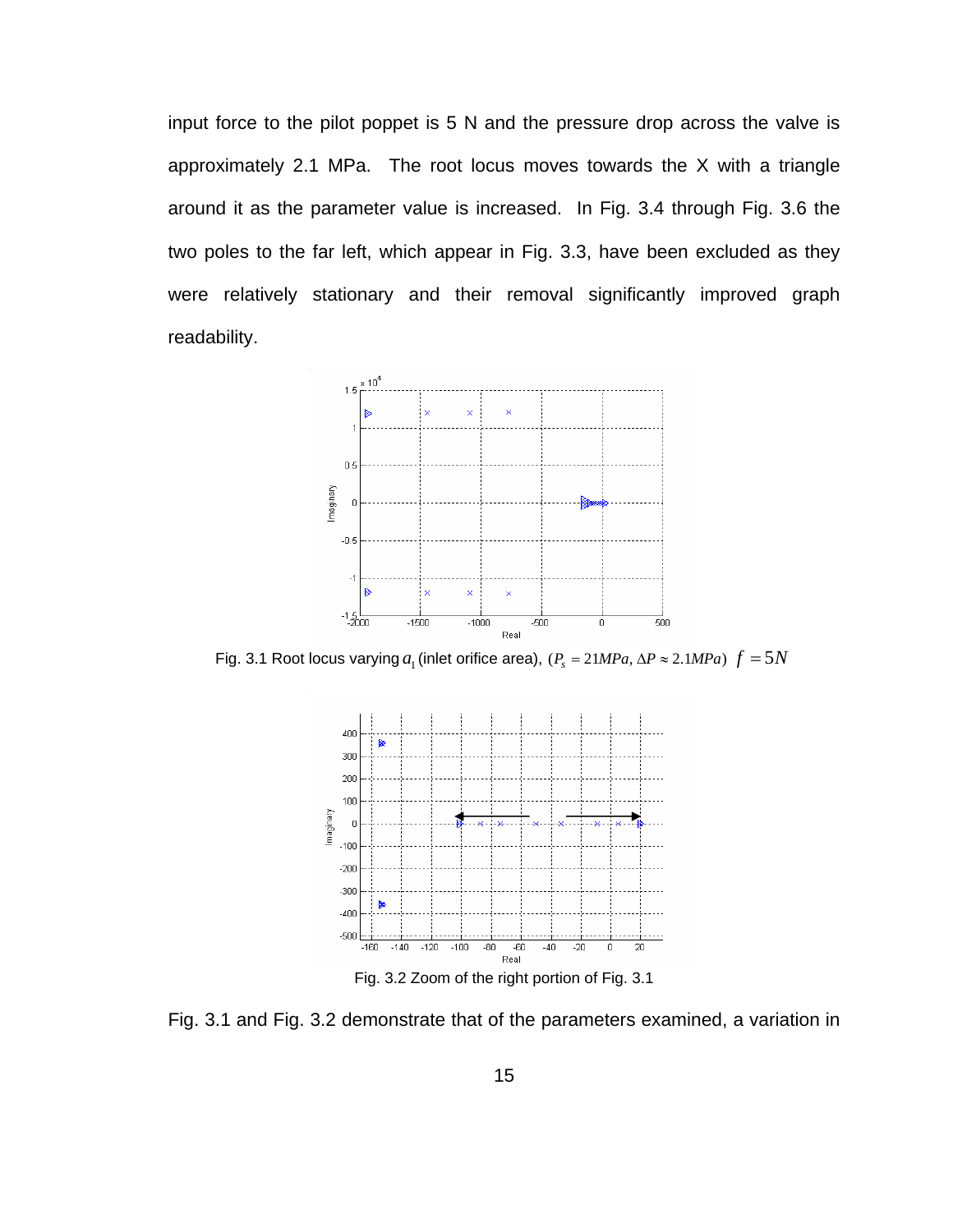<span id="page-27-0"></span> $a_1$  has the greatest impact on the position of the two left most poles as well as the right most pole. [Fig. 3.3](#page-27-2) shows that the slope of the main poppet orifice may have little impact on the systems poles while [Fig. 3.4](#page-27-1) establishes a connection between the slope of the pilot orifice and system oscillation. [Fig. 3.5](#page-28-2) reveals that if the spring rate is too low the valve will be unstable while if it is too high excessive oscillation can occur.



<span id="page-27-2"></span>Fig. 3.3 Root locus varying  $h_3$  (main orifice slope),  $(P_s = 21 MPa, \Delta P \approx 2.1 MPa)$   $f = 5N$ 



<span id="page-27-1"></span>Fig. 3.4 Root locus varying  $h_2$  (pilot orifice slope),  $(P_s = 21 MPa, \Delta P \approx 2.1 MPa)$   $f = 5N$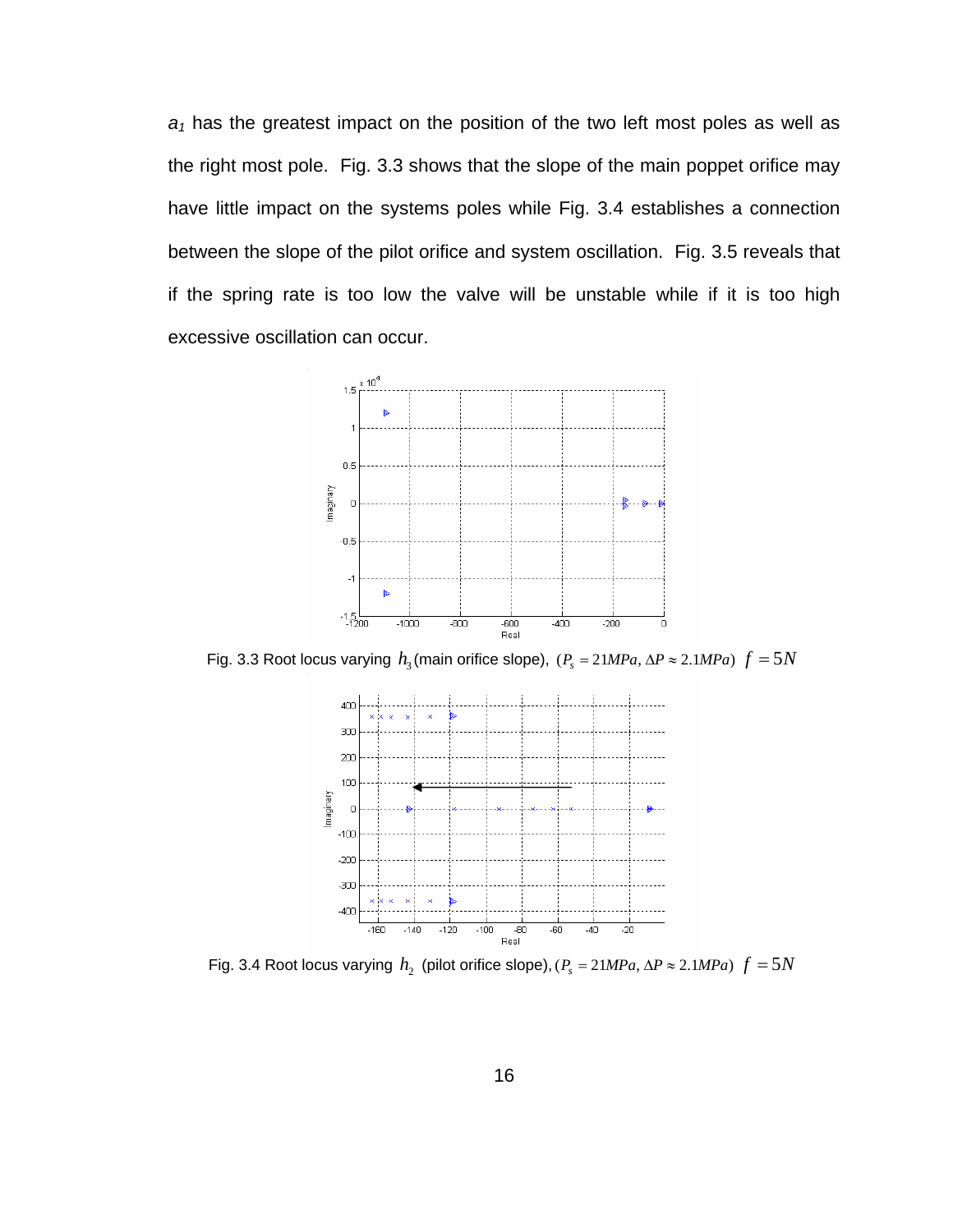<span id="page-28-0"></span>

<span id="page-28-2"></span>Fig. 3.5 Root locus varying *k* (spring rate),  $(P_s = 21 MPa, \Delta P \approx 2.1 MPa) f = 5N$ 



Fig. 3.6 Root locus varying  $b_r$  (pilot damping),  $(P_s = 21 MPa, \Delta P \approx 2.1 MPa) f = 5N$ 

<span id="page-28-1"></span>Finally, [Fig. 3.6](#page-28-1) displays a correlation between the damping of the pilot poppet and the damping of the entire system. Caution is taken in making claims on valve performance based on [Fig. 3.1](#page-26-1) through [Fig. 3.6](#page-28-1) due to the fact these root locus plots originate from just one operating point. There is no reason to assume the valve will behave the same under more extreme pressure drops or larger nominal openings due to nonlinearity. Because of the large number of root locus plots needed to examine the valve in various scenarios, only a select few will be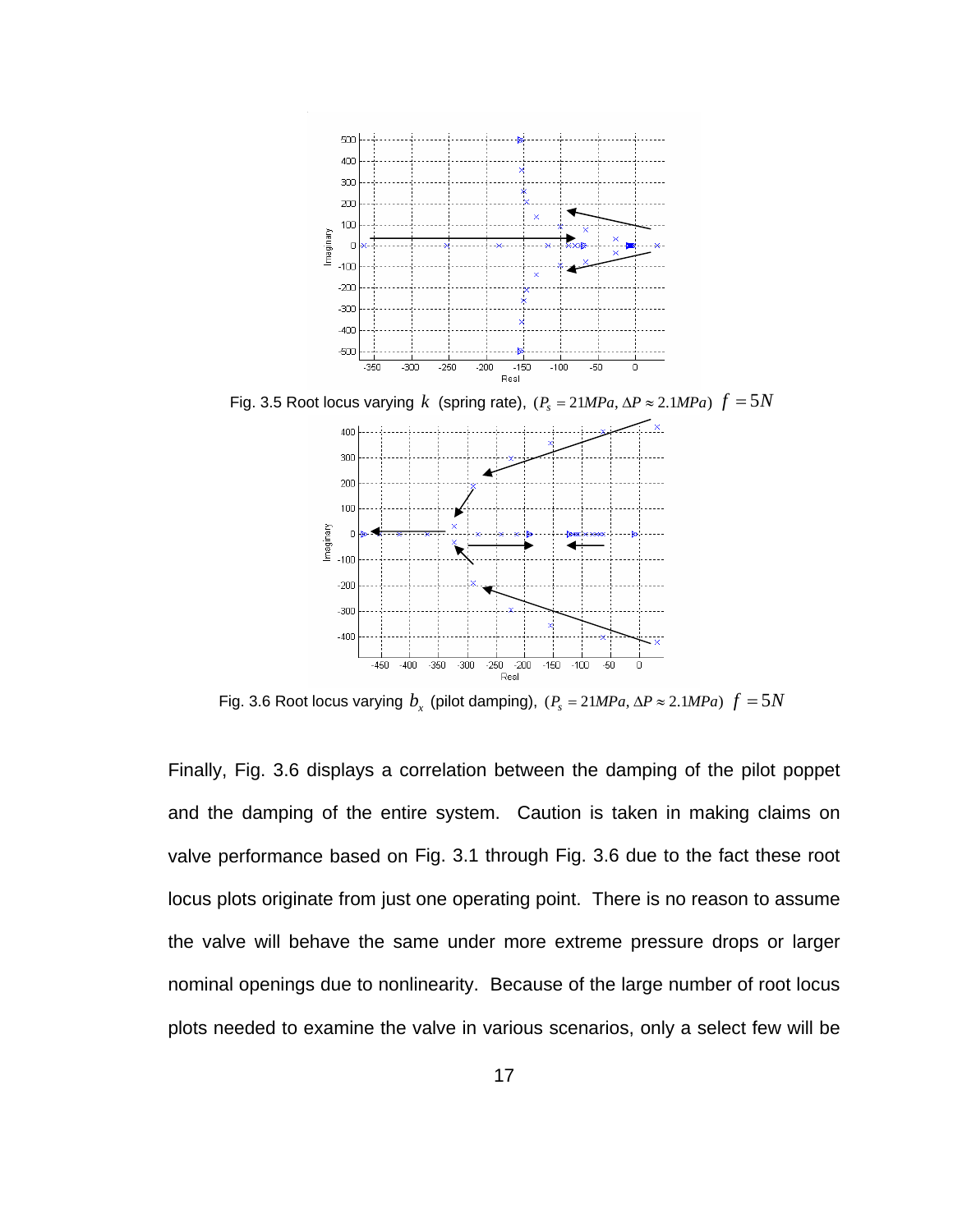shown to demonstrate contrasting information to what is shown in [Fig. 3.1](#page-26-1) through [Fig. 3.6](#page-28-1).

 Careful examination of the root locus plots from various valve openings and pressure drops reveals that the complex roots and the left most real root, as seen in [Fig. 3.1](#page-26-1) through [Fig. 3.6](#page-28-1), appear almost identical for different valve openings when the pressure drop is held constant. [Fig. 3.7](#page-30-1) supports this statement by displaying similar root movement to that of [Fig. 3.5](#page-28-2) even though the valve is now open 3.5 mm instead of 0.5 mm. It should be noted that the root locus path clustered around -10 in [Fig. 3.5](#page-28-2) has shifted to the left in [Fig. 3.7](#page-30-1) and ends at approximately -180. Although five of the six roots appear nearly independent of valve position they shift dramatically and even take different shape as the pressure drop is varied. [Fig. 3.8](#page-30-2) is a root locus plot for the scenario depicted in [Fig. 3.1](#page-26-1) and [Fig. 3.2](#page-26-2) with the only change being an increase in pressure drop from 2.1 MPa to 35 MPa. Comparing these figures, one can see that an increase in pressure drop results in a dramatic shift of all root paths. [Fig.](#page-31-1)  [3.9](#page-31-1) can be contrasted with [Fig. 3.5](#page-28-2) and demonstrates that a higher pressure drop results in a significantly different root locus plot as the spring constant is varied. Both figures link a higher spring rate to more oscillation but [Fig. 3.9](#page-31-1) also establishes that optimum performance at high pressure drops demands increasing the spring rate.

18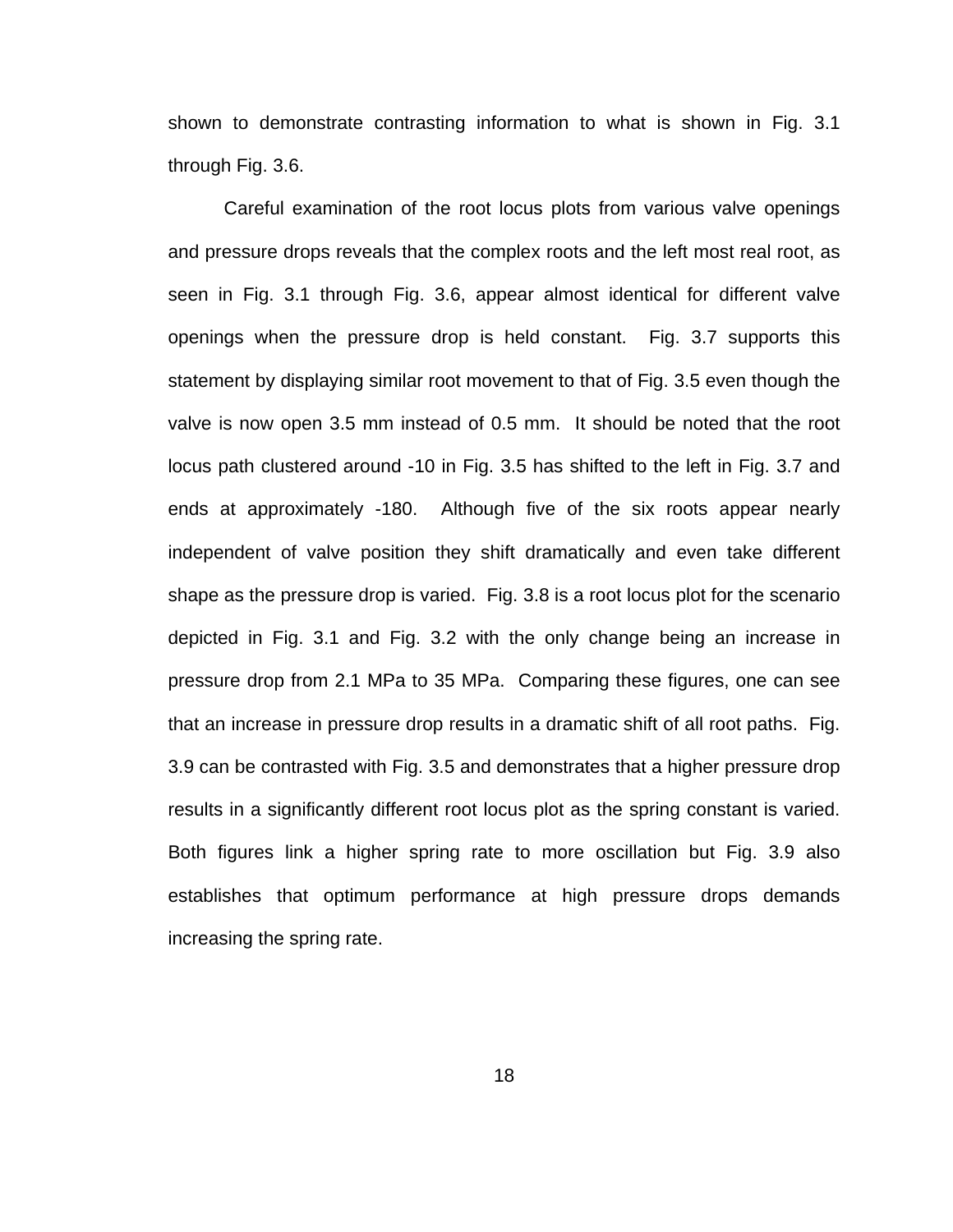<span id="page-30-0"></span>

<span id="page-30-1"></span>Fig. 3.7 Root locus varying *k* (spring rate),  $(P_s = 21 MPa, \Delta P \approx 2.1 MPa) f = 30N$ 



Fig. 3.8 Root locus varying  $a_1$  (inlet orifice area),  $(P_s = 35 MPa \Delta P \approx 35 MPa) f = 5N$ 

<span id="page-30-2"></span>The real root that is located at approximately -10, in [Fig. 3.1](#page-26-1) through [Fig. 3.6,](#page-28-1) initially appears problematic as it hinders the system speed. The design variables tested do not provide a means to adequately position the pole, but a thorough examination of its movements reveals that this pole reflects the load dynamics or the fifth state equation.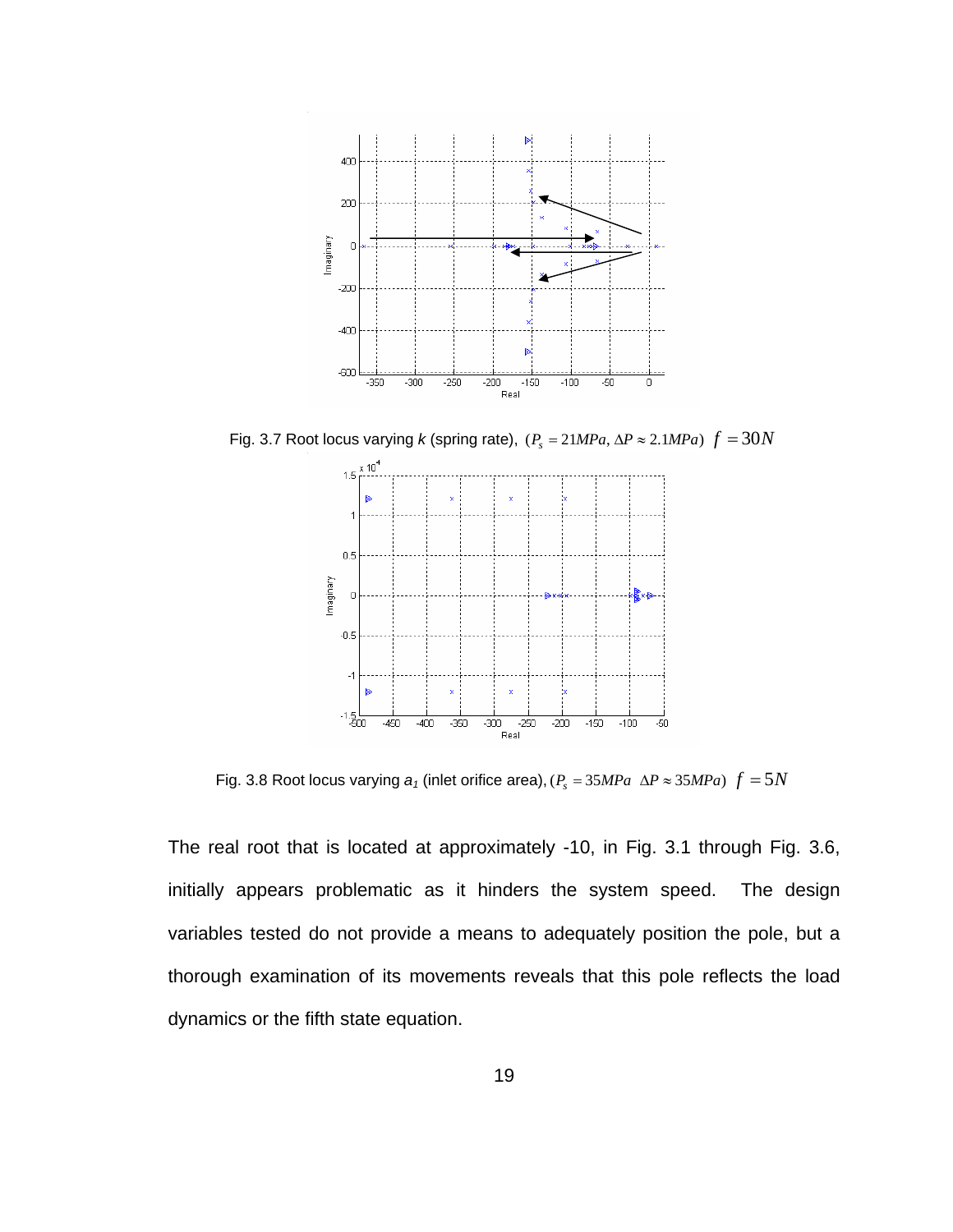<span id="page-31-0"></span>

<span id="page-31-1"></span>Fig. 3.9 Root locus varying  $k$  ( $P_s = 35 MPa$   $\Delta P \approx 35 MPa$ )  $f = 5N$ 



Fig. 3.10 Root locus varying  $k_{C_4}$  ( $P_s = 21 MPa$ ,  $\Delta P \approx 2.1 MPa$ )  $f = 5N$ 

<span id="page-31-2"></span>[Fig. 3.10](#page-31-2) brings light to the dominant effect  $k c_4$  (pressure flow coefficient for the load orifice) has on the location of this pole. In [Fig. 3.10](#page-31-2) the right most pole moves from -10 to -63 as  $kc_4$  increases. Although the root at -10 in [Fig. 3.1](#page-26-1) through [Fig. 3.6](#page-28-1) appears to make the system unacceptably slow, [Fig. 3.10](#page-31-2) suggests this may not be the case.  $kc<sub>4</sub>$  is dependent on the load orifice area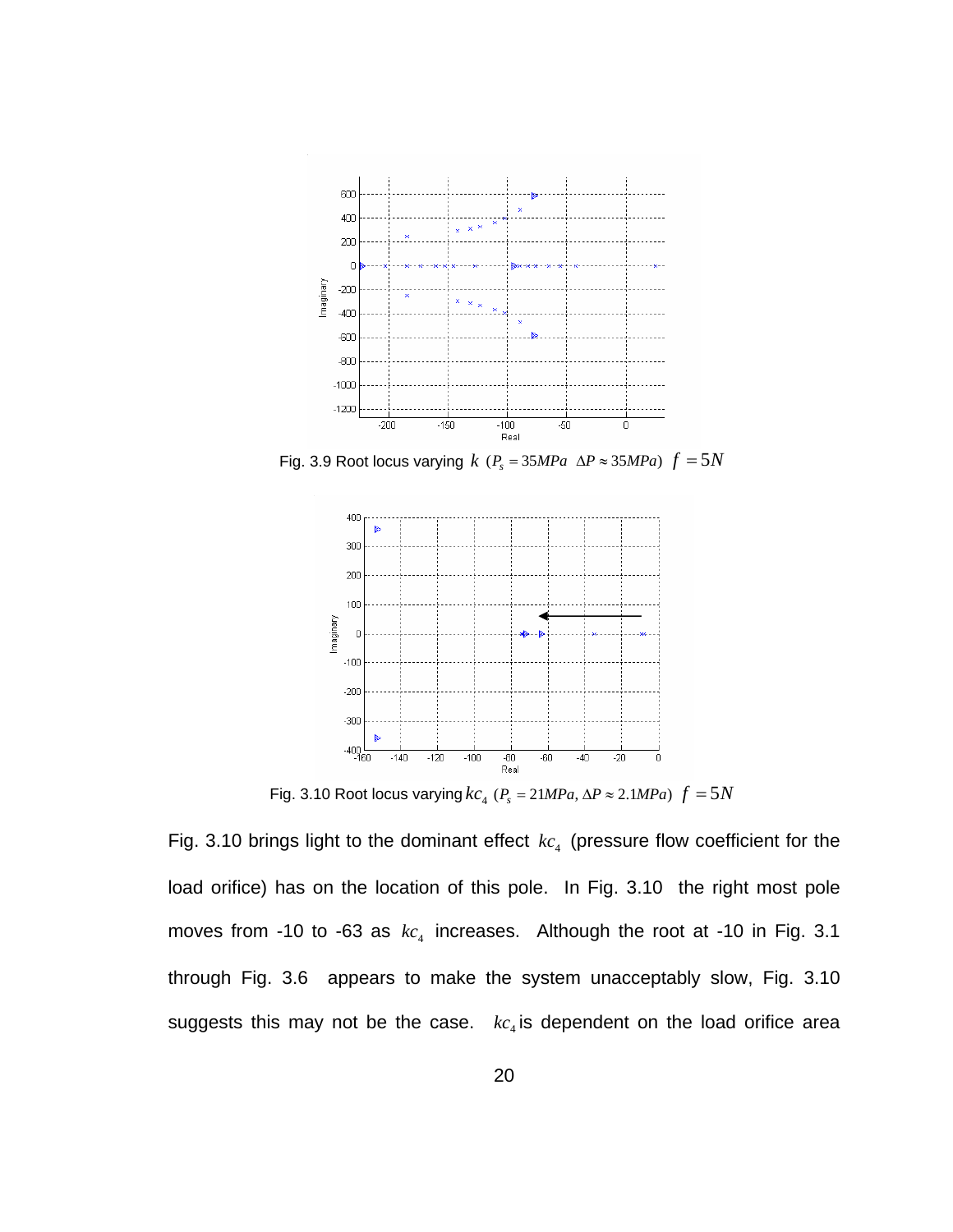which has been arbitrarily adjusted to achieve desired pressure drops across the valve. The impact that  $k c_4$  or the entire fifth state equation has on the system dynamics is also dependent on *V <sup>L</sup>* (load volume) which again is an arbitrary value. This information suggests ignoring this pole in performance comparisons and indicates that the load model should be improved to examine its impact on stability. Due to the realized limitations of the load model presented in Chapter 2, Chapter 4 assumes load pressure is fixed while Chapter 5 further analyzes the impact of a varying load pressure.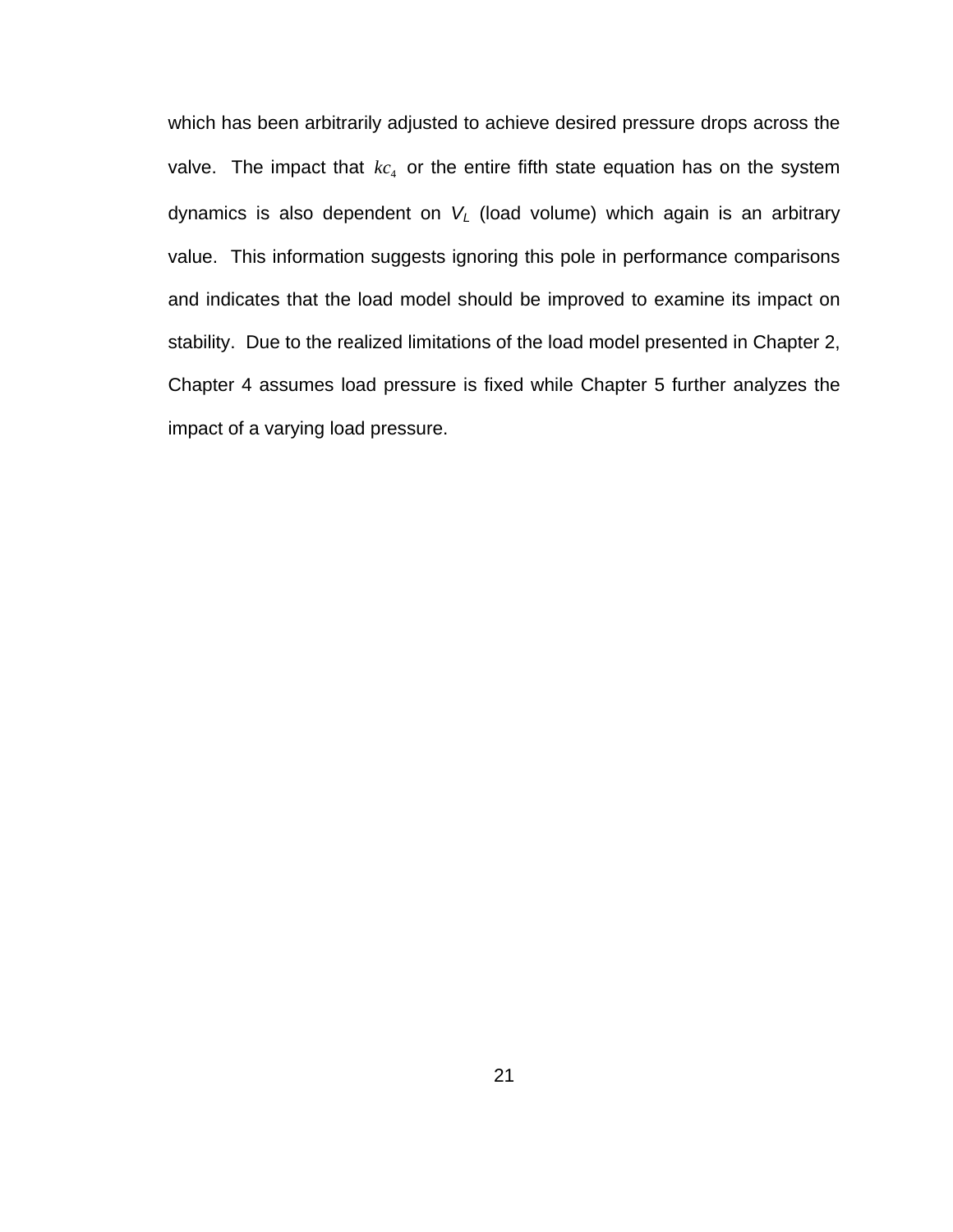#### **CHAPTER 4**

## **VARIABLE ORIFICE VS CONSTANT ORIFICE MODELS**

## **4.1 Equations for the Variable Orifice Model:**

 The constant orifice model, given by Eq. (2-8) through Eq. (2-11), can be easily modified to create the variable orifice model, as shown in [Fig. 1.1.](#page-15-1) Equation (2-8) and Eq. (2-11) remain unchanged. Equation (2-9) must have three additional terms to account for flow forces while Eq. (2-10) gains one term to account for decreasing flow into the control volume as the pilot poppet opens. It should be noted that both  $kq_1$  and  $kfq_1$  will be negative due to the negative relationship between *x* and the area of orifice one. The variable orifice model is then represented by Eq. (2-8), Eq. (2-11), Eq. (4-1), and Eq. (4-2).

$$
m\ddot{x} = -B_x \dot{x} - k(y_n + x_n) - kfq_2x_n + kfq_1x_n - kfc_1P_C - kfc_2(P_C - P_L) + F - k(x_0 + y_0 + preload) + kfc_1P_s \quad (4-1)
$$

$$
\dot{P}_c = \frac{\beta}{V_{co}} \left\{ A_c \dot{y} + k q_1 x_n - k q_2 x_n - k c_1 P_c - k c_2 (P_c - P_L) + \frac{1}{2} (Q_{10} - Q_{20}) + k c_1 P_s \right\}
$$
\n(4-2)

## **4.2 Criteria for Constant Verses Variable Orifice Model Comparisons:**

 The iterative root locus procedure performed on the constant orifice model is also employed to analyze the variable orifice model although root locus plots are not shown. In order to make the clearest comparison between the constant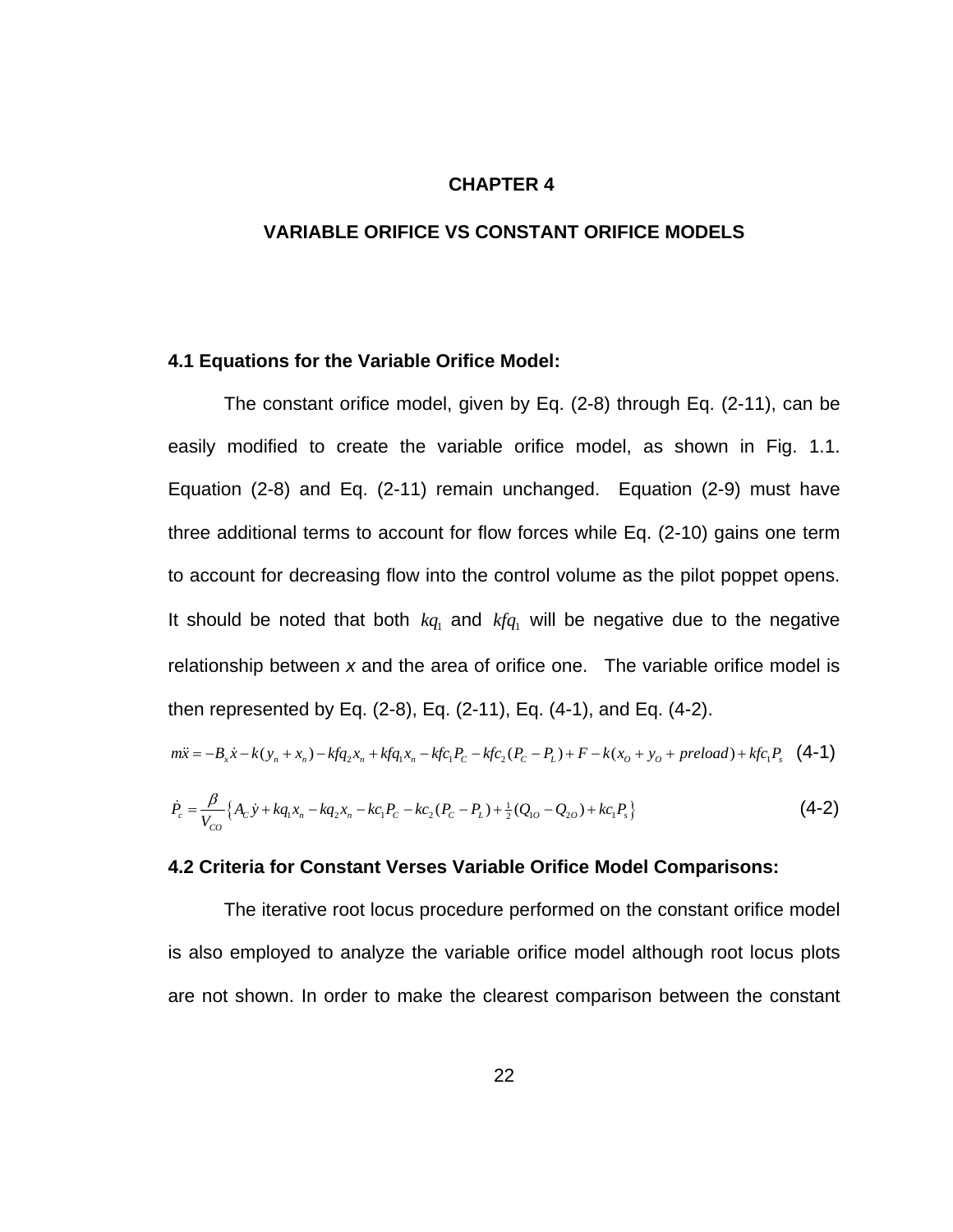<span id="page-34-0"></span>and variable orifice models, the scenarios presented in this chapter are designed so each model has nearly the same bandwidth. The models have identical values for the pilot damping term,  $B_{x}$ , and for the feedback spring rate, k. The value used for  $B_x$  is based on damping measurements from existing valves while *k* comes directly from root locus analysis. The slope on the main poppet orifice is set so as to achieve a 120 LPM flow rate for a 2.1 MPa pressure drop when the valve is fully open. Similar bandwidths are achieved by adjusting the geometry for the inlet and outlet orifices to the control volume. [Fig. 4.1](#page-34-1) presents the area functions of inlet and outlet orifices for both models.



Fig. 4.1 Control volume inlet and outlet orifices

<span id="page-34-1"></span>When the pilot poppet is closed both valves have the same inlet orifice area and when the pilot poppet is fully open their outlet area minus their inlet area is also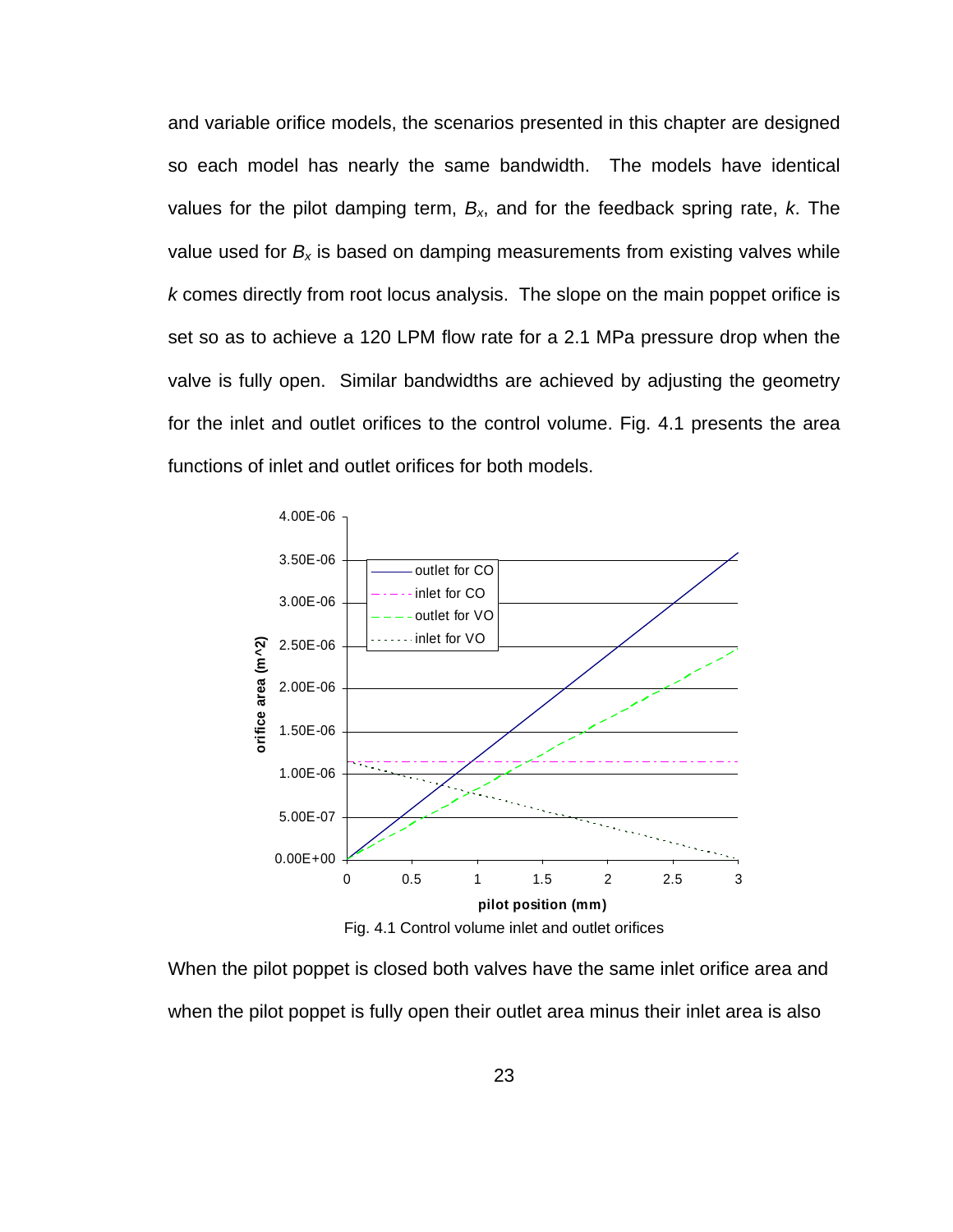<span id="page-35-0"></span>equal. It is important to note that in each case the pilot poppet has a deadband of approximately 1 mm before the outlet area will become larger than the inlet area. [Fig. 4.2](#page-35-1) displays the roots for both systems with load pressure fixed and a 2.1 MPa pressure drop across the valve, while [Fig. 4.3](#page-35-2) zooms in on the right portion of [Fig. 4.2](#page-35-1).



<span id="page-35-1"></span>Fig. 4.2 Roots for linearization with 2.1 MPa pressure drop and valve open 0.2 mm



Fig. 4.3 Zoom in for the roots on the right side of [Fig. 4.2](#page-35-1) 

<span id="page-35-2"></span>The Bode diagram appearing in [Fig. 4.4](#page-36-1) is from nonlinear simulations of the main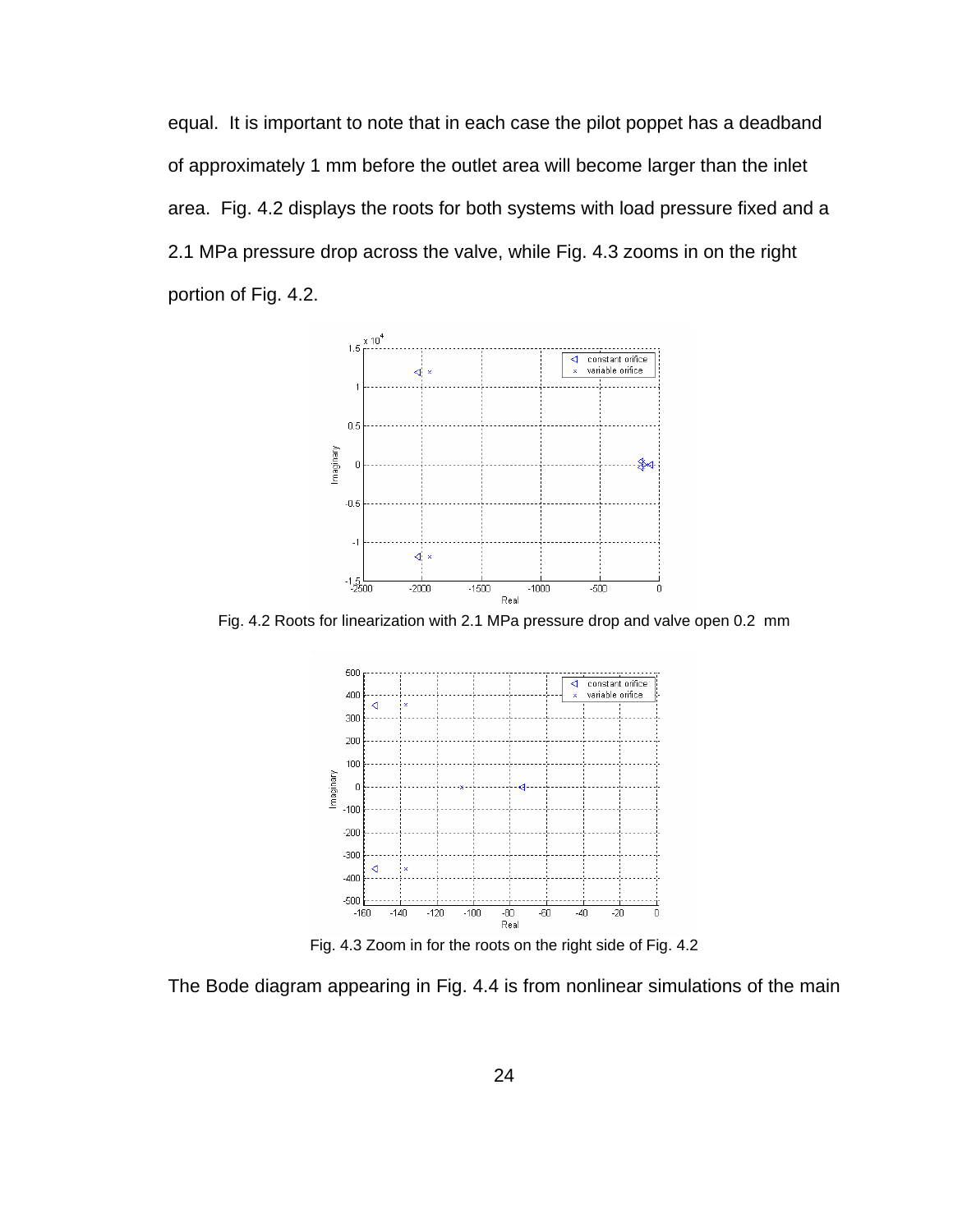poppet position. The solenoid input force is a sinusoid such that the low frequency amplitude is 50% of the maximum poppet stroke. The system bandwidth is approximately 11.7 and 12.5 Hz for constant and variable orifice models respectively when the supply pressure is 21MPa and the load pressure is 20 MPa. Although it is not shown here, the bandwidth increases as the pressure drop across the valve increases.



Fig. 4.4 Frequency response for both models  $(P_s = 21 MPa, \Delta P = 1 MPa)$ 

# **4.3 Simulation Comparisons:**

[Fig. 4.5](#page-37-0) displays the main poppet position for a step input force which is applied from 0 to 0.2 seconds. This figure demonstrates that for extremely low pressure drops the main poppet can open or close 6 mm in approximately 0.075 seconds. The response is well damped and shows no signs of instability. An entirely different response appears in [Fig. 4.6](#page-37-1) when the pressure drop is increased to 35 MPa. Both models result in overshoot and oscillation, but oscillations for the constant orifice model do not drop off as quickly. It is also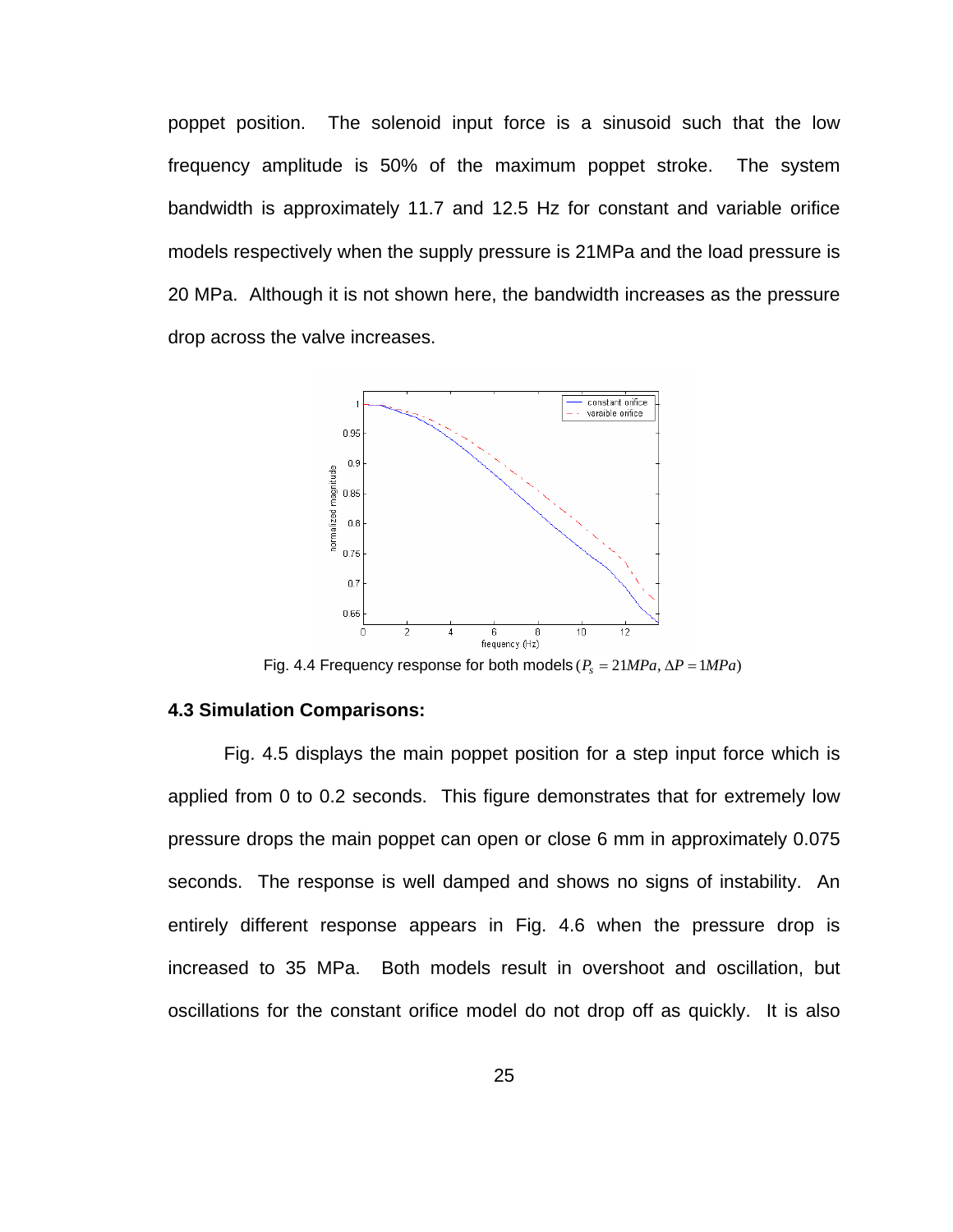interesting to note that the input force required to open the valve 6 mm has changed significantly from that of [Fig. 4.5.](#page-37-0)



<span id="page-37-0"></span>Fig. 4.5 Main poppet position in response to step input force from 0-.2 s, F=50.2 N for variable orifice, F= 51.4 for constant orifice  $(P_s = 2.1 MPa, \Delta P = 1 MPa)$ 



Fig. 4.6 Main poppet position in response to step input force, F=48.8 N for variable orifice, F= 54.6 for constant orifice  $(P_s = 35 MPa, \Delta P \approx 35 MPa)$ 

<span id="page-37-1"></span>The primary explanation for the differences in input force required to open the valve is linked to the flow force terms included in the model. As was stated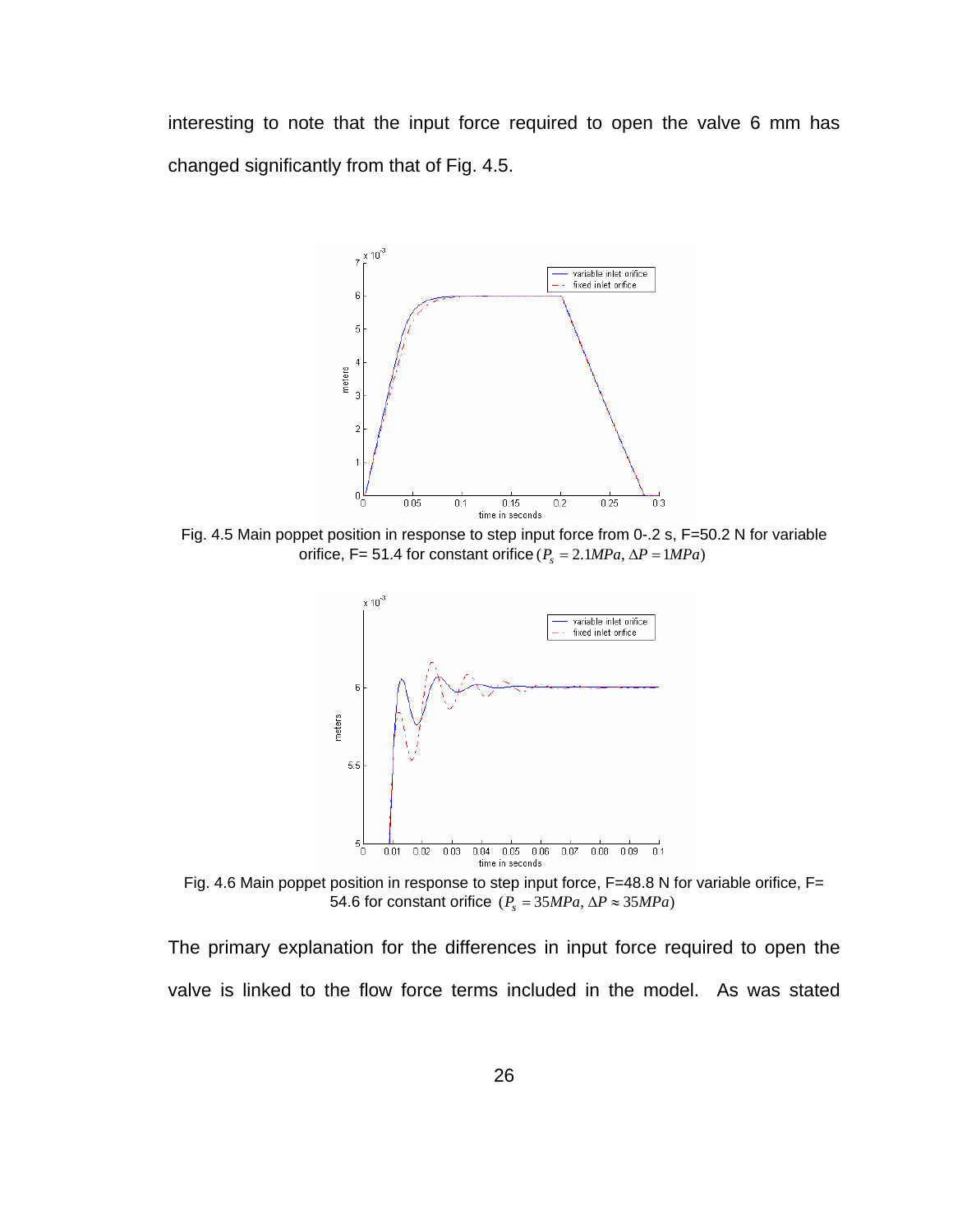previously, the flow forces are dependent on pressure drop and orifice area, and are assumed to act in a direction to close the given orifice. For the constant orifice model, outlet flow from the control volume results in a force to close the pilot poppet which the solenoid must act against. This means that as the pilot opens further or as the pressure drop increases, the flow forces grow and so must the solenoid force. The geometry choices of [Fig. 4.1](#page-34-0) establish that there will always be more flow through outlet orifice of the constant orifice model for a given pressure drop and valve opening. [Fig. 4.7](#page-38-0) presents the flows out of the control volume for the main poppet responses of [Fig. 4.6](#page-37-1).



Fig. 4.7 Flow out of the control volume for main poppet response of [Fig. 4.6](#page-37-1)  $(P_s = 35 MPa, \Delta P \approx 35 MPa)$ 

<span id="page-38-0"></span>In the case of the variable orifice model, there are two orifices having an impact on the pilot poppet. The inlet orifice acts to open the pilot poppet while the outlet orifice acts to close it. Due to this representation, the flow forces are partially cancelled and are thought to help stabilize the pilot poppet. [Fig. 4.8](#page-39-0)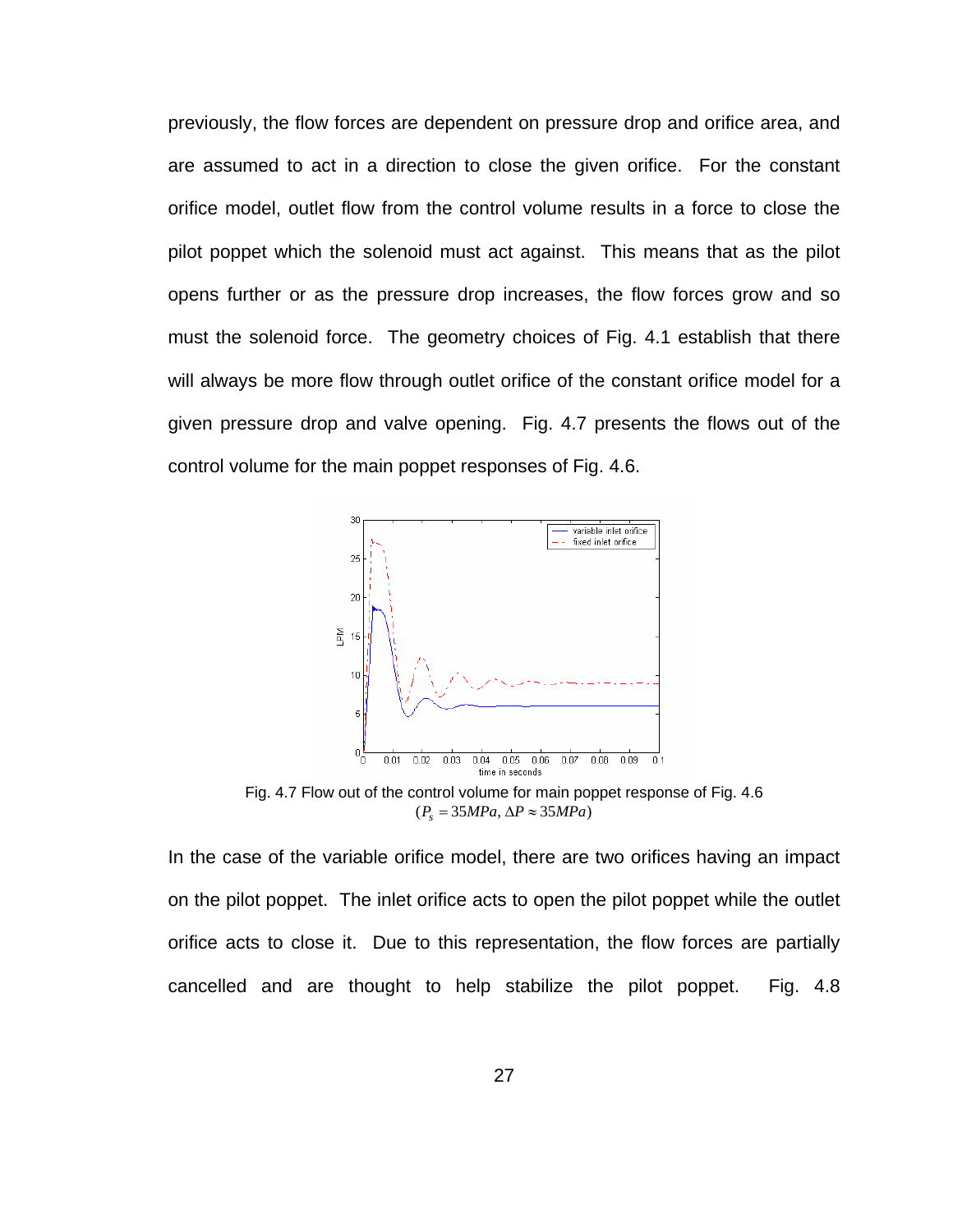demonstrates that overshoot and oscillation problems can be even more exaggerated for the case when the main poppet is cracked less than 1 mm.



<span id="page-39-0"></span>Fig. 4.8 Main poppet cracked open in response to step input force, F=8.1 N for variable orifice, F=13.6 N for constant orifice  $(P_s = 35 MPa, \Delta P \approx 35 MPa)$ 

### **4.4 Design Information Obtained from Model Comparisons:**

 Nonlinear simulations show that constant and variable orifice models can be designed to have similar bandwidths, but there are trade offs between the two models. In order to obtain similar bandwidths, the constant inlet orifice had to be enlarged so it was equal to the maximum size of the variable inlet orifice and the slope of the outlet orifice had to be increased in the constant orifice model. [Fig.](#page-26-0)  [3.2](#page-26-0) indicates that performance can be reduced if the area of the inlet orifice is set too large while [Fig. 3.4](#page-27-0) suggests that if the outlet orifice slope is too steep oscillation may be a problem. Although it is not possible to determine direct cause and effect, nonlinear simulations of [Fig. 4.6](#page-37-1) and [Fig. 4.8](#page-39-0) show increased oscillation for the constant orifice model. In short, the constant orifice model forces a compromise between designing for a stability margin and for system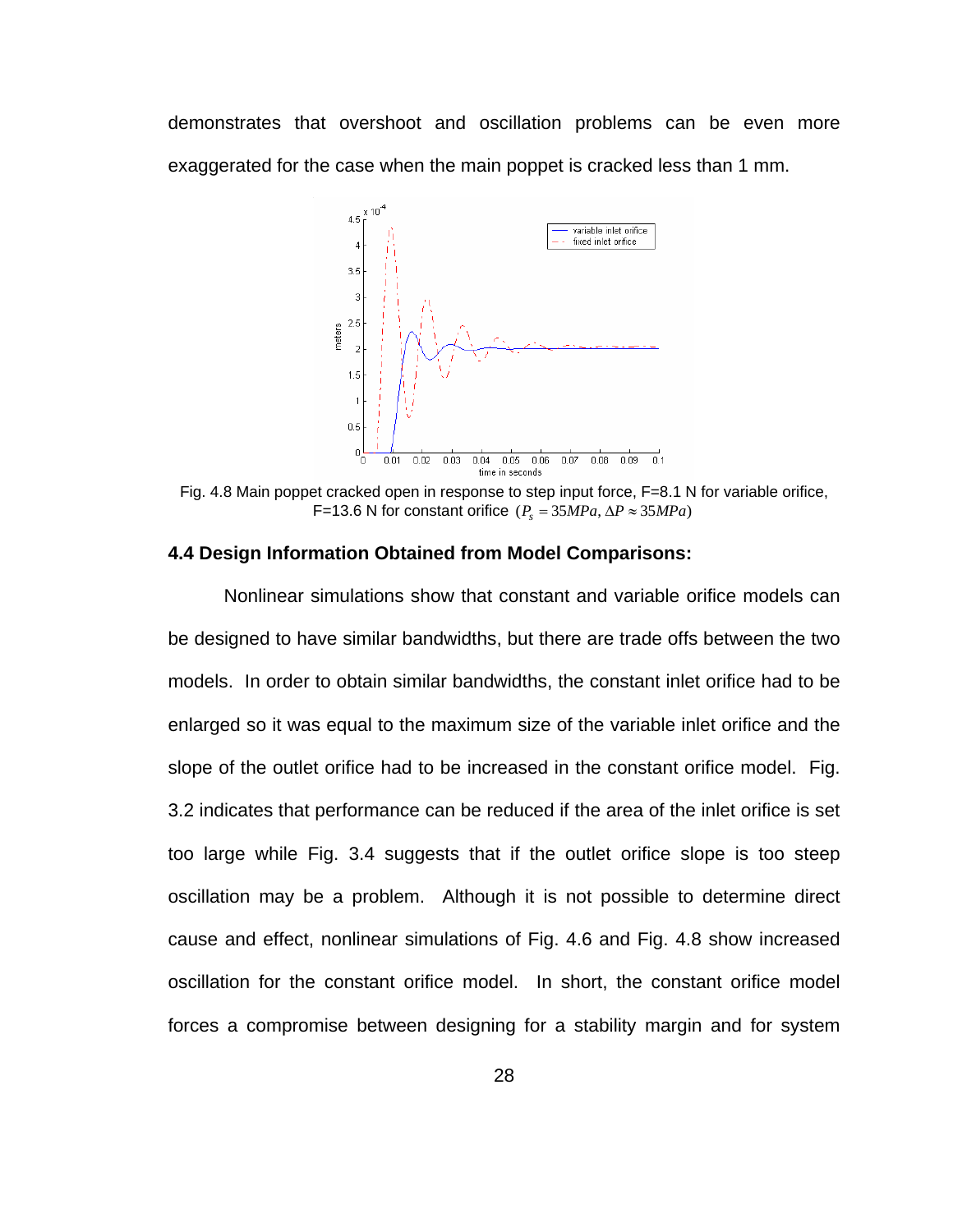bandwidth. In [Fig. 4.1](#page-34-0) through [Fig. 4.8](#page-39-0) the design focused on bandwidth while [Fig. 4.9](#page-40-0), [Fig. 4.10,](#page-41-0) and [Fig. 4.11](#page-42-0) show a constant orifice model design which is focused on stability. These figures pertain to a model that has an outlet orifice slope equal to that of the variable orifice model and the fixed inlet orifice which has been reduced to 4.375e-7  $m^2$ . [Fig. 4.9](#page-40-0) demonstrates how a reduction in the inlet orifice area can slow the closing of the main poppet. This increase in the valve close time is due to a reduction of the pressure rise rate for the control volume. When the solenoid is shut off, the spring force quickly closes the pilot poppet, but the main poppet will not close immediately. The spring force is not strong enough to counter the upward force on the main poppet due to supply pressure.



Fig. 4.9 Main poppet response to a solenoid input force from 0-.2 s. Constant orifice model modified for stability as compared to Fig.  $4.5 (P_s = 2.1 MPa, \Delta P = 1 MPa)$ 

<span id="page-40-0"></span>The pressure in the control volume must increase enough to force the main poppet closed. This pressure rise rate is dependent on the size of the inlet orifice and hence why a reduction in the inlet area impacts valve closing. It is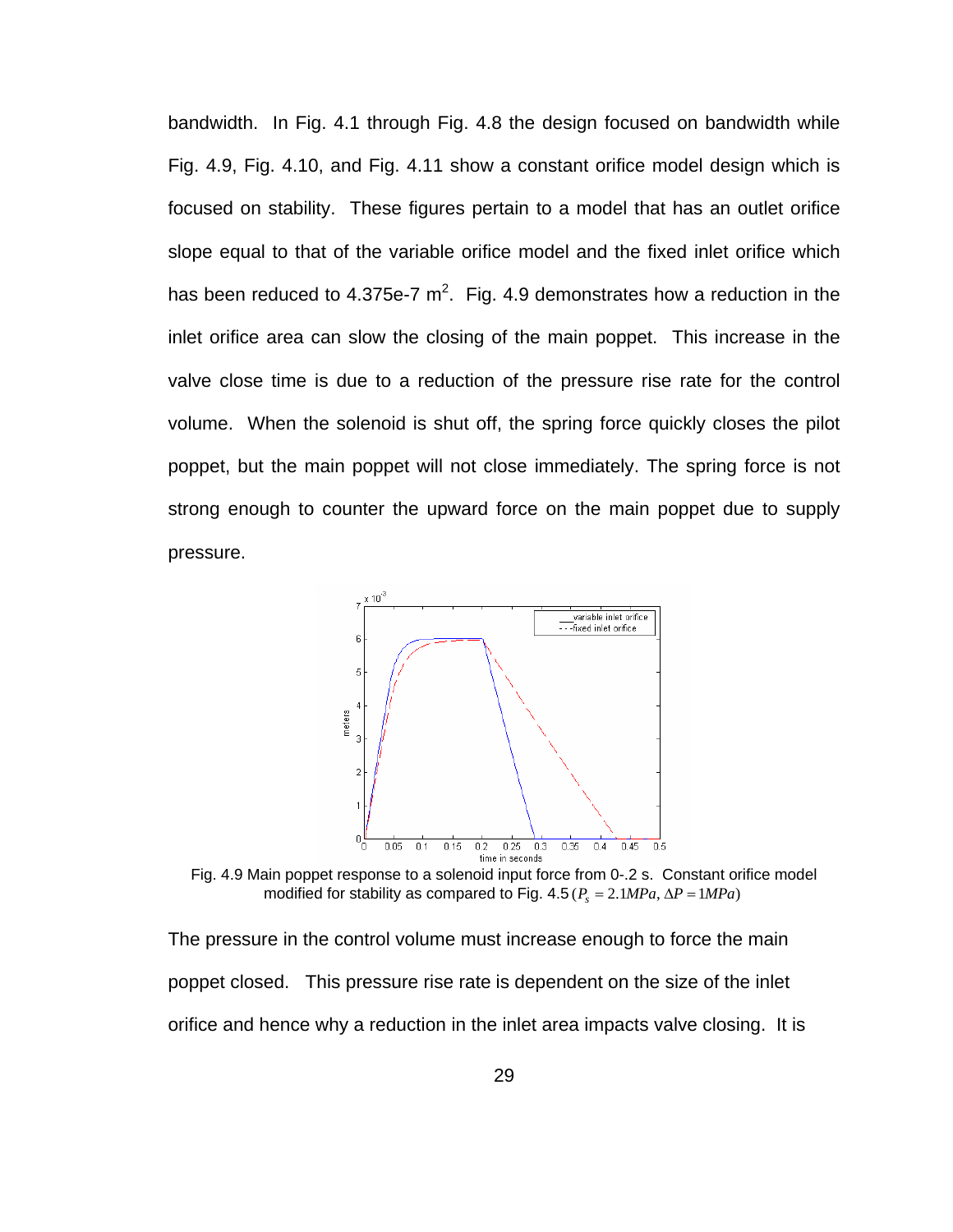noted that the simulation in [Fig. 4.9](#page-40-0) is with a low pressure drop for the purpose of examining the worse case scenario. At higher pressure drops the variable orifice model continues to out perform the constant orifice model but with a decreasing margin. Although [Fig. 4.9](#page-40-0) represents a decrease in performance it was also claimed that geometry changes would trade performance for stability.



Fig. 4.10 Main poppet response to solenoid input force. Constant orifice model modified for stability as compared to [Fig. 4.6](#page-37-1) ( $P_s = 35 MPa$ ,  $\Delta P \approx 35 MPa$ )

<span id="page-41-0"></span>[Fig. 4.10](#page-41-0) backs this claim by showing that the adjustments to the constant orifice model reduced both oscillation and overshoot below that of the variable orifice model. Finally, [Fig. 4.11](#page-42-0) presents the change in system bandwidth that results from attempts to increase the stability margin of the constant orifice model. In particular it is shown that the bandwidth drops from approximately 11.7 to 6 Hz.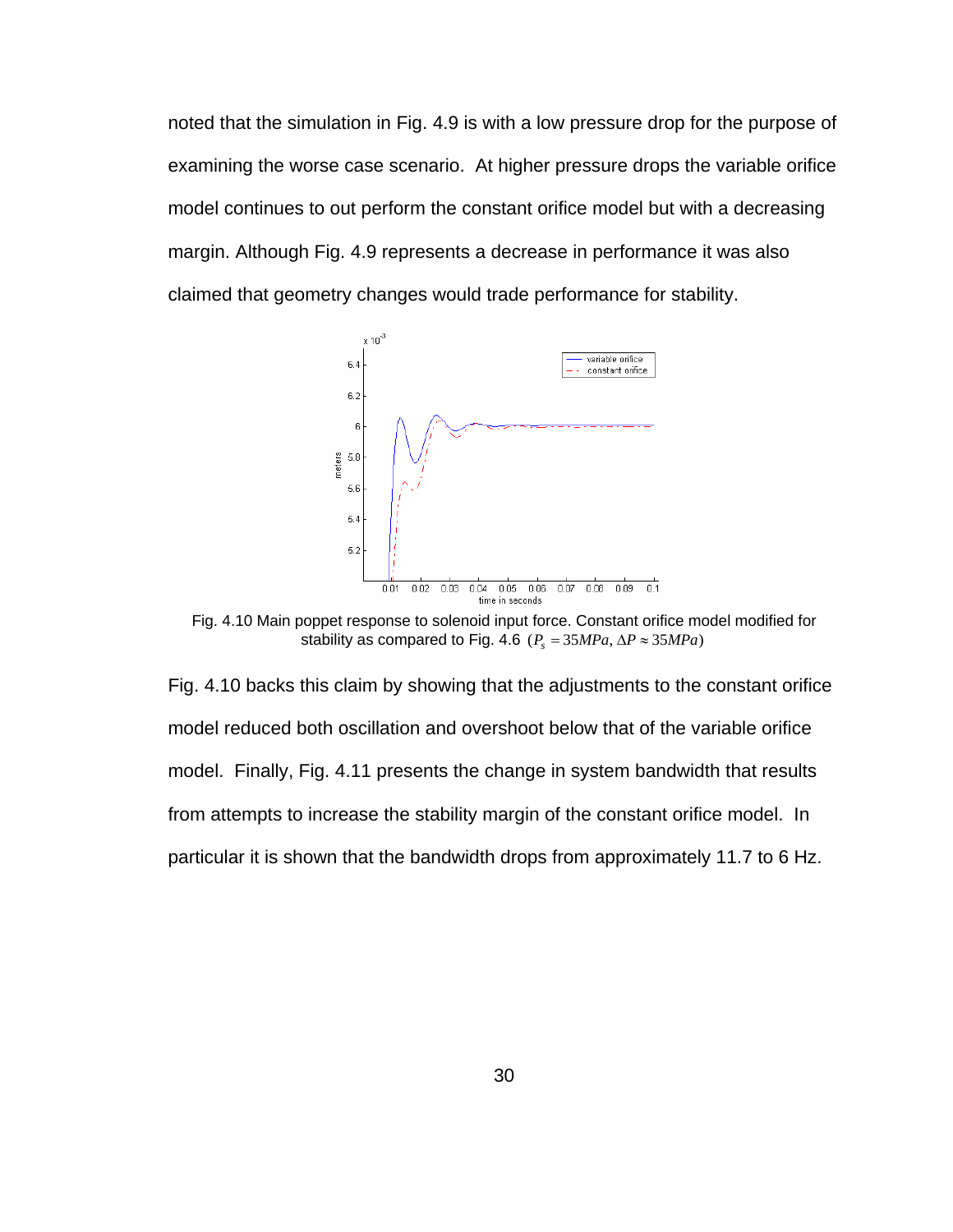

<span id="page-42-0"></span>Fig. 4.11 Frequency response for both versions of the constant orifice model  $(P_s = 21 MPa, \Delta P = 1 MPa)$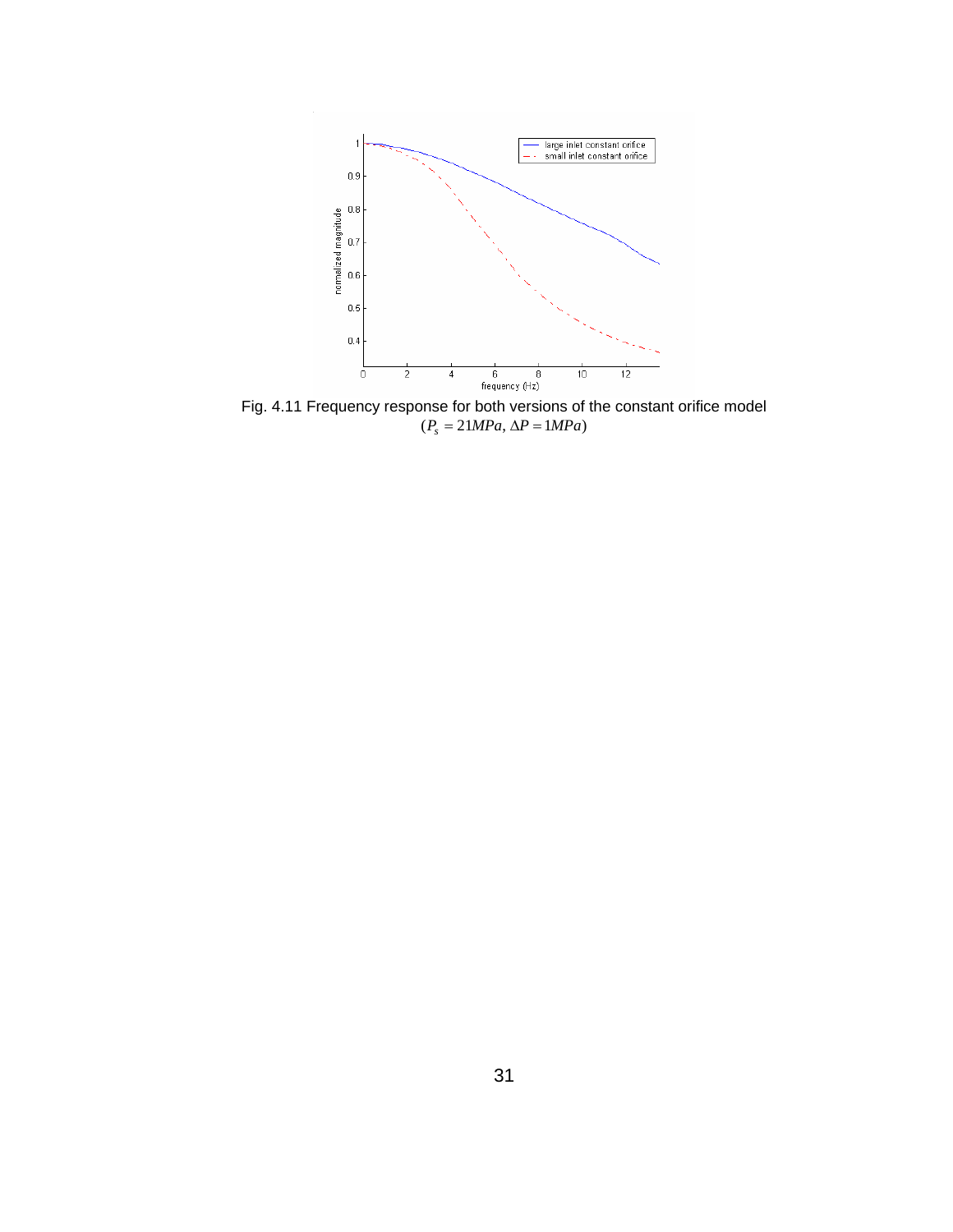# **CHAPTER 5**

### **EXAMINATION OF PREVIOUSLY UNMODELED DYNAMICS**

# **5.1 An 8-State Model:**

 Bode plots and nonlinear simulations, presented in Chapter 3 and Chapter 4, compare constant and variable orifice models for five-state systems, while the original root locus plots depended on a 6-state model. Although useful comparative results could be extracted, it is important to expand the system to examine the validity of the assumptions made. In particular, this chapter will study the effects of improved load dynamics and nonlinear damping on the pilot poppet. The original load orifice will be replaced with a piston/cylinder assembly and the artificial linear damping of the pilot poppet will be replaced by pressure forces acting on its ends and flow through its central tube. The new model will contain eight states: the main poppet position and velocity  $(y, \dot{y})$ , the pilot poppet position and velocity  $(x, \dot{x})$ , the control volume pressure between the two poppets  $(P_c)$ , the control volume pressure above the pilot poppet  $(P_p)$ , the load volume pressure  $(P_L)$ , and the velocity of the load piston  $(z)$ . The main control volume is connected to the pilot poppet control volume via the tube located in the center of the pilot poppet. It is assumed that classic laminar tube flow will exist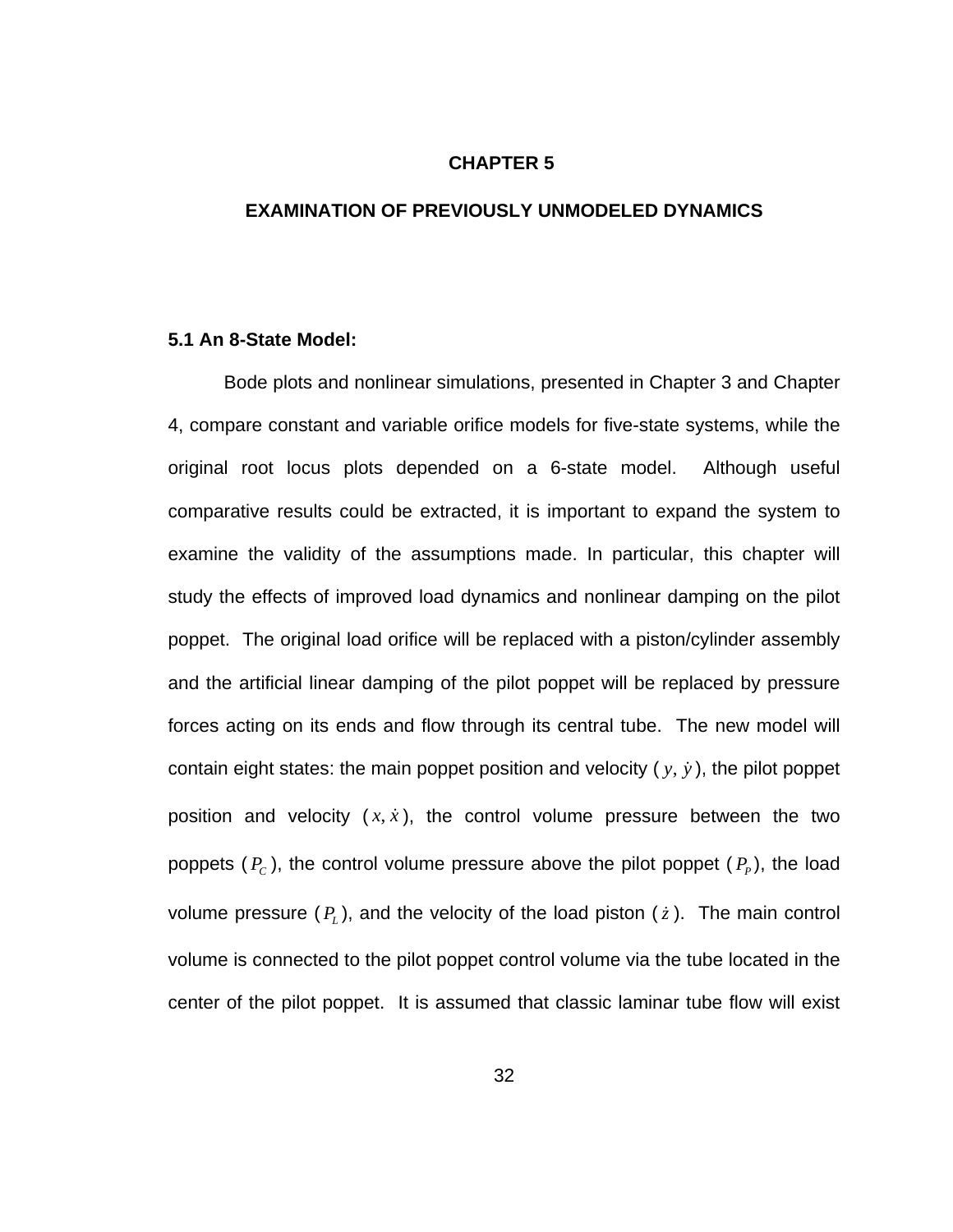between the two control volumes as presented in Eq. (5-1).

$$
Q_6 = \frac{\pi R^4}{8\mu L_{pilot}} (P_C - P_P) \tag{5-1}
$$

The artificial damping term,  $B<sub>x</sub>$ , is replaced by a more realistic linear damping coefficient,  $b_x$ . In linearizing the model, the assumption is made that variations in each control volume size can be neglected. The piston/cylinder assembly is modeled as a simple mass-damper system with load pressure acting on the head end of the piston and an external load force acting on the rod end. In this scenario, the load force,  $F_{\text{load}}$  , can be adjusted to provide desired pressure drops across the valve. Both the constant and variable orifice models are expanded to eight states although the results are only shown for the variable orifice model. It is also important to note that from Chapter 5 onward, all results presented will make use of an 8-state model with the parameters given in the appendix. Equation (5-2) through Eq. (5-7) represent the nonlinear variable orifice model while Eq. (5-8) represents the linear equations written in state space form.

$$
M\ddot{y} = -b_y \dot{y} - k(y + x + preload) - P_c A_c + P_s A_s + P_L A_L - .72 C_d^2 h_3 y (P_s - P_L)
$$
 (5-2)

$$
m\ddot{x} = -b_x \dot{x} - k(y + x + preload) - A_{pilot}(P_c - P_p) + .72C_d^2(h_l x + a_{\text{max}})(P_s - P_c) - .72C_d^2 h_2 x (P_c - P_L) + F
$$
\n(5-3)

$$
\dot{P}_c = \frac{\beta}{V_c - A_c y} (Q_1 - Q_2 + A_c \dot{y})
$$
\n(5-4)

$$
\dot{P}_p = \frac{\beta}{V_{pilot} + A_{pilot} x} (Q_6 - A_{pilot} x)
$$
\n(5-5)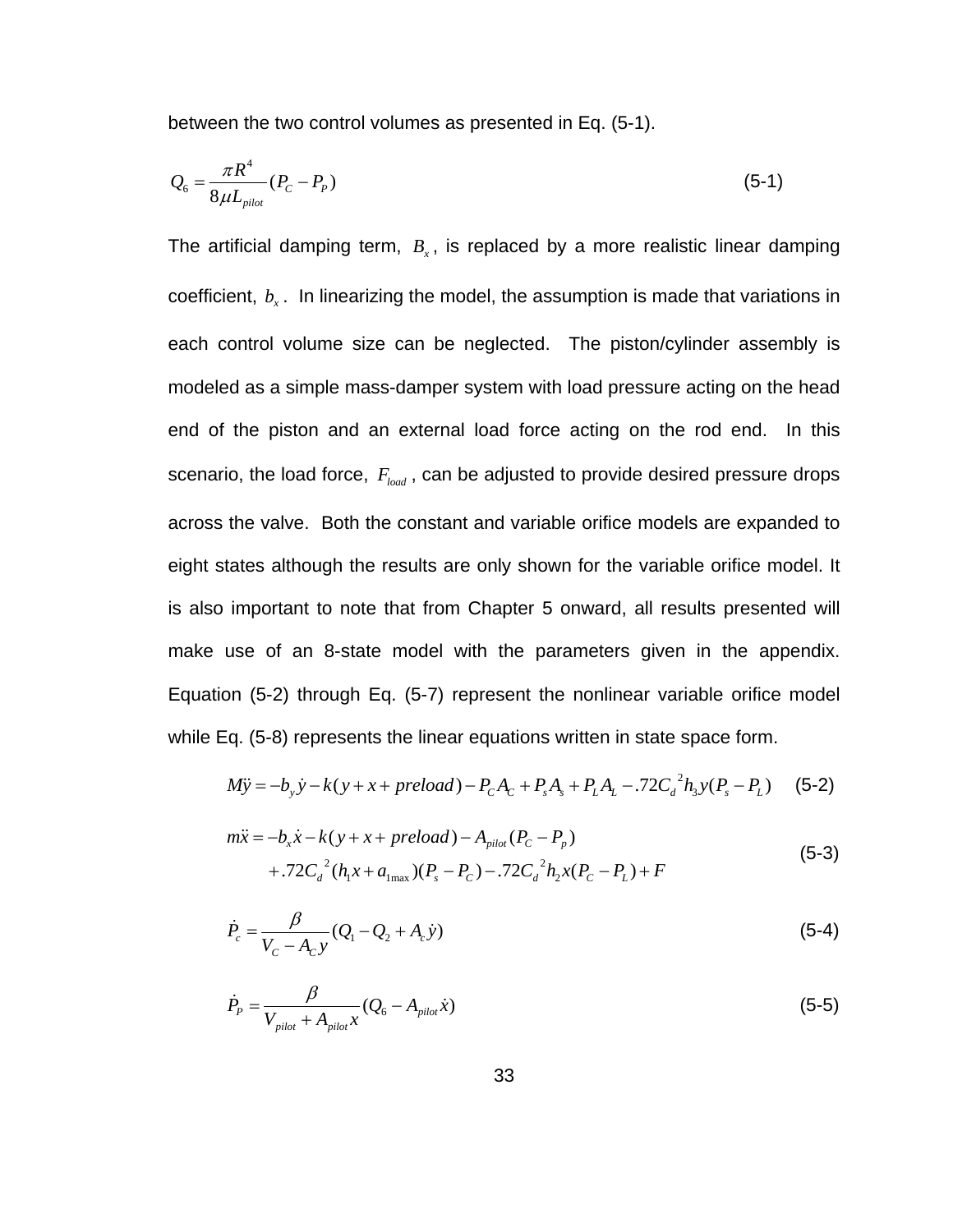$$
\dot{P}_{L} = \frac{\beta}{V_{Load} + A_{pix} z} (Q_2 + Q_3 - A_{pix} z)
$$
\n(5-6)

$$
M_{\text{pist}}\ddot{z} = P_L A_{\text{pist}} - b_z \dot{z} + F_{\text{load}} \tag{5-7}
$$

<span id="page-45-0"></span>
$$
\vec{x} = \begin{bmatrix}\n0 & 1 & 0 & 0 & 0 & 0 & 0 & 0 & 0 & 0 \\
-\frac{k - k f q_3}{M} & \frac{-k}{M} & 0 & \frac{-A_c}{M} & 0 & \frac{k f c_3 + A_L}{M} & 0 \\
0 & 0 & 0 & 1 & 0 & 0 & 0 & 0 \\
-\frac{k}{m} & 0 & -\frac{k - k f q_2 + k f q_1}{m} & -\frac{b_x}{m} & -\frac{k f c_1 - k f c_2 - A_{plot}}{m} & \frac{A_{plot}}{m} & \frac{k f c_2}{m} & 0 \\
0 & \frac{\beta}{V_{CO}} A_C & \frac{\beta}{V_{CO}} (k q_1 - k q_2) & 0 & \frac{-\beta}{V_{CO}} (k c_1 + k c_2) & 0 & \frac{\beta}{V_{CO}} k c_2 & 0 \\
0 & 0 & 0 & \frac{-\beta}{V_{P0}} A_{plot} & \frac{\beta}{V_{P0}} k c p & \frac{-\beta}{V_{P0}} k c p & 0 & 0 \\
\frac{\beta}{V_{L0}} k q_3 & 0 & \frac{\beta}{V_{L0}} k q_2 & 0 & \frac{\beta}{V_{L0}} k c_2 & 0 & \frac{-\beta}{V_{L0}} (k c_2 + k c_3) & \frac{\beta}{V_{L0}} A_{plot} \\
0 & 0 & 0 & 0 & 0 & 0 & \frac{A_{pit}}{M_{pit}} & \frac{-b_z}{M_{pit}} \\
0 & 0 & 0 & 0 & \frac{\beta}{M_{pir}} & \frac{-b_z}{M_{pir}} \\
0 & 0 & 0 & 0 & \frac{\beta}{\delta x} \\
\frac{1}{m} & \mu & \bar{x} & \bar{z} = \begin{bmatrix} \delta y \\ \delta y \\ \delta P_E \\ 0 \\ \delta P_E \end{bmatrix} & u = \delta f\n\end{bmatrix}
$$
\n
$$
(5-8)
$$

# **5.2 Validation of 8-State Model Linearization:**

 The linear model of Eq. (5-8) is not only used to verify claims made with the 5-state model, but is also used in Chapter 6 in efforts to create a system observer. The accuracy of an observer depends on accuracy of the model it employs. For this reason and as a general check on mathematical efforts thus far, simulations are run side by side for both the linear and nonlinear models. [Fig. 5.1](#page-46-0) through [Fig. 5.8](#page-48-0) show that the linear model provides an excellent approximation of the nonlinear model for all 8 states in response to a unit step input.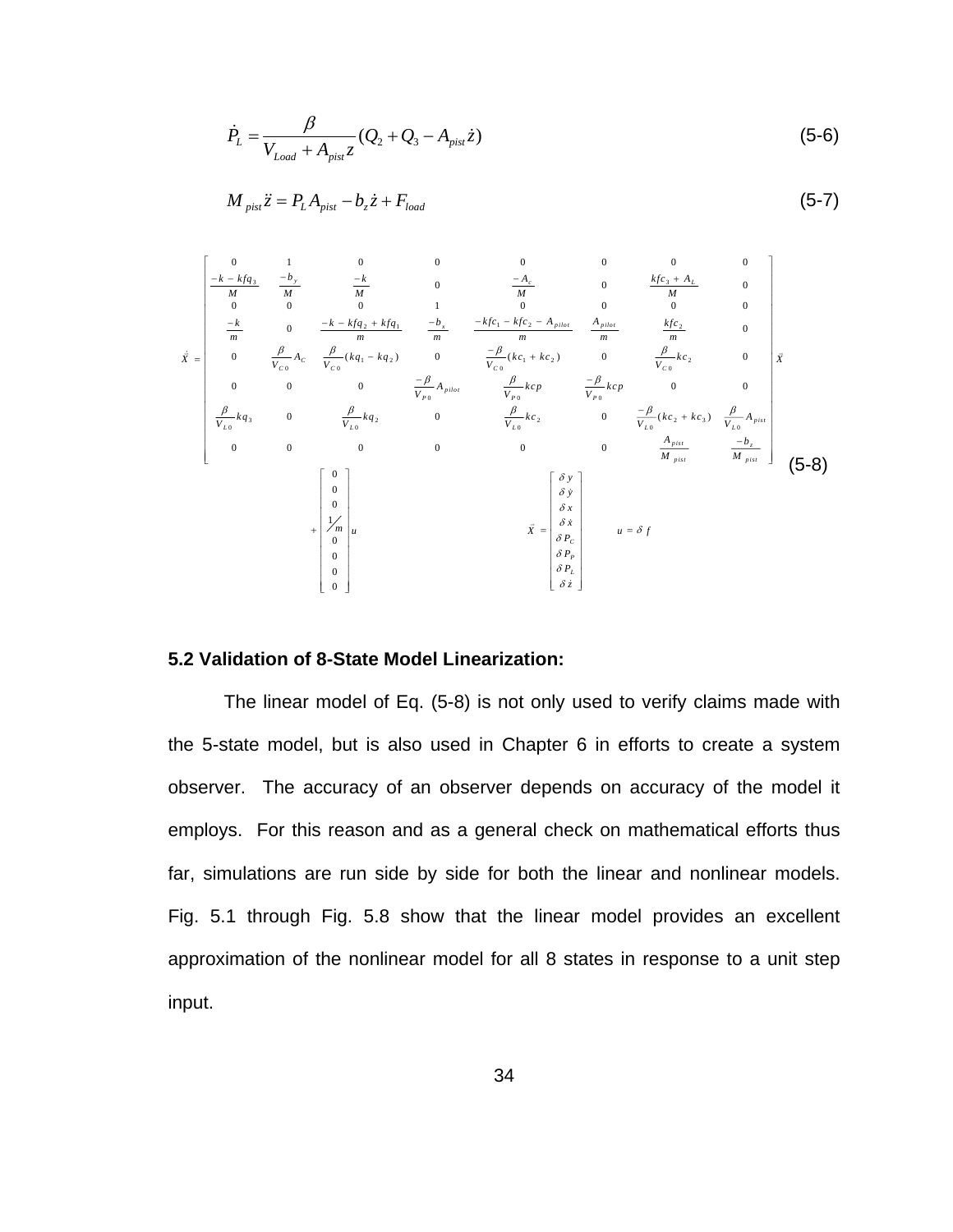

Fig. 5.1 Main poppet position for a unit step input

<span id="page-46-0"></span>

Fig. 5.2 Main poppet velocity for a unit step input



Fig. 5.3 Pilot poppet position for a unit step input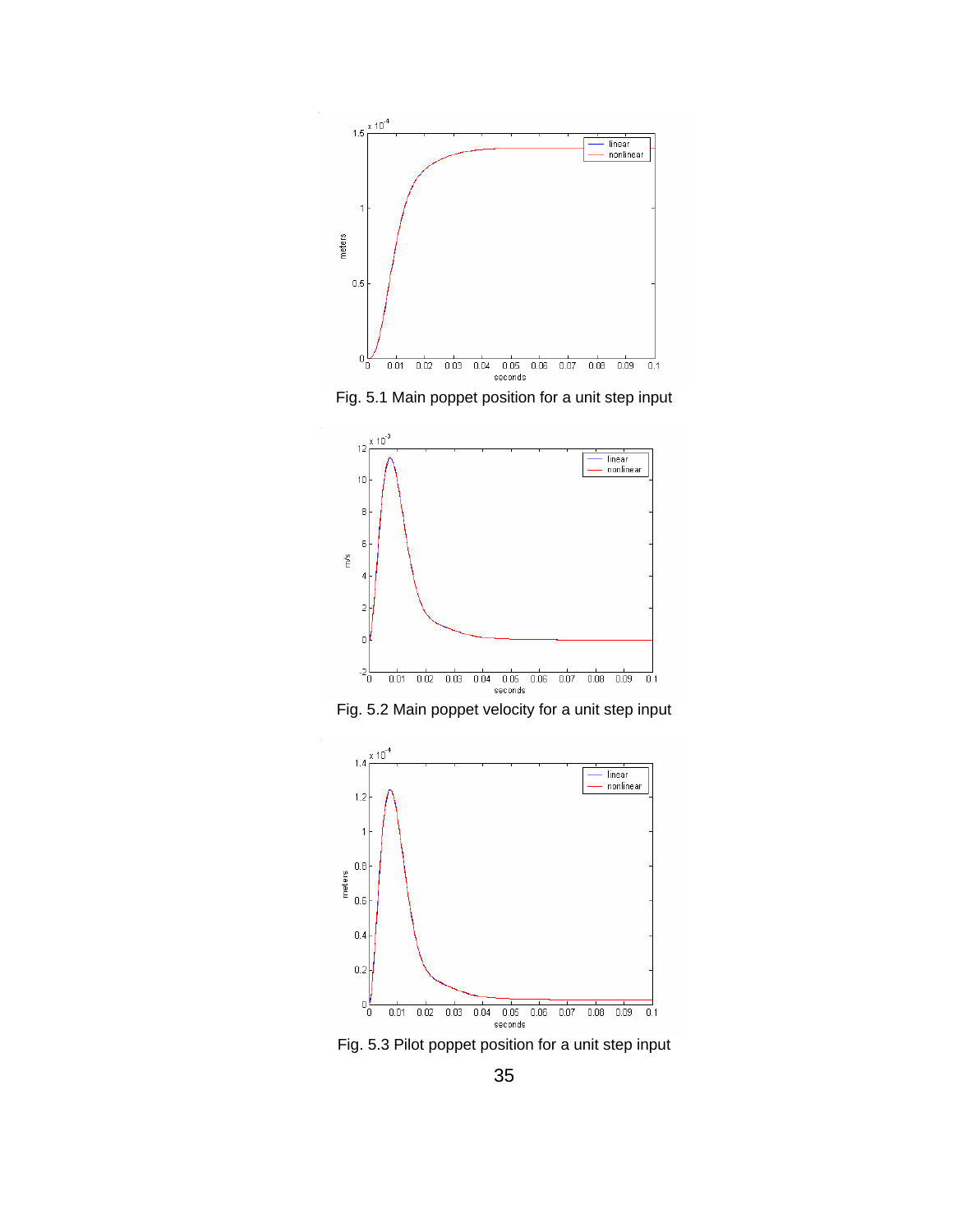

Fig. 5.4 Pilot poppet velocity for a unit step input



Fig. 5.5 Control volume pressure for a unit step input



Fig. 5.6 Pilot control volume pressure for a unit step input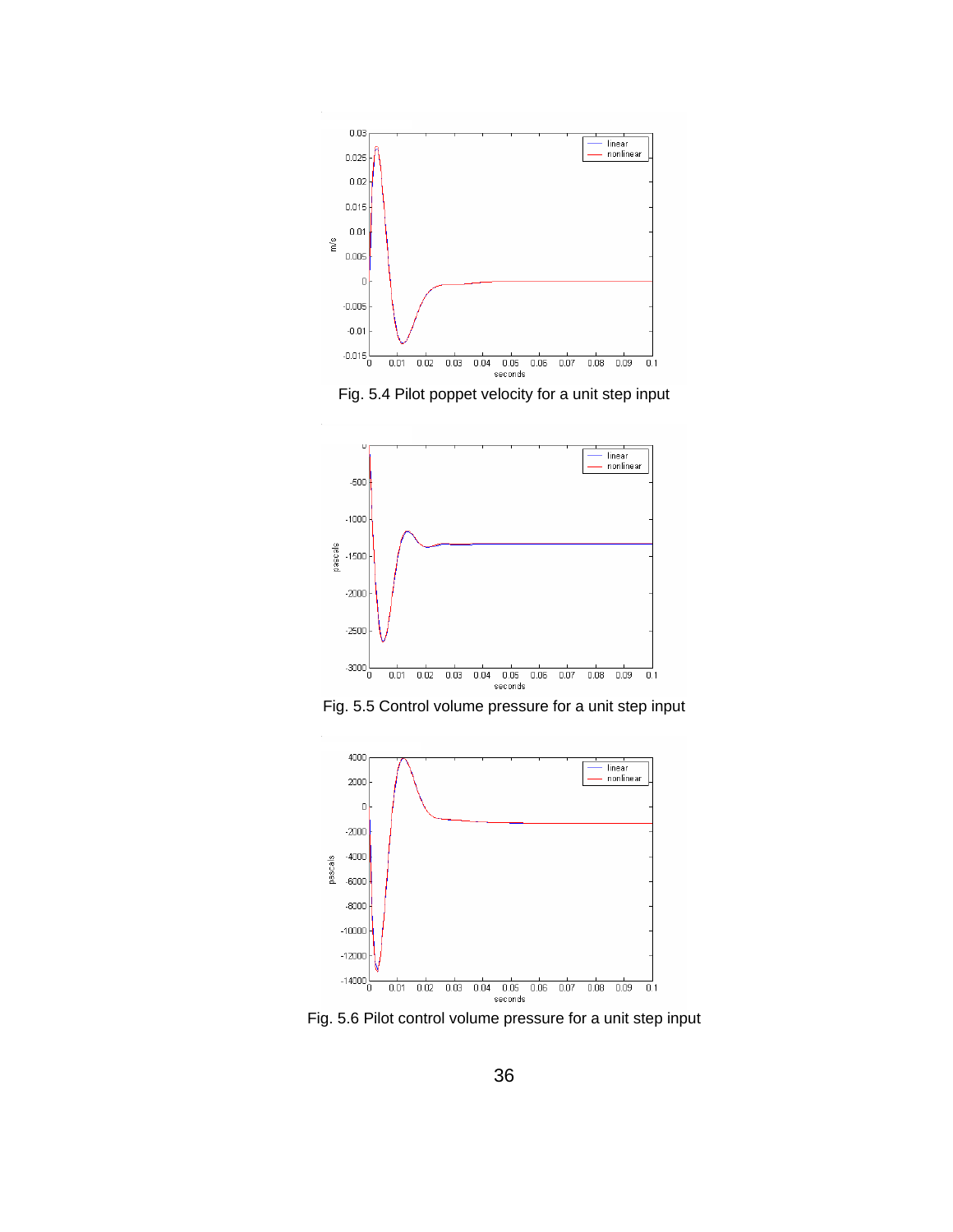

Fig. 5.7 Load volume pressure for a unit step input



Fig. 5.8 Load piston velocity for a unit step input

# <span id="page-48-0"></span>**5.3 8-State vs. 5-State Model:**

 In Chapter 3 a decision was made to replace a restrictive load orifice model with a fixed load pressure. The assumption was made that arbitrary settings on both the load orifice and load volume were introducing an extraneous root at -10. [Fig. 5.9](#page-49-0) displays the roots of the expanded system and the 5-state system for a 2.1 MPa pressure drop. It is noted that the extremely fast root (-326,000) associated with  $P<sub>p</sub>$  has been removed from the graph for readability.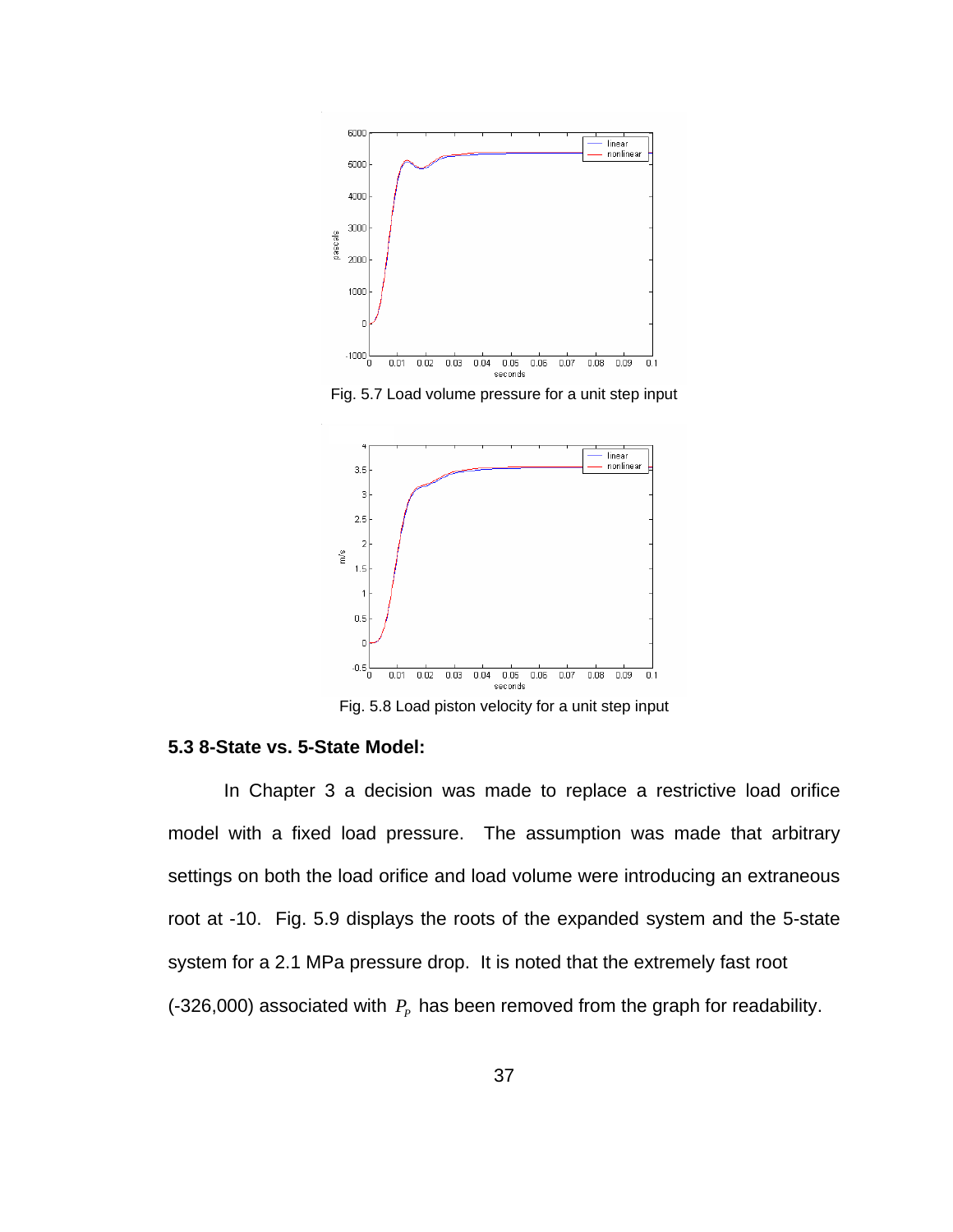

Fig. 5.9 Roots for linearization with valve open 0.2 mm ( $P_s = 21 MPa$ ,  $\Delta P \approx 2.1 MPa$ )

<span id="page-49-0"></span>[Fig. 5.10](#page-49-1) provides more information about how the poles have moved between the 5-state and 8-state models. In general the 8-state model appears to have faster roots but careful analysis determines that the imaginary poles at  $-155 \pm 463i$  are due to the variable load pressure and the load piston dynamics. While the load pressure is not creating an extremely slow root at -10 as early results suggested, [Fig. 5.10](#page-49-1) suggests that load dynamics can impact system performance and stability.

<span id="page-49-1"></span>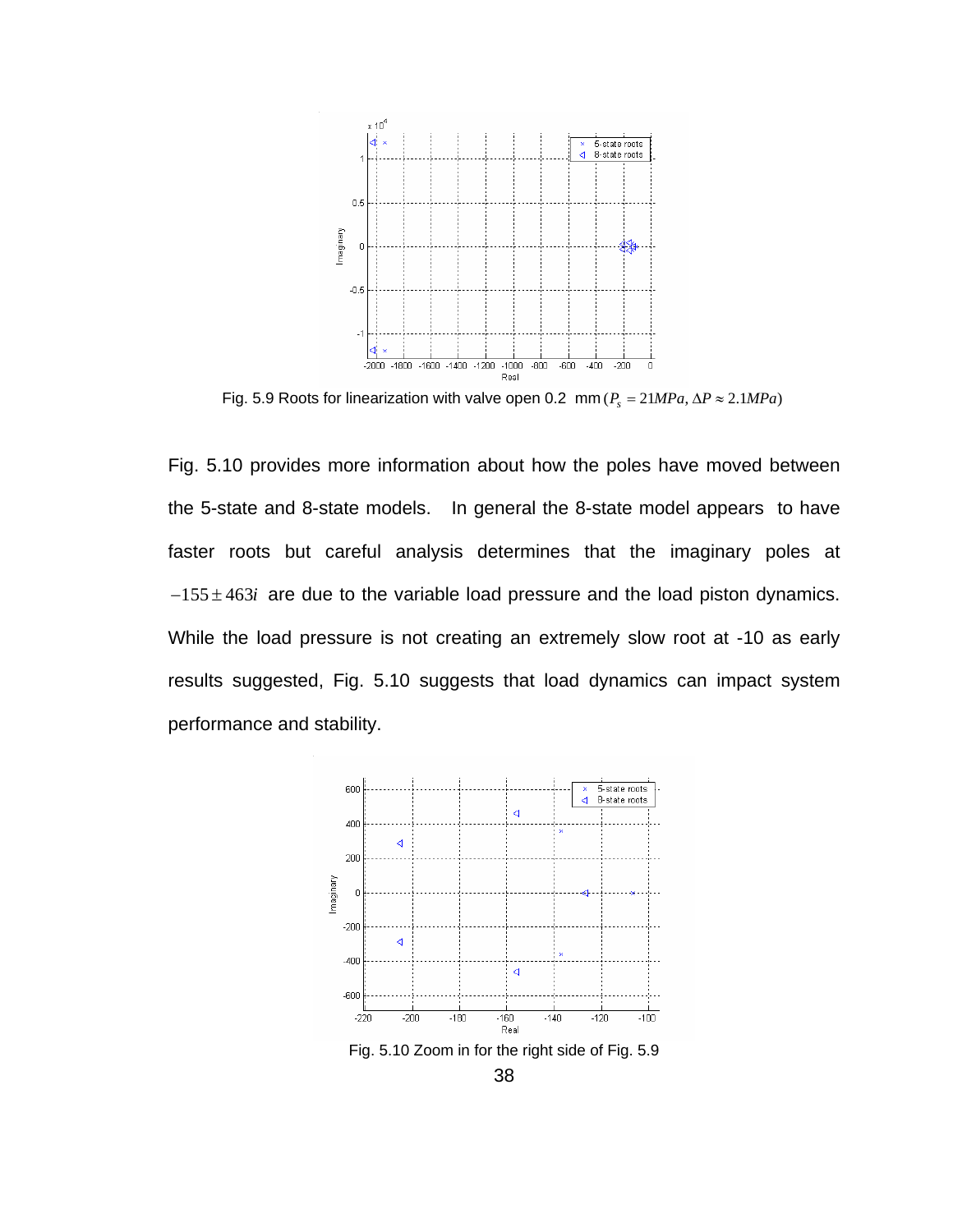Again, it is imperative to remember that poles presented here are for a linearization at only one set of operating conditions. Although not shown here, nonlinear simulations and linearizations for an array of operating conditions support that the system is stable with nonlinear damping and tube flow through the pilot poppet. Examination of the Reynolds number for flow through the pilot poppet does show spikes above 2100 which is in violation of Eq. (5-1) [16]. The spikes in the Reynolds number occur when the pilot poppet rapidly accelerates from a zero velocity due to the solenoid or spring forces. It is possible that flow will transition from laminar to turbulent, and that the pilot poppet will not move as quickly as the model indicates. The assumption is made that this will not seriously degrade system performance and that the model captures the important dynamics.

 The 8-state model predicts, as is expected, that system performance is degraded under extreme load forces or low pressure drops while it shows more oscillation at high pressure drops. In order to validate that the 8-state model meets performance requirements, [Fig. 5.11](#page-51-0) again presents a Bode plot created from nonlinear simulations.

39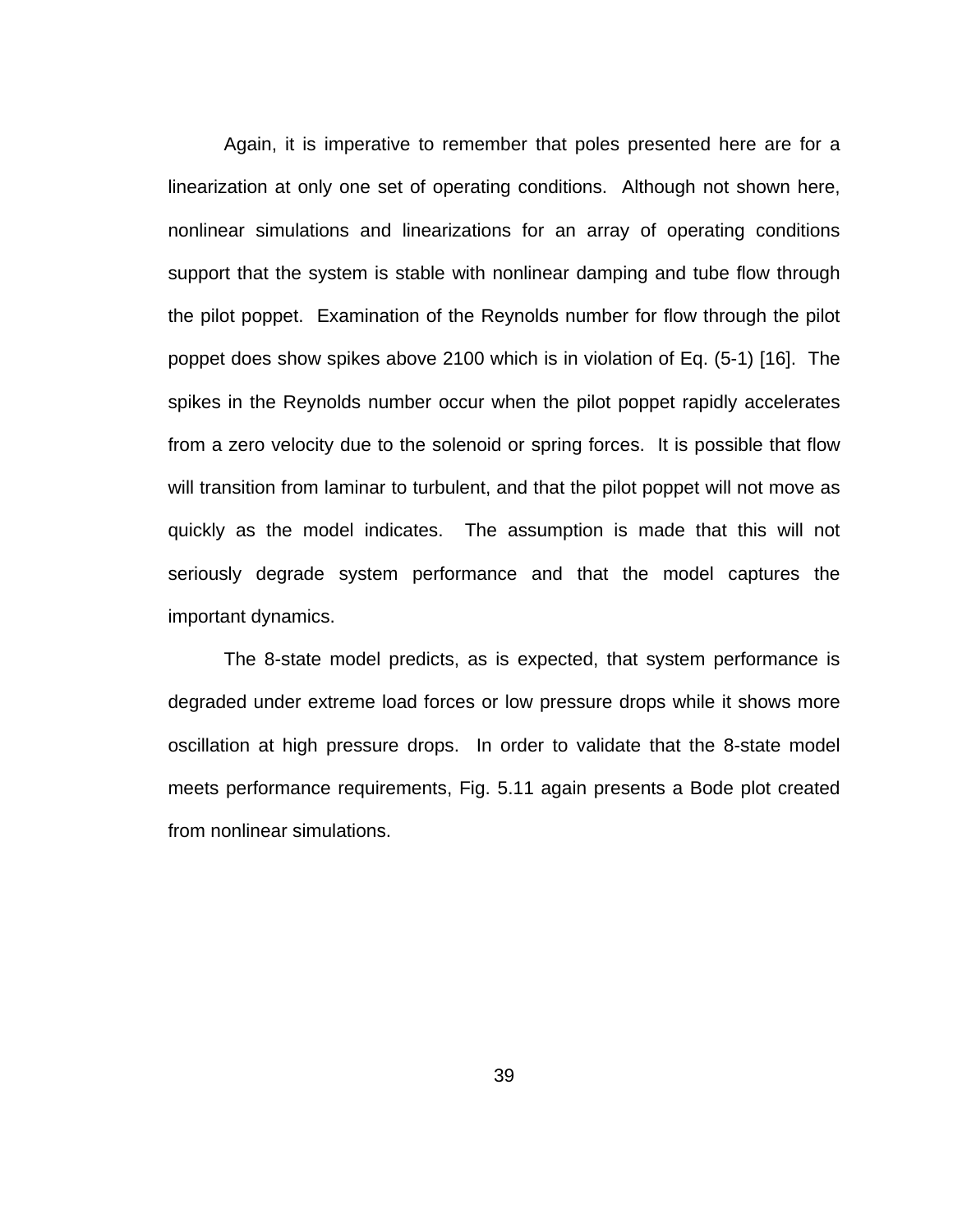

Fig. 5.11 Frequency response for both versions of the constant orifice model  $(P_s = 21 MPa, \Delta P = 1 MPa)$ 

<span id="page-51-0"></span>These results suggest that a variable load pressure as opposed to a fixed load pressure has only a small impact on the system bandwidth. As a whole, the results from the 8-state model indicate that the 5-state model includes the important performance characteristics of the system but neglects stability concerns that may arise from the interaction with load dynamics.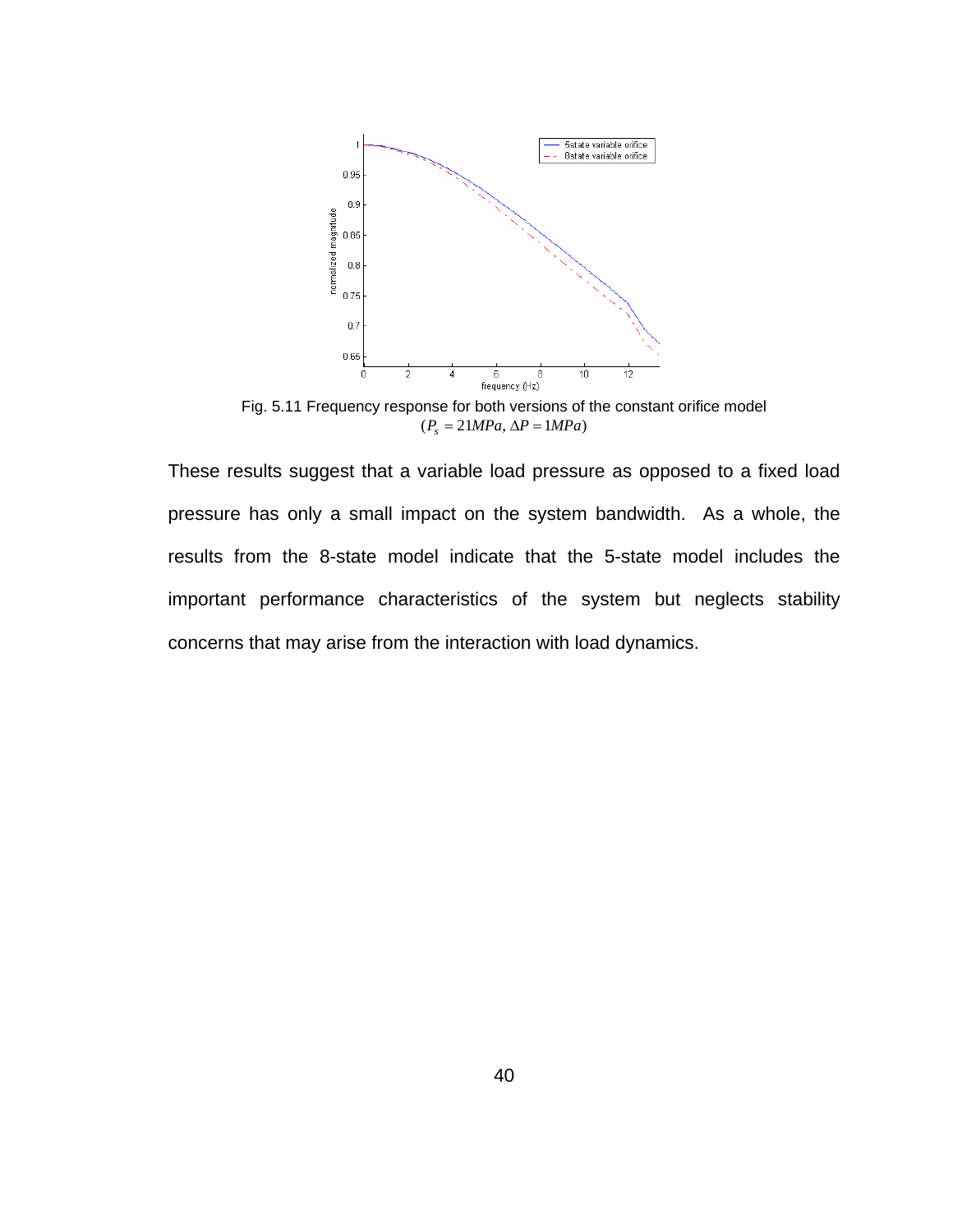### **CHAPTER 6**

# **MECHANICAL AND ELECTRONIC CONTROL DESIGNS**

### **6.1 Introduction to Flow Control:**

 The first phase of this research was to design a forced-feedback metering poppet valve which meets open loop performance requirements for the main poppet position. The second phase focuses on methods to control flow across the valve. Flow is dependent on both poppet position and pressure drop across the valve which leads to two methods for achieving flow control. The first method is to use a mechanical pressure compensator to maintain a desired pressure drop across the valve while the operator adjusts the poppet position as needed to provide the desired flow. Although valve design shown in [Fig. 1.1](#page-15-0) and [Fig. 1.2](#page-17-0) provides no means to attach a compensator, mathematical modeling makes the assumption that it is possible. The second method of flow control is to allow pressure drop to vary freely and then establish the poppet position as a function of both desired flow and measured pressure drop. This method entails the use of electronic control and feedback of pressure drop across the valve. Several electronic control designs will be presented while mechanical pressure compensation will serve as a benchmark for performance.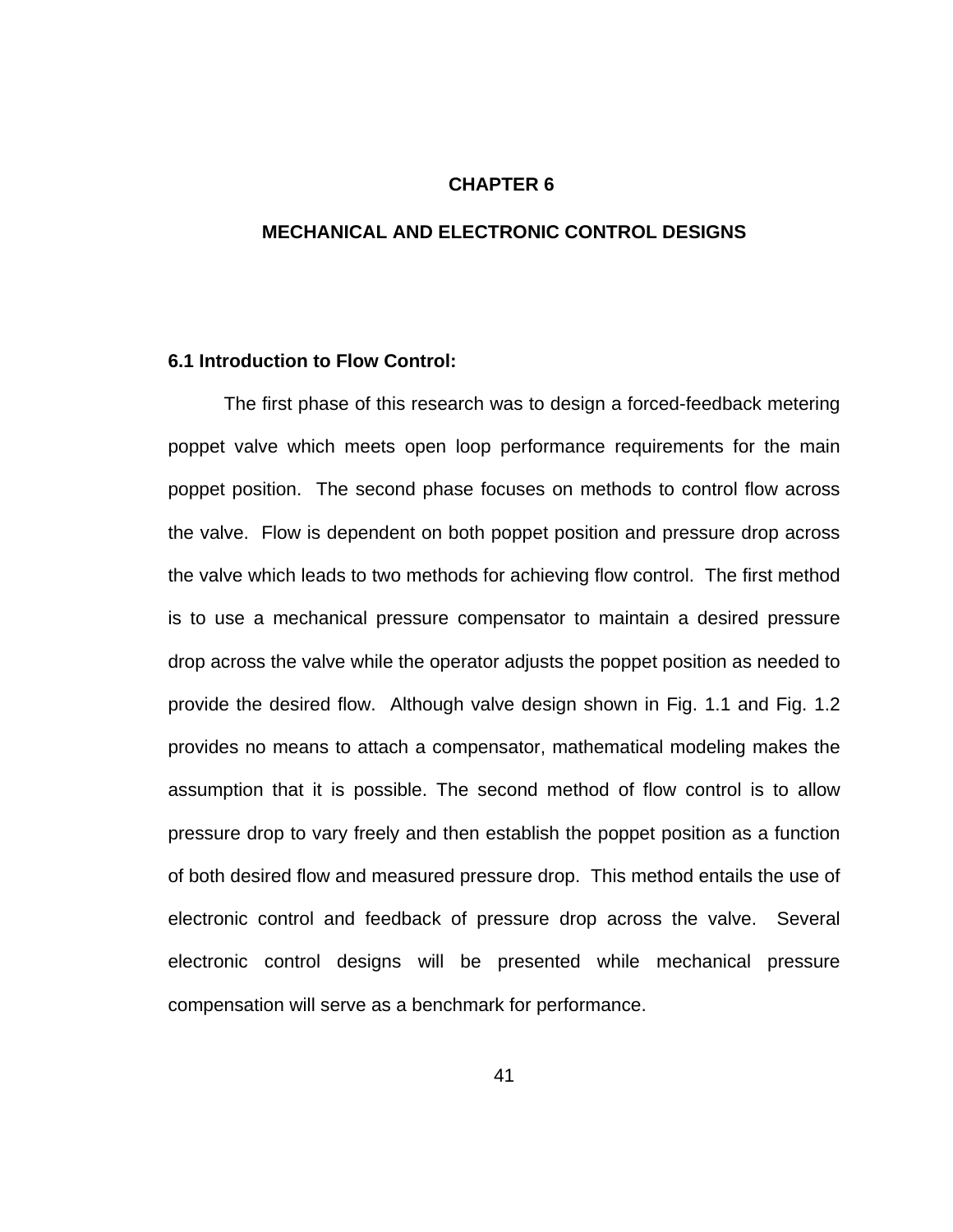# **6.2 Mechanical Pressure Compensation for Flow Control:**

 The mechanical pressure compensator is a pre-compensator with a restriction on supply side pressure. The model consists of a typical spring mass damper system which affects the size of a variable orifice between supply pressure,  $P_s$ , and the compensated supply pressure,  $P_{s,c}$ .



Fig. 6.1 System with compensator, metering poppet valve, and load

<span id="page-53-0"></span>The compensator is implemented in the system as shown in [Fig. 6.1](#page-53-0) while it is mathematically represented by Eq. (6-1), Eq. (6-2), and Eq. (6-3).

$$
m_{comp}\ddot{x}_{comp} = k_{comp}x_{comp} - b_{comp}\dot{x}_{comp} - P_L A_{comp} + P_{s,c}A_{comp} + F_{c,pre}
$$
(6-1)

$$
\dot{P}_{s,c} = \frac{\beta}{V_{comp}} (Q_{comp} - Q_3)
$$
\n(6-2)

$$
Q_{comp} = a_{comp} C_d \sqrt{\frac{2}{\rho} (P_s - P_{s,c})}
$$
\n(6-3)

Assuming supply pressure is at least 2 MPa higher than load pressure, the compensator is designed to maintain approximately a 2 MPa pressure drop across the metering poppet valve. [Fig. 6.2](#page-54-0) displays nonlinear simulation results for both the constant and variable orifice models with pressure compensation. In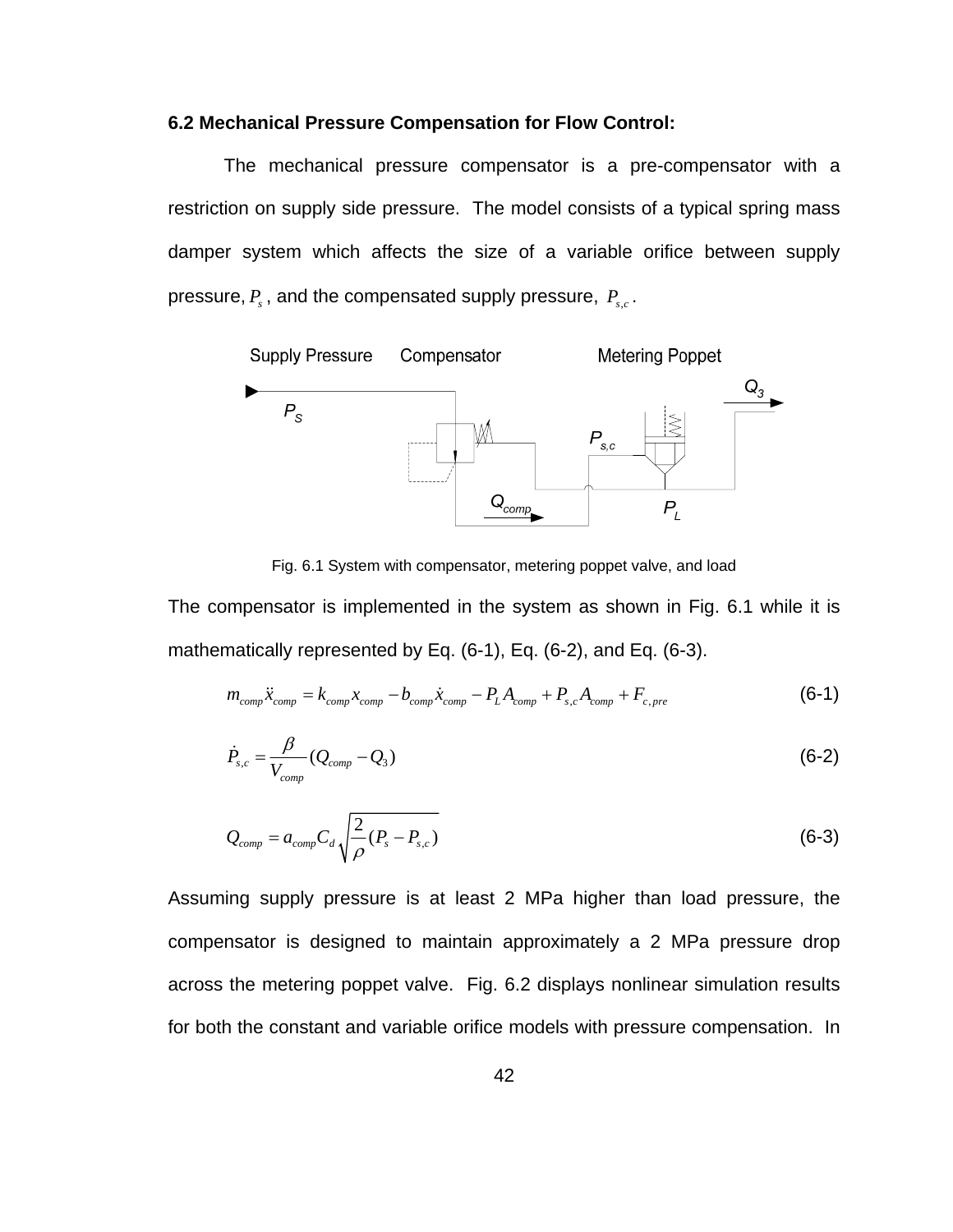these simulations the input was set to achieve a desired flow of 30 LPM while supply pressure was constant and the load pressure varied as much as 1GPa/s. [Fig. 6.3](#page-54-1) is a profile of the difference between supply pressure and load pressure.



<span id="page-54-0"></span>Fig. 6.2 Valve flow for pressure compensated models (desired flow 30LPM)



Fig. 6.3 Pressure drop from supply to load pressure

<span id="page-54-1"></span>[Fig. 6.2](#page-54-0) provides expected results for mechanical pressure compensation. For the first 0.1 seconds the pressure drop is near 2MPa and therefore there is no pressure compensation. The variable orifice model settles to steady state slightly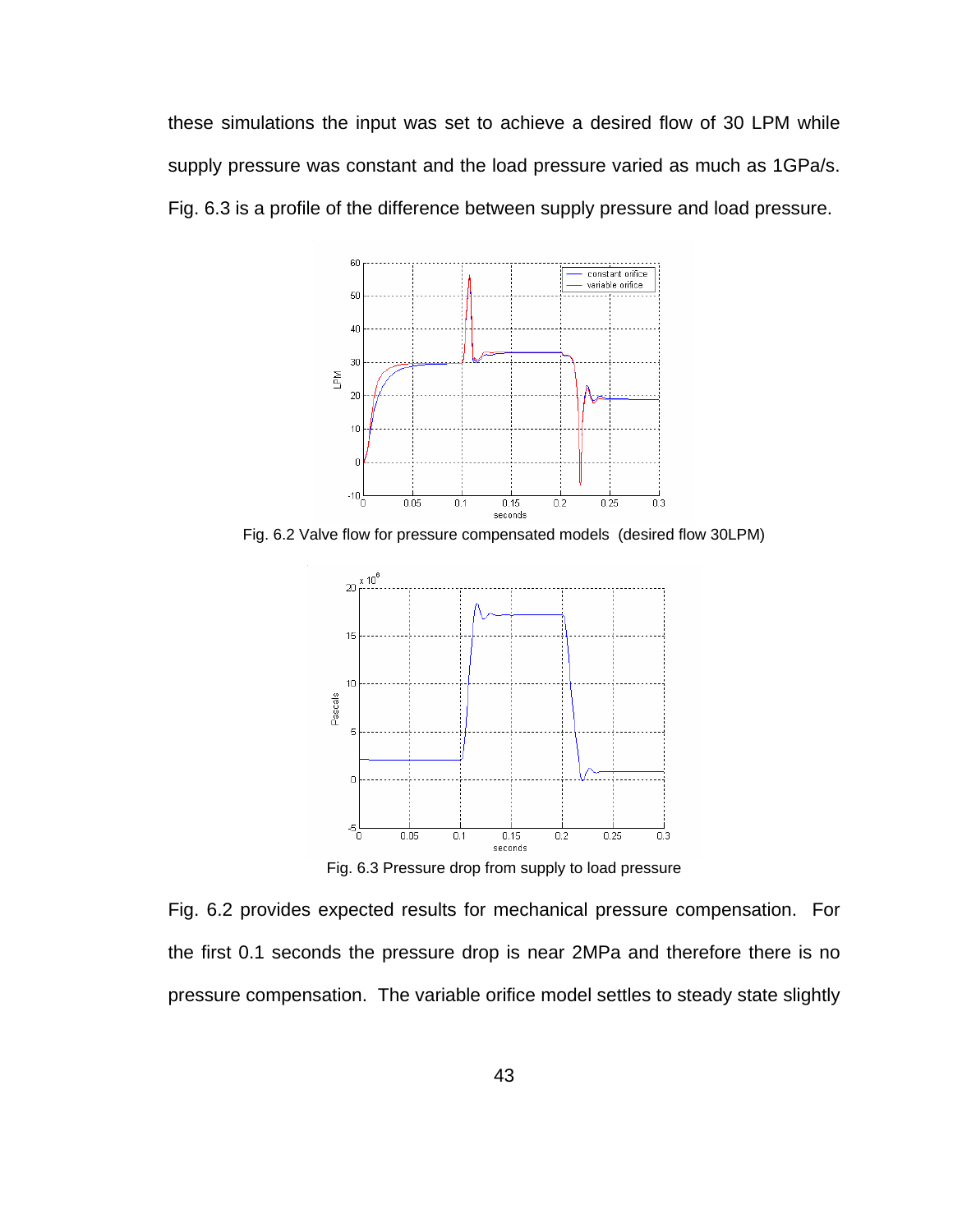faster than the constant orifice model in agreement with previous results. At 0.1 seconds the load pressure begins to fall approximately 1 GPa/s. The flow quickly spikes as the compensator lags behind but then settles to 33 LPM. When the load pressure rises at 0.2 seconds, the compensator again lags behind but opens fully and flow settles to 19 LPM. The final pressure drop is near 0.9 MPa which is below the compensators designed pressure drop and therefore high steady state error results. Due to the similar results between the two models, plots of electronic control schemes will only be contrasted with the compensated variable orifice model.

# **6.3 Electronic Flow Control:**

### **6.3.1 Table Look-up Control:**

 The first electronic control design employs feedback of the pressure drop and a simple look-up table to establish the solenoid input force and is shown in [Fig. 6.4](#page-55-0).



Fig. 6.4 Poppet valve control scheme with look-up table

<span id="page-55-0"></span>The basic principle behind this controller is to calculate the necessary steadystate current to the solenoid based on desired flow and the measured pressure drop across the valve. In this case, knowledge of the model was used to make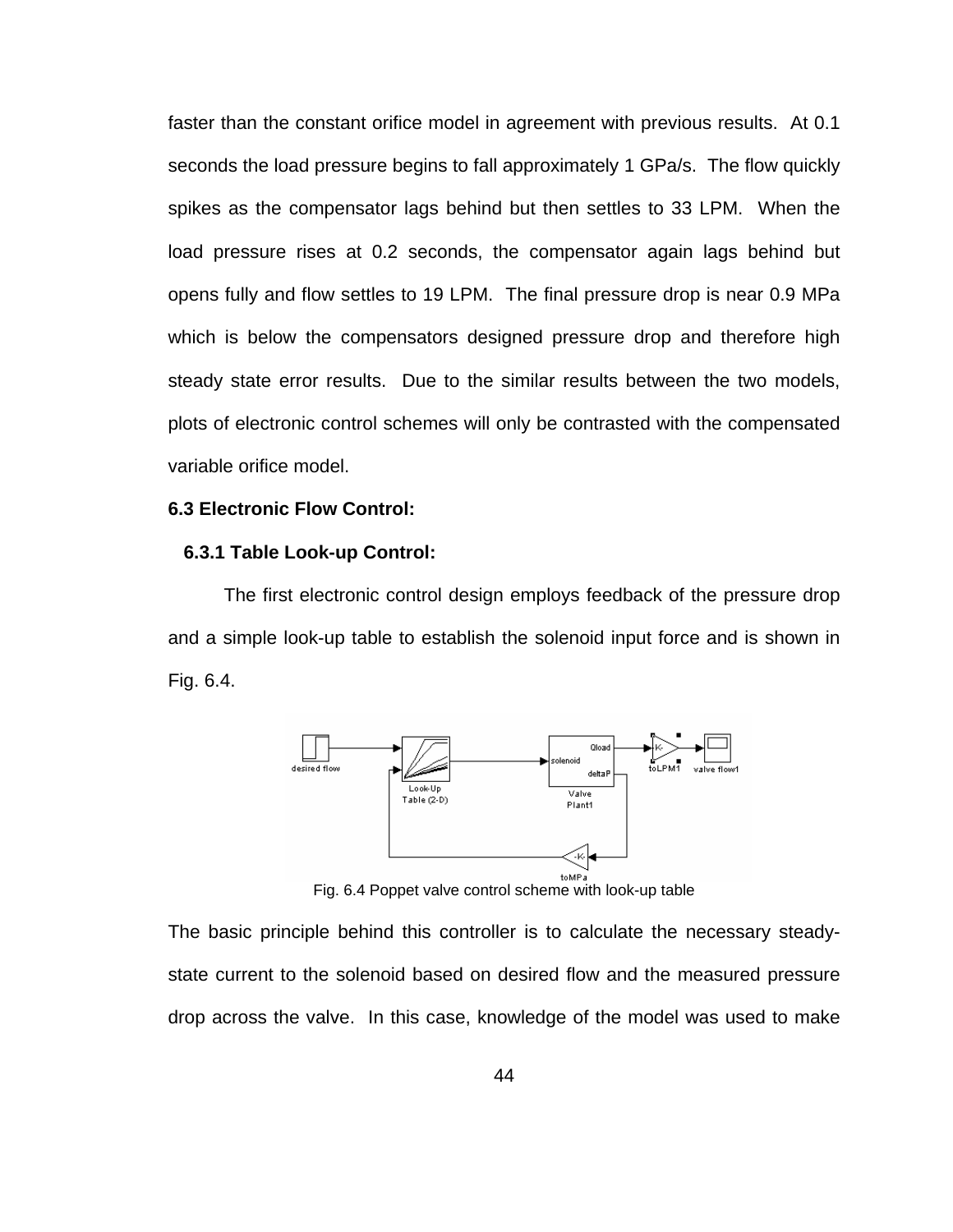approximate linear relationships between flow and solenoid force for a small array of pressure drops. The best controller of this type would be designed by creating a very precise look-up table based on actual tests of a sample of production valves. [Fig. 6.5](#page-56-0) and [Fig. 6.6](#page-57-0) provide nonlinear simulation results using the controller shown in [Fig. 6.4](#page-55-0). Simulations are run for desired flows of 30 and 110 LPM and the results are compared with mechanical pressure compensation. Again, it is noted that the constant orifice model as it appears in control design figures is the design which focuses on stability and not performance. For a 30 LPM flow, the simulation results appear similar although when the pressure drop becomes less than 2 MPa the mechanical compensator provides a much higher steady-state error.



<span id="page-56-0"></span>Fig. 6.5 Look-up table control vs. pressure compensation, desired flow 30 LPM, see [Fig. 6.3](#page-54-1) for pressure drop

The mechanical pressure compensator has no means to achieve the desired flow when the pressure drop falls below its design value while electronic control can open the valve further to minimize steady-state error. In [Fig. 6.6](#page-57-0) steady-state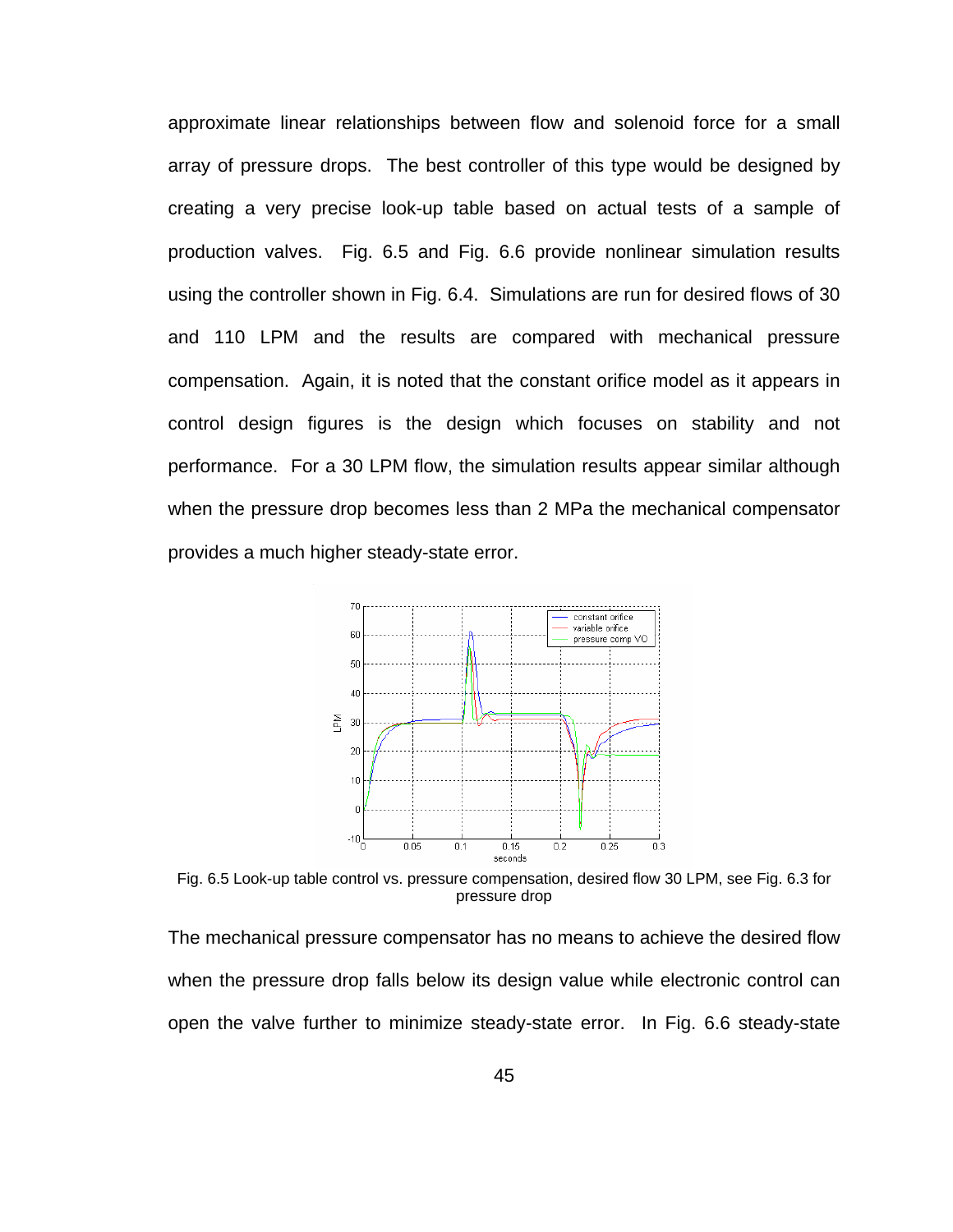error is similar even under low pressure drops because the valve eventually hits its endstop. The results for the transient response are significantly different for high flow compared to low flow. For a 30 LPM flow the percent overshoot is comparable for all models, while for 110 LPM flow, the pressure compensator provides a much smaller spike in flow in response to the sudden drop in load pressure.



<span id="page-57-0"></span>Fig. 6.6 Look-up table control vs. pressure compensation, desired flow 110 LPM, see [Fig. 6.3](#page-54-1) for pressure drop

Although [Fig. 6.5](#page-56-0) and [Fig. 6.6](#page-57-0) indicate that the constant orifice model has the highest percent overshoot this is not always the case. In [Fig. 6.7](#page-58-0) and [Fig. 6.8](#page-58-1) the desired flow is varied over time while the pressure drop is relatively stable. The load force is held constant at appropriate values so that pressure drop is near 30 MPa in [Fig. 6.7](#page-58-0) and 1 Mpa in [Fig. 6.8.](#page-58-1) For high pressure drops the variable orifice model with table look-up control has the highest overshoot and oscillates more than the other models while the constant orifice model actually has the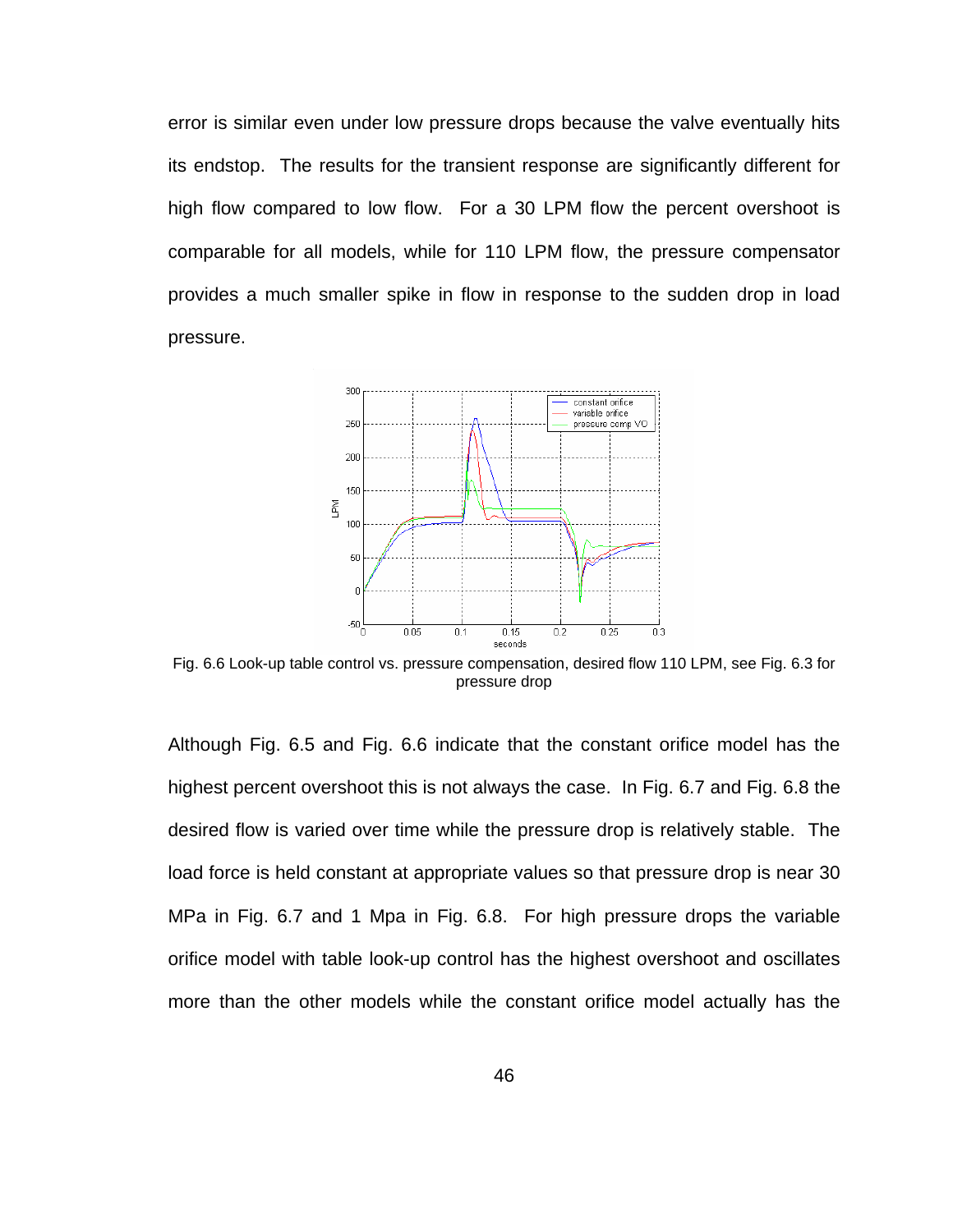fastest settling time. For low pressure drops, all models show over damped responses but the variable orifice model has the fastest settling time.



<span id="page-58-0"></span>Fig. 6.7 Varying desired flow between 10 and 100 LPM, pressure drop approx 30MPa



Fig. 6.8 Varying desired flow between 10 and 70 LPM, pressure drop approx 1 MPa

<span id="page-58-1"></span>In general, as pressure drop decreases, the constant orifice model falls behind the performance of the variable orifice model. Control of the constant orifice model becomes limited by its poor open loop performance at low pressure drops. Steady-state error for electronic control models appears to vary more at low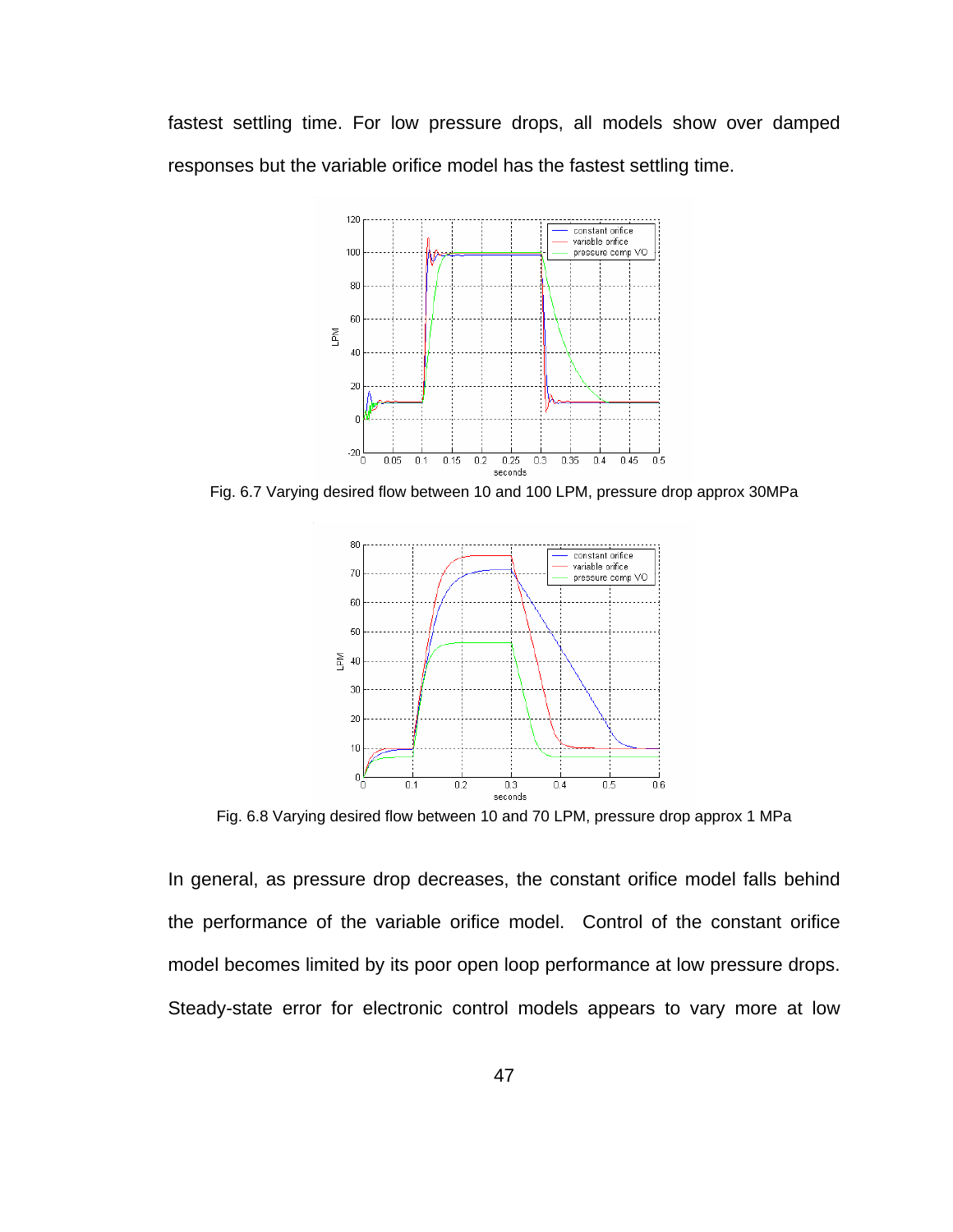pressure drops but this is direct result of simplifications in look-up tables. If the look-up tables are made more accurate, steady-state error should be identical for both models. Trade offs in using mechanical pressure compensation are demonstrated by its comparatively slower response at high pressure drops and its high steady state error at low pressure drops. High steady-state error is somewhat misleading in that an operator will intuitively provide a controlling response when the machine operates at this condition.

### **6.3.2 Table Look-up with PD Control:**

 The next electronic controller, shown in [Fig. 6.9](#page-59-0), seeks to enhance performance by combining look-up table control with proportional derivative (PD) control. It is noted that integrator control is not included in this work primarily due to slowness of response. Simulations which examined integrator control resulted in settling times that were typically more than an order of magnitude greater than when the integrator was not included. Because some steady-state error was deemed acceptable, work proceeded with only PD control.



<span id="page-59-0"></span>Fig. 6.9 Electronic control with look-up table and PD control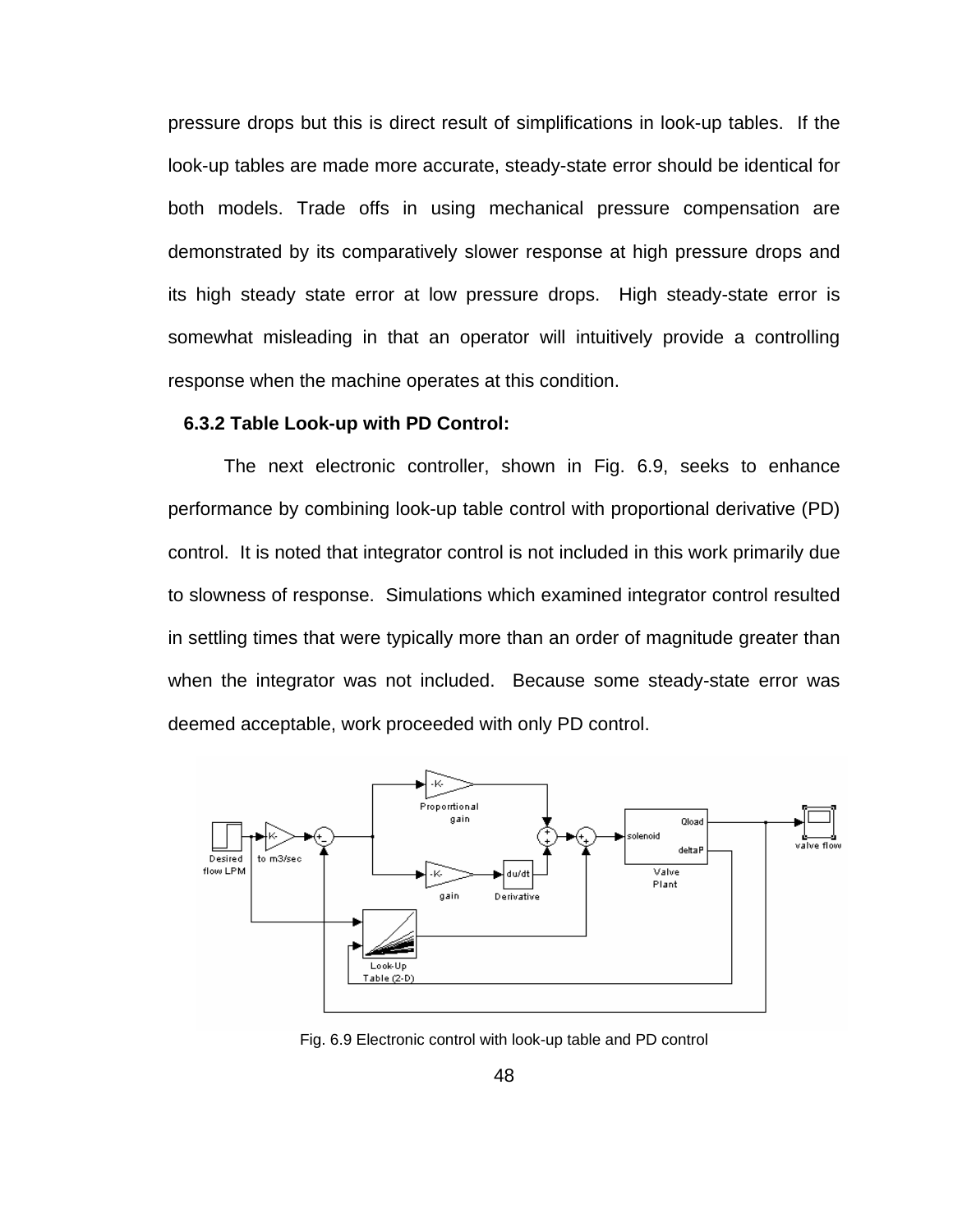The controller shown in [Fig. 6.9](#page-59-0) feeds back pressure drop and valve flow. While pressure drop is still an input to the original look-up table, the flow feedback is used to establish a flow error signal which is incorporated into PD control. The proportional gain on the flow error signal can shorten the transient response while the derivative gain can be used to minimize overshoot. An additional benefit of this type of controller is that inaccuracies contained in the look-up table will be compensated for by gains on the flow error signal. Although a look-up table can be designed using test data, each valve will be unique and will perform differently as it shows wear. A drawback of using PD control on the flow error signal is that it requires having knowledge of the flow across the valve. This could be done either measuring flow directly or measuring the main poppet position and then calculating flow based on position and pressure drop. An observer design will also be considered in section 6.5 as a means of estimating flow using pressure measurements.



<span id="page-60-0"></span>Fig. 6.10 Look-up table control vs. look-up plus PD control, desired flow 110 LPM, see [Fig. 6.3](#page-54-1) for pressure drop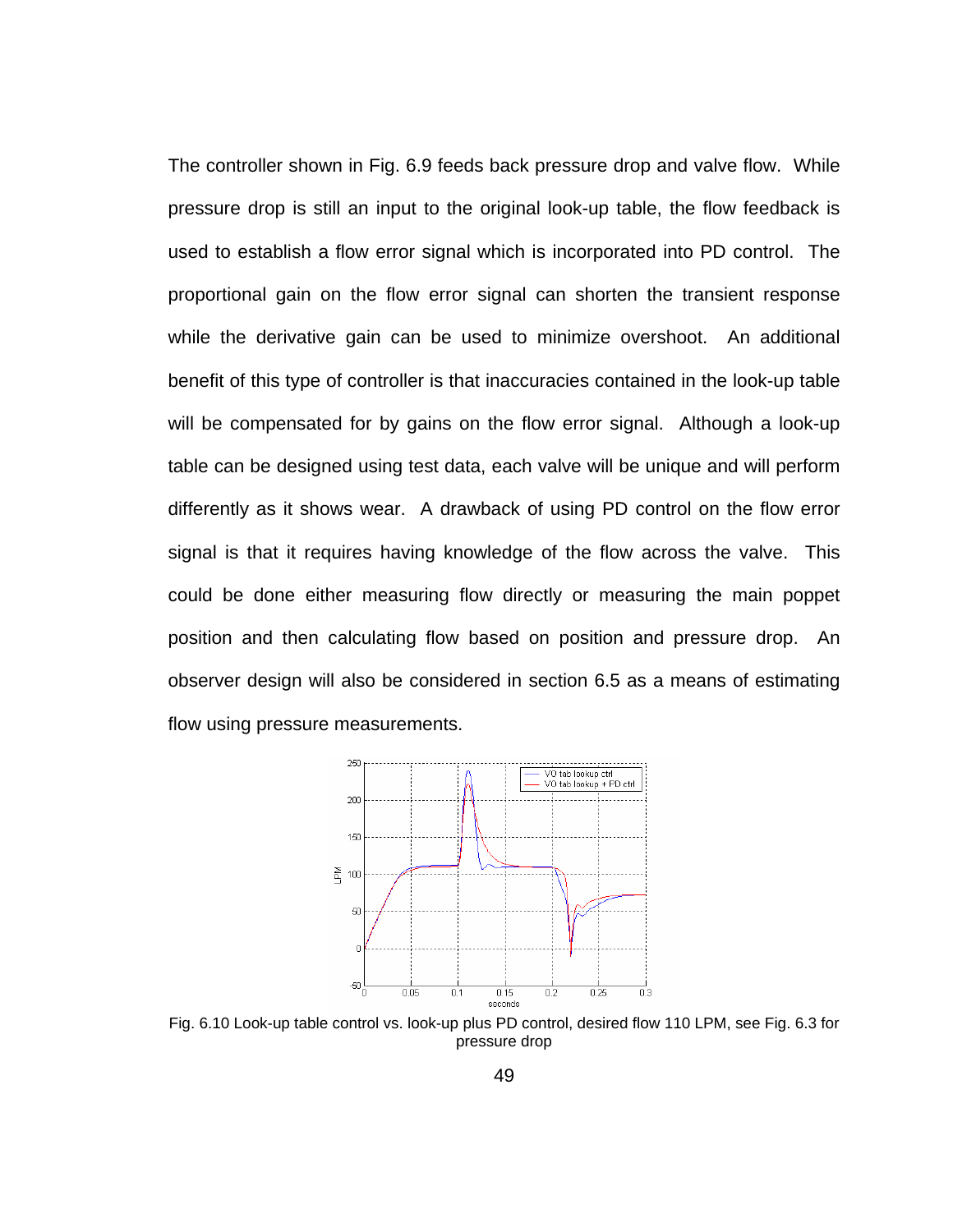[Fig. 6.10](#page-60-0) indicates that the addition of PD control reduces the spike in flow due to the sudden decrease in load pressure. Note that [Fig. 6.10](#page-60-0) and subsequent figures use table look-up control as shown in [Fig. 6.4](#page-55-0) as a benchmark for additional control designs. The constant orifice results are dropped from the figures because their inclusion only provides redundant information seen in previous figures. [Fig. 6.11](#page-61-0) and [Fig. 6.12](#page-61-1) display results for simulations where the load force is fixed while desired flow is varied at 0.1 and 0.3 seconds.



<span id="page-61-0"></span>Fig. 6.11 Varying desired flow between 10 and 100 LPM, pressure drop approx 30MPa



<span id="page-61-1"></span>Fig. 6.12 Varying desired flow between 10 and 70 LPM, pressure drop approx 1 MPa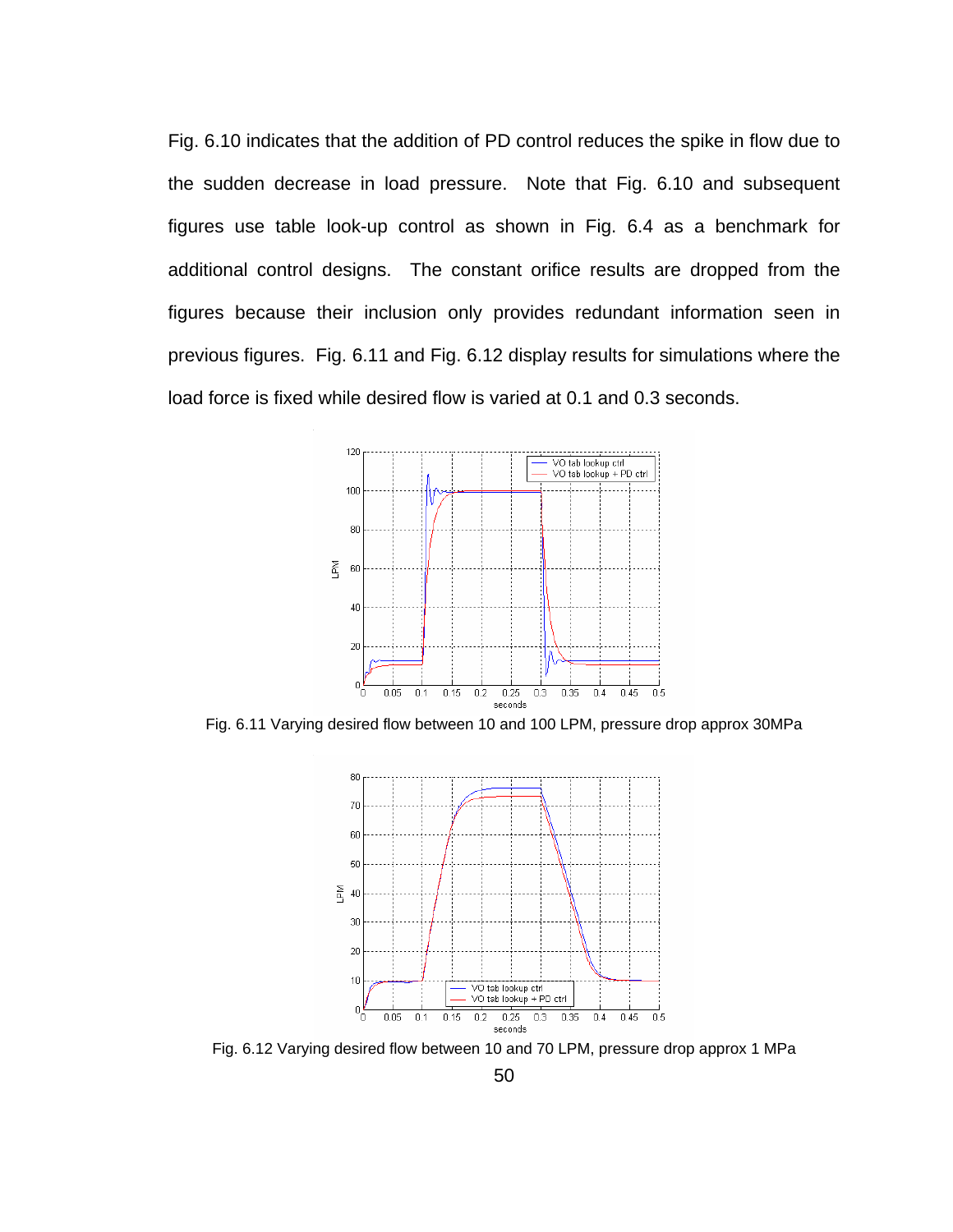Results indicate that combining the look-up table with PD control reduces steady state error and provides damping to the transient response but does not reduce settling time.

### **6.3.3 Gain Scheduled PD Control:**

 The gains for the constant PD control shown in [Fig. 6.9](#page-59-0) were chosen by trial and error, but examining the root locus plots for the closed loop system with negative feedback suggests that the system could benefit from gain scheduling. Root locus plots are generated using the A and B matrices from Eq. [\(\(5-8\)](#page-45-0) while the C and D matrices come from Eq. (6-4), where the output is flow.

$$
Y = [kq_3 \quad 0 \quad kq_2 \quad 0 \quad kq_2 \quad 0 \quad (-kc_2 - kc_3) \quad 0] \quad \bar{X} + 0u \tag{6-4}
$$

[Fig. 6.13](#page-63-0) indicates that for high pressure drops the controller gain should be kept as small as possible to minimize overshoot and oscillation. [Fig. 6.14](#page-63-1) demonstrates that for low pressure drops increasing the controller gain can increase the system bandwidth without significantly jeopardizing overshoot or oscillation. In particular it is noted that the system would benefit from a control gain of  $2\times10^4$  at 1 MPa pressure drop while the same gain would cause the system to be unstable at a 35 MPa pressure drop.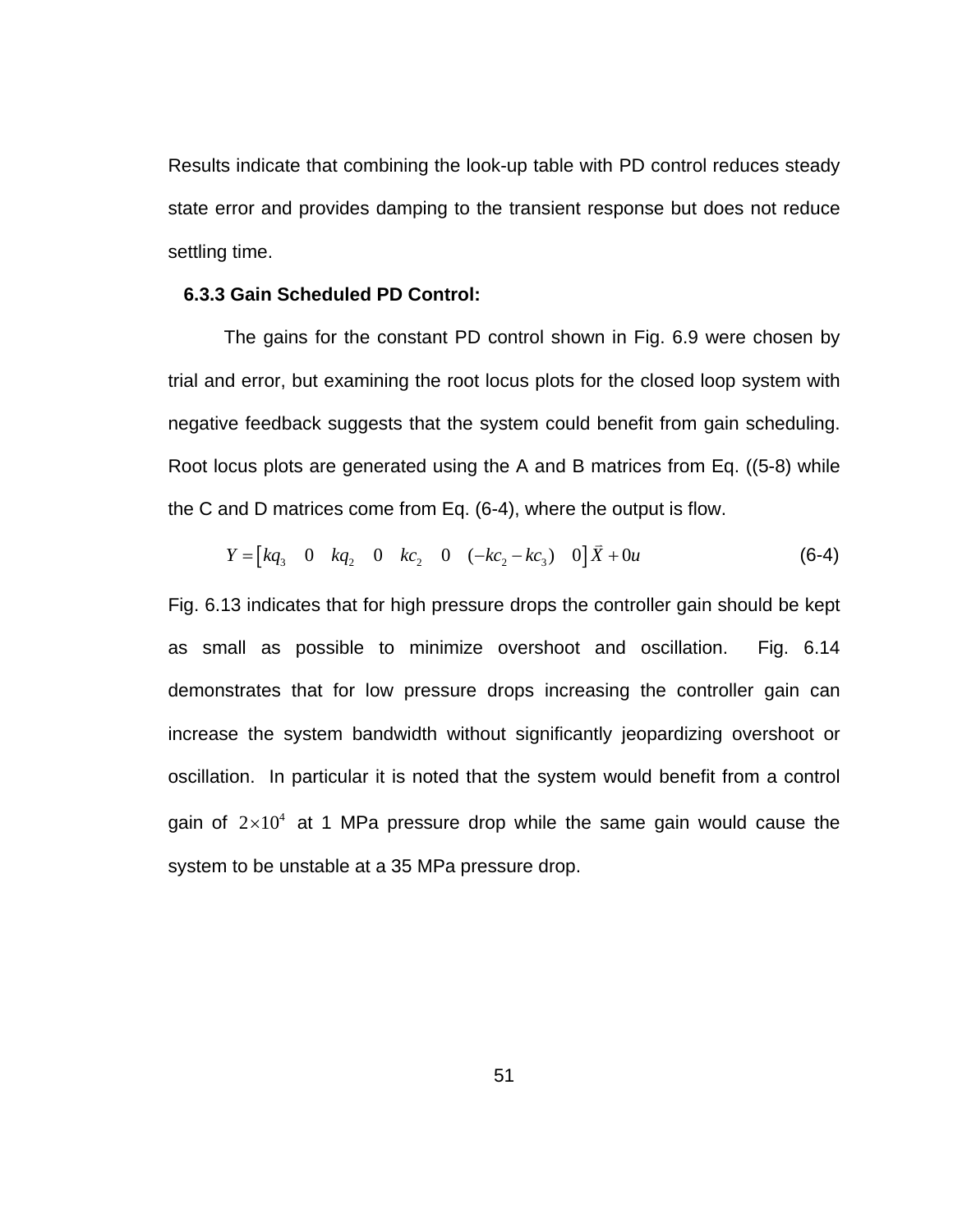

<span id="page-63-0"></span>Fig. 6.13 Root locus for negative feedback of flow (35 MPa pressure drop)



Fig. 6.14 Root locus for negative feedback of flow (1 MPa pressure drop)

<span id="page-63-1"></span>Knowledge gained from root locus plots lead to the control design shown in [Fig.](#page-64-0)  [6.15](#page-64-0). This control scheme creates a flow error signal in LPM and then converts it to meters cubed per second before entering the PD controller. As the pressure drop increases the proportional and derivative gains are decreased. The gain scheduling is contained in a simple linear look-up table and was tuned by trial and error to adjust damping and achieve acceptable steady-state error.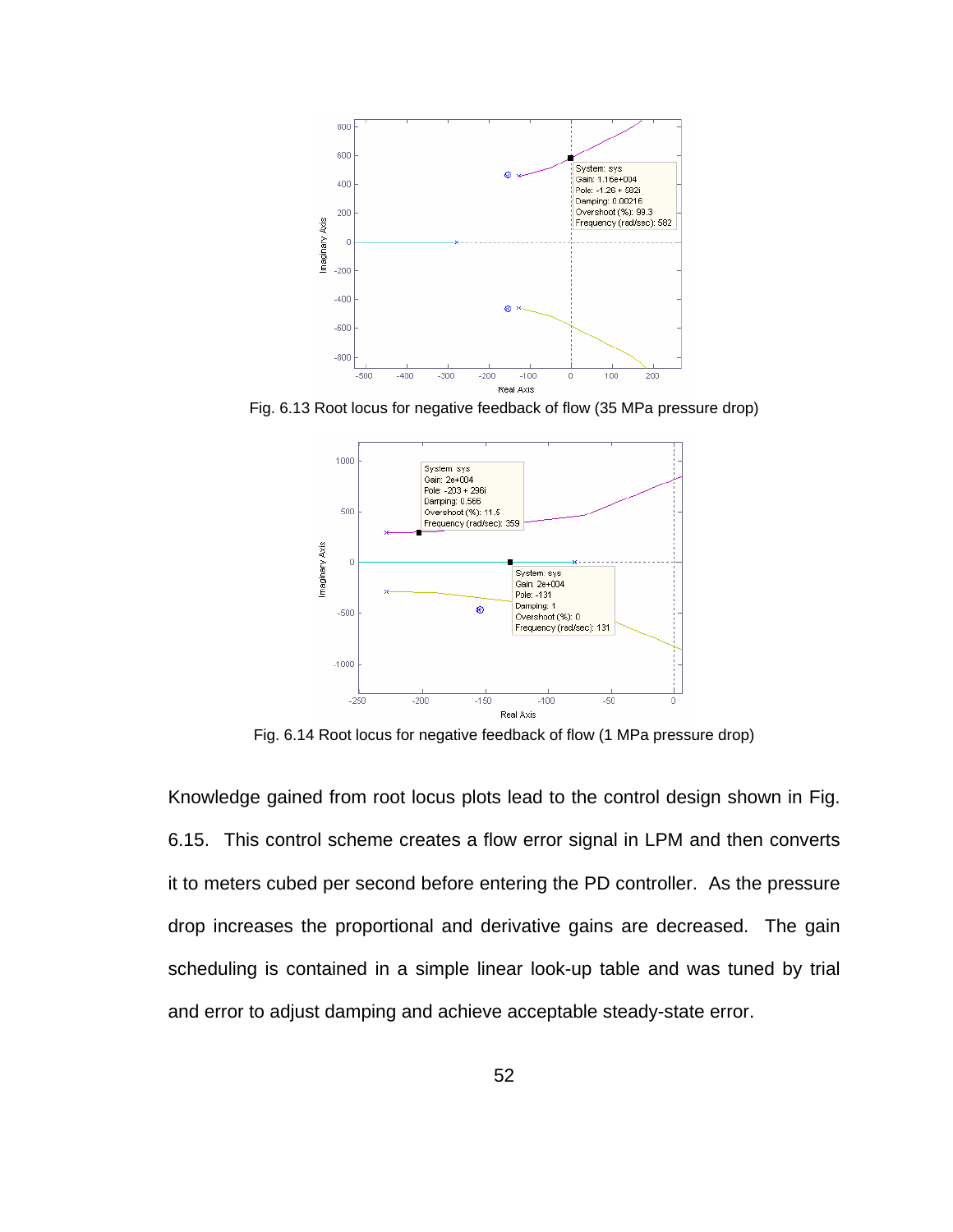

Fig. 6.15 Gain scheduled PD controller based on measured pressure drop

<span id="page-64-0"></span>[Fig. 6.16](#page-64-1) shows that gain-scheduled PD control results in a smaller spike in flow as load pressure drops, as compared to look-up table control.



<span id="page-64-1"></span>Fig. 6.16 Look-up table control vs. gain scheduled PD control, desired flow 110 LPM, see [Fig. 6.3](#page-54-1) for pressure drop

[Fig. 6.17](#page-65-0) shows that gain-scheduled PD control can be used to reduce oscillation at high pressure drops but [Fig. 6.17](#page-65-0) and [Fig. 6.18](#page-65-1) also emphasize that this control method is not the best for minimizing steady-state error.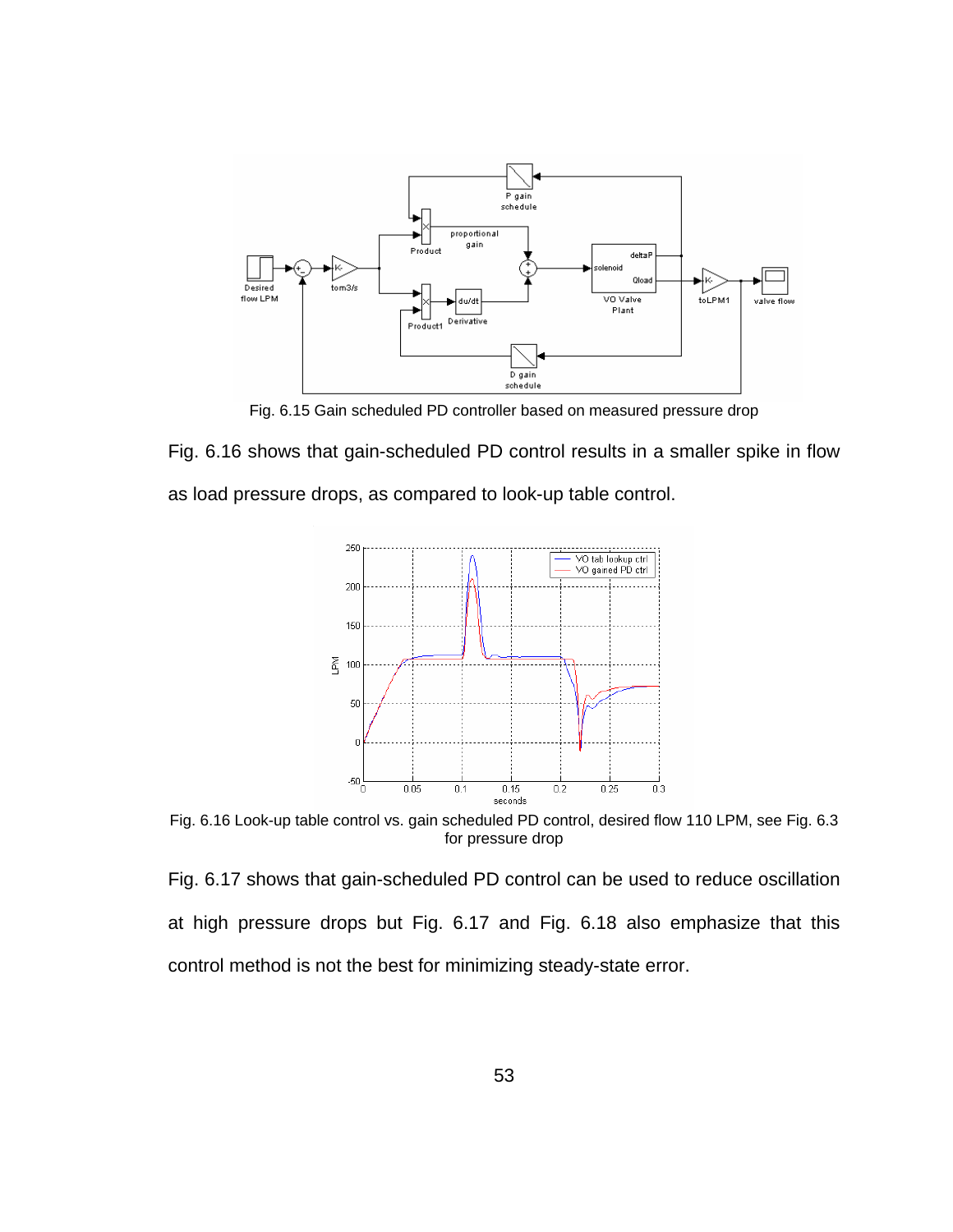

<span id="page-65-0"></span>Fig. 6.17 Varying desired flow between 10 and 100 LPM, pressure drop approx 30 MPa



Fig. 6.18 Varying desired flow between 10 and 70 LPM, pressure drop approx 1 MPa

# <span id="page-65-1"></span> **6.3.4 Table Look-up with Gain Scheduled PD Control:**

 The final controller that is examined employs both a look-up table and gain-scheduled PD control. The block diagram for this controller is shown in [Fig.](#page-66-0)  [6.19](#page-66-0). Again, the gains for the PD control decrease as the pressure drop decreases but when the table look-up is included the gains are reduced so that the PD control effort is much smaller.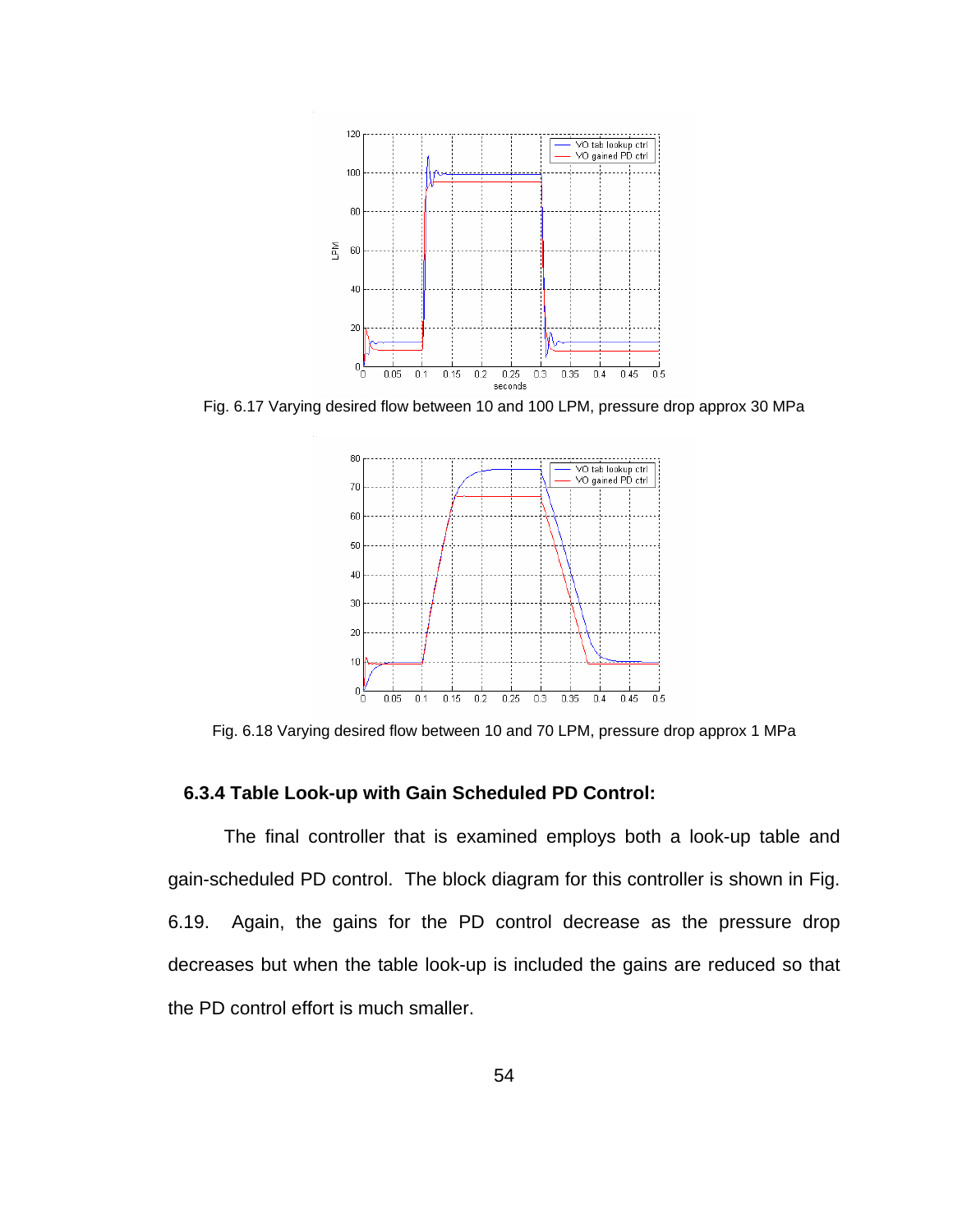

Fig. 6.19 Gain scheduled PD control with look-up table

<span id="page-66-0"></span>[Fig. 6.20](#page-66-1) displays the response to changes in load pressure when desired flow is set to 110 LPM. [Fig. 6.21](#page-67-0) simulates changing the desired flow when the pressure drop is high, while [Fig. 6.22](#page-67-1) presents a similar simulation for the case of a low pressure drop. The effort with gain-scheduled PD control results in smaller transient spikes and less oscillation, as expected. In comparison with [Fig. 6.17](#page-65-0) and [Fig. 6.18](#page-65-1), gain scheduling the PD control effort provides a reduction in steady-state error.



<span id="page-66-1"></span>Fig. 6.20 Look-up table control vs. look-up table with gained PD control, desired flow 110 LPM, see [Fig. 6.3](#page-54-1) for pressure drop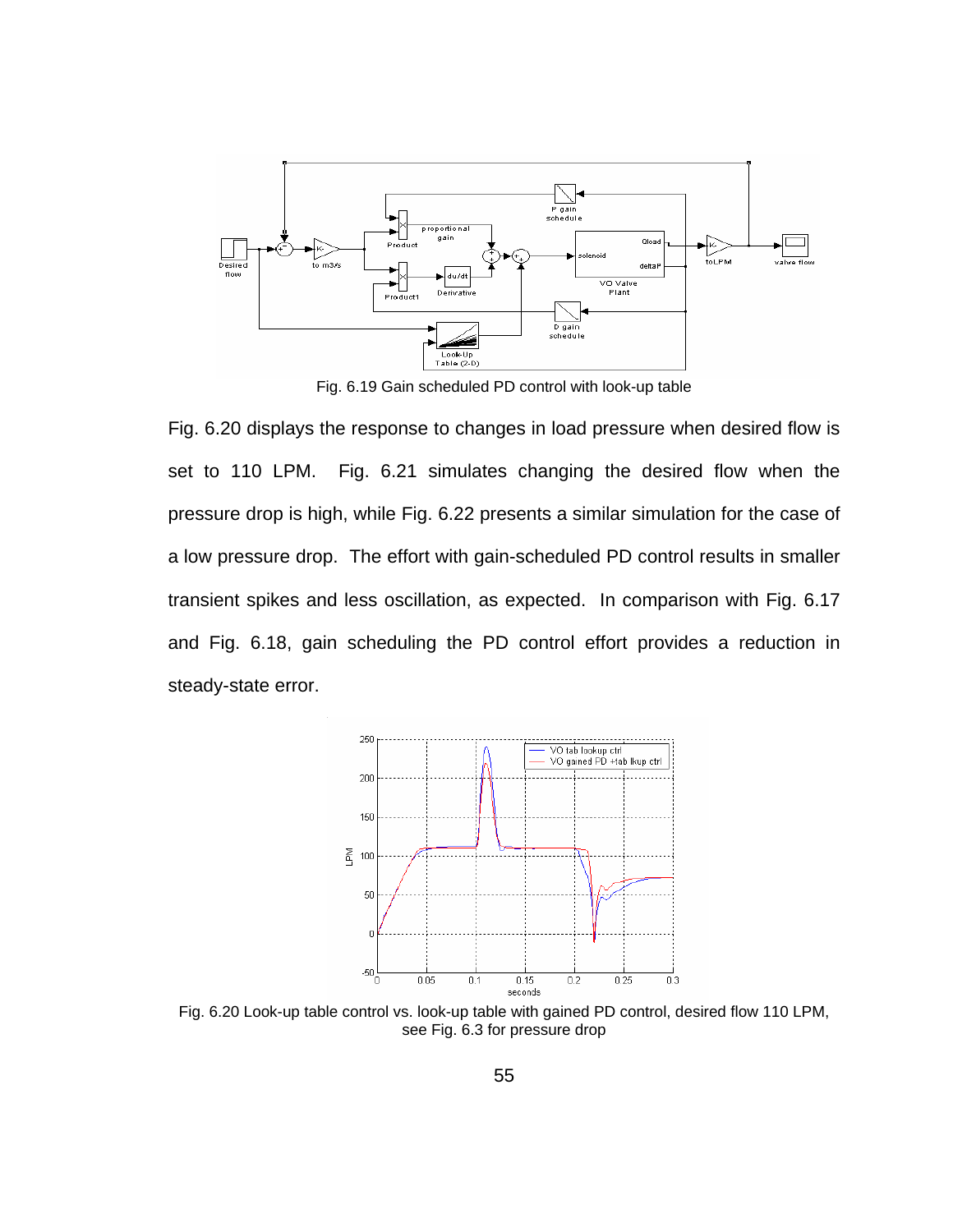

<span id="page-67-0"></span>Fig. 6.21 Varying desired flow between 10 and 100 LPM, pressure drop approx 30MPa



Fig. 6.22 Varying desired flow between 10 and 70 LPM, pressure drop approx 1 MPa

# <span id="page-67-1"></span>**6.4 Flow Control Summary:**

 In efforts to maintain flow across the metering poppet valve, mechanical pressure compensation and four electronic controllers are presented and compared. A mechanical pressure compensator is best able to manage flow in response to extreme drops in the load pressure while it is the worst at minimizing steady-state error. The simplest electronic controller uses feedback of pressure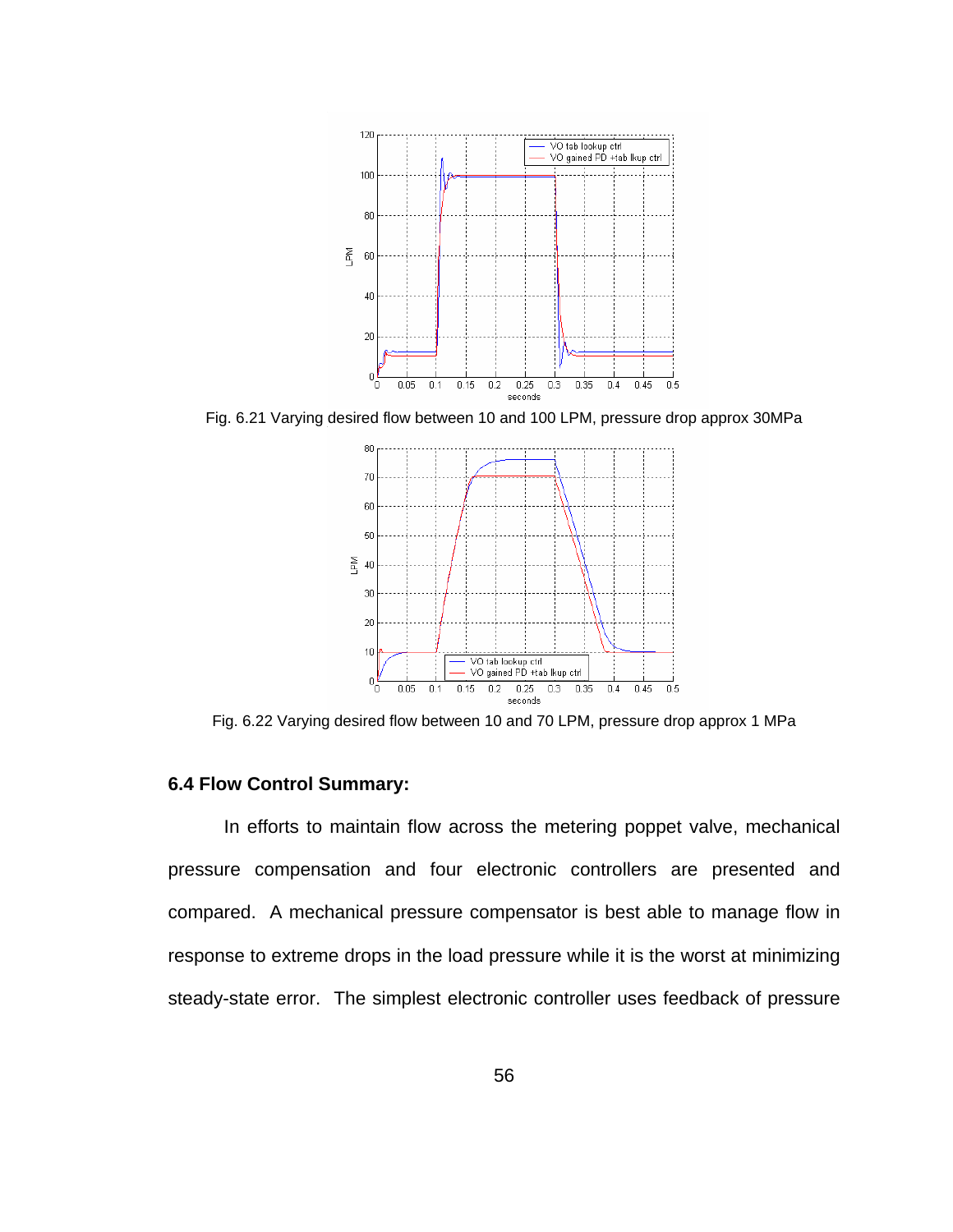drop and a look-up table to drive the valve to the desired steady-state flow. The look-up table results in differing steady-state error as operating conditions vary but much of this error can be eliminated by refining the look-up table to include a larger array of pressure drops. At high pressure drops, the look-up table approach allows oscillation to occur but the system still responds quickly. The three remaining electronic controllers incorporated PD efforts on a flow error signal. The first, which combined constant PD control with the look-up table, was able to reduce transient spikes, provide damping, and reduce steady-state error. The second, which removed the look-up table and gain scheduled PD efforts based on pressure drop, was able to reduce transient spikes and provide damping but resulted in higher steady-state error. The last, which combined gain scheduled PD efforts with a look-up table, was able to reduce transient spikes and provide damping while leading to the lowest steady-state error.

#### **6.5 Observer Design:**

 The majority of electronic controllers presented in this research employ feedback of valve flow. To avoid the cost of additional sensors it is advantageous to use the valve model to provide real time state estimates which can be used to calculate a flow estimate. Steps are taken here to create an observer which is limited to constant load force conditions. If results are positive, the methods undertaken will be useful in expanding the observer to function under all operating conditions.

The basic principle of an observer is that a model of the system should be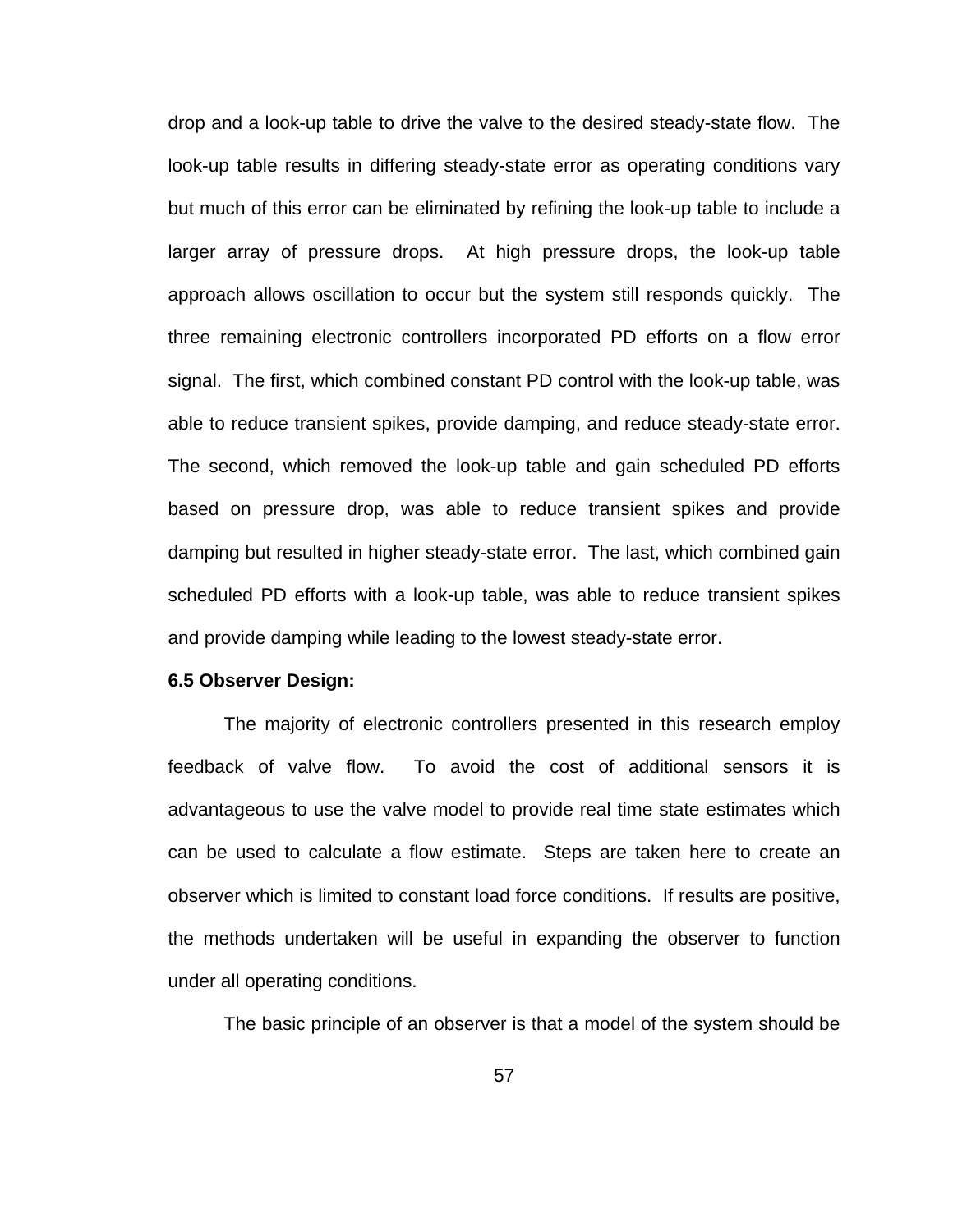able to predict the transient states of the valve. The observer does not have knowledge of the real time initial conditions of the valve and so it makes use of real time measurements to synchronize itself with the system. In simple terms, the real system control effort is input to the valve model which mathematically responds and predicts the states. Lack of initial conditions means the model will be in error but real time measurements provide the observer knowledge of its error so that it can correct itself. In the case of the metering poppet valve, the error signal between estimated load pressure and measured load pressure is multiplied by a gain to synchronize model estimates with real time states.

Observer design typically makes use of a state-space model of the system. In this case the A and B matrices come from Eq. (5-8) while the measurement or output matrix,  $C = \begin{bmatrix} 0 & 0 & 0 & 0 & 0 & 1 & 0 \end{bmatrix}$ , and  $D = 0$ . The observer provides estimates of the 'true' states based on Eq. (6-5)

$$
\dot{\hat{X}} = (A - K_e C)\hat{X} + \begin{bmatrix} B & \vdots & K_e \end{bmatrix} \begin{bmatrix} u \\ Y \end{bmatrix} \tag{6-5}
$$

 $Y = load$  pressure measurement  $K_e = error$  gain matrix  $\hat{X} = state$  estimates

Existing computer algorithms can typically calculate the matrix  $K_{\scriptscriptstyle e}$ , given A, C and the desired estimator poles for the system [17]. Two difficulties are realized in this process. First, the system poles are not easily moved to any location but must be moved far enough to the left in the complex plane to ensure that the observer dynamics decay several times faster than the plant dynamics. A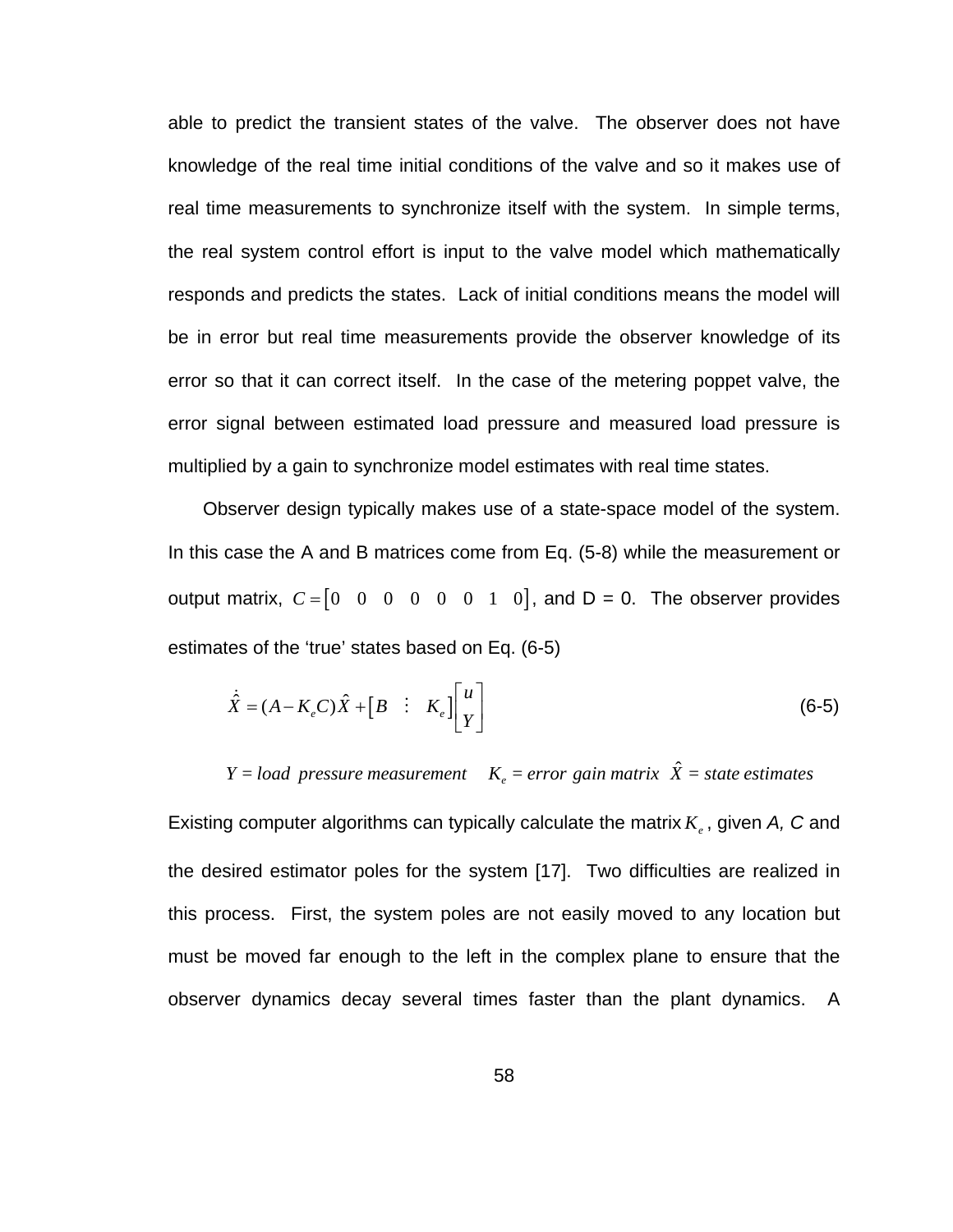feasible set of closed loop poles is found by considering the eigenvalues of the original A matrix and multiplying the real part by a factor of 8 and the imaginary part by a factor of 0.3. The second numerical difficulty arises due to a poorly scaled state-space system. In order to calculate the estimator gain matrix,  $K_{e}$ , it is necessary to perform a matrix transformation on the system such that  $\overline{X}_{transform} = T\overline{X}$ . The transformation allows for numerical calculation of  $K_{e, transform}$  which can then be converted to  $K_e$  by calculating  $T^{-1}K_{e, transform}$ .

 Once observer gains are calculated, simulations can be run to verify that the state estimates are able to quickly track the 'true' states. Performance requirements indicate that commanded valve flow must have a settling time of 0.1 seconds or less. This requirement indicates that an observer must be able to track actual flow in a small fraction of the demanded settling time. The comparison of observer estimates verses the 'true' states are shown in [Fig. 6.23](#page-70-0) through [Fig. 6.30.](#page-73-0)



<span id="page-70-0"></span>Fig. 6.23 Observer estimate of main poppet position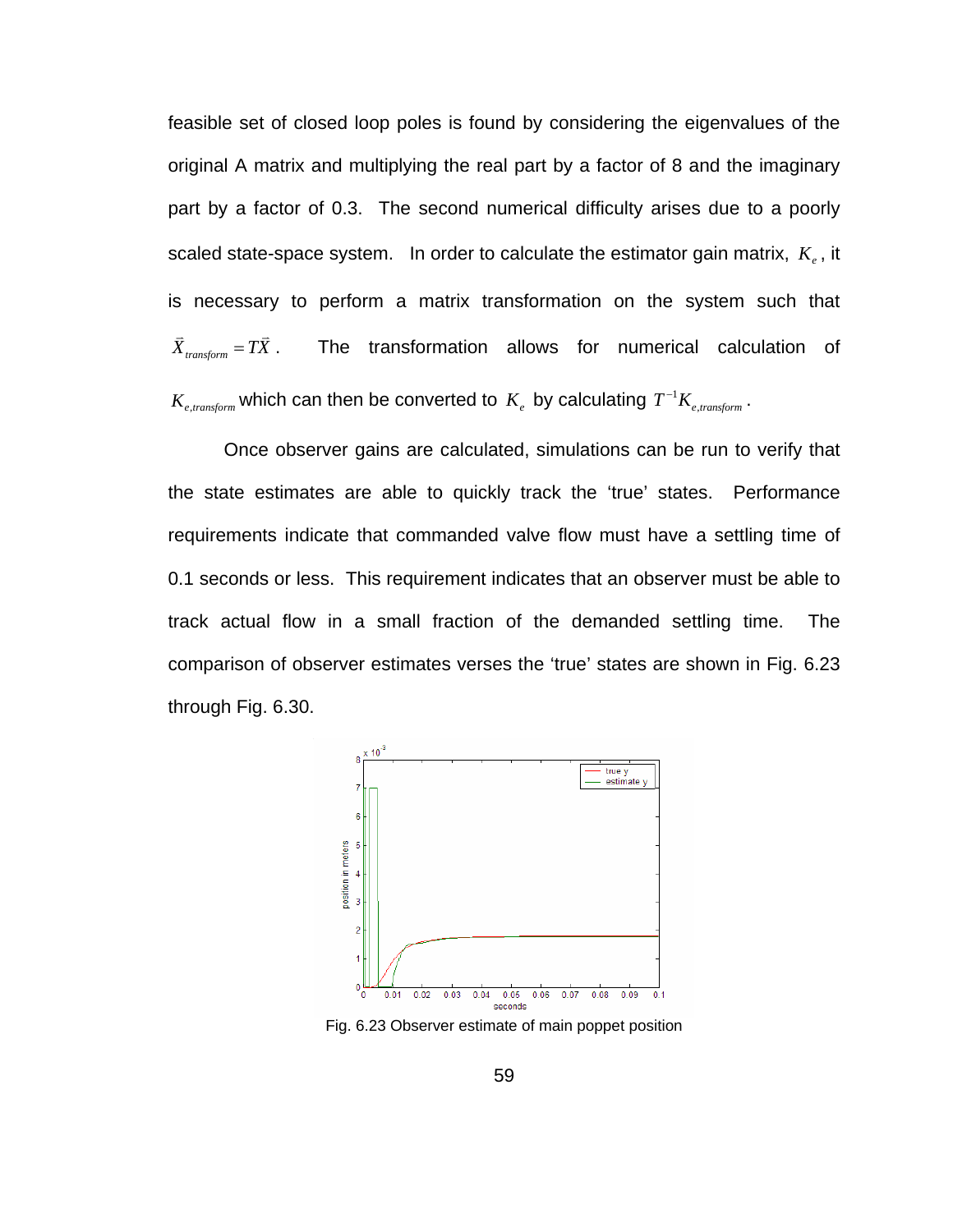







Fig. 6.26 Observer estimate of pilot poppet velocity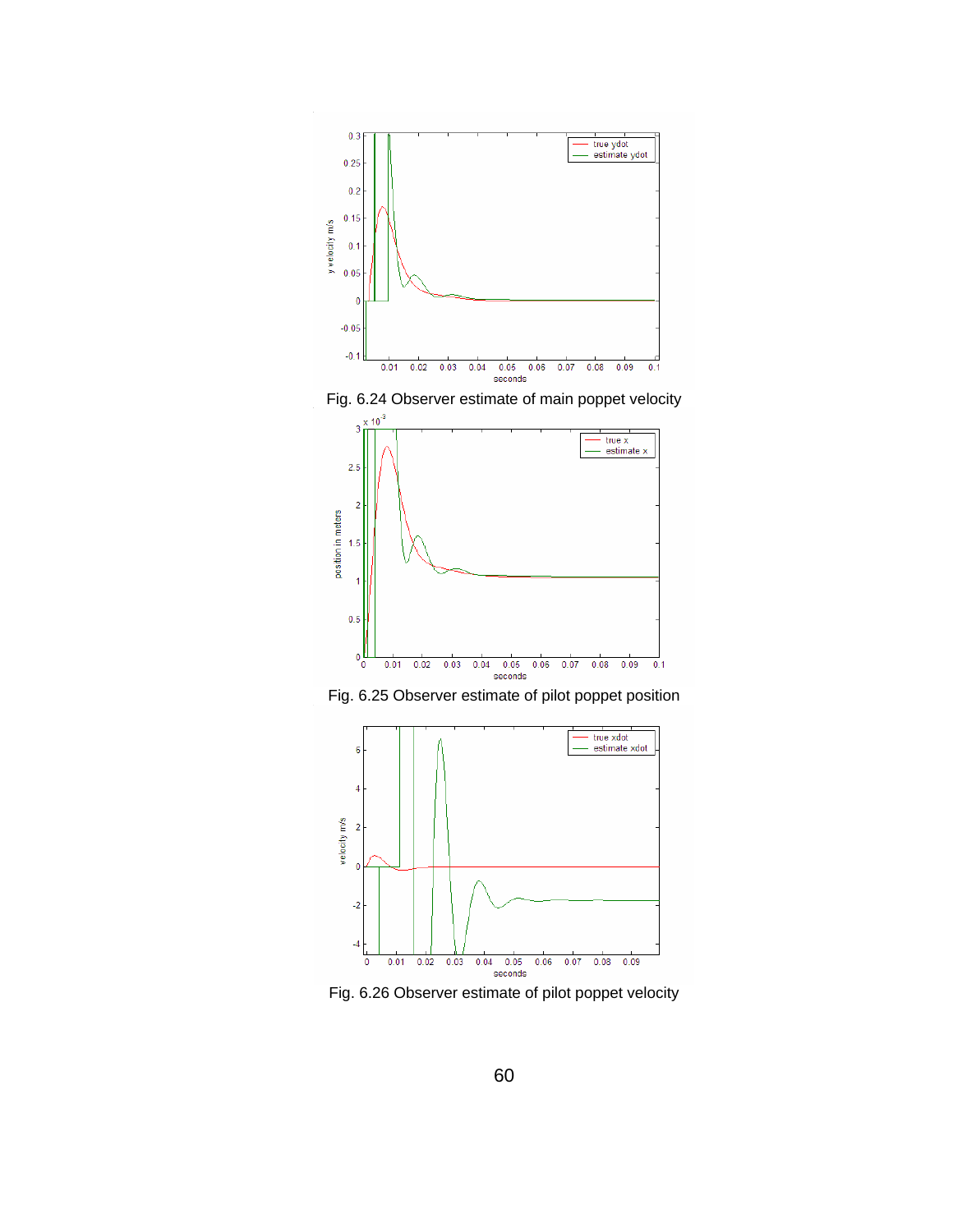

Fig. 6.27 Observer estimate of pressure above main poppet



Fig. 6.28 Observer estimate of pressure above pilot poppet



Fig. 6.29 Observer estimate of load pressure (measured)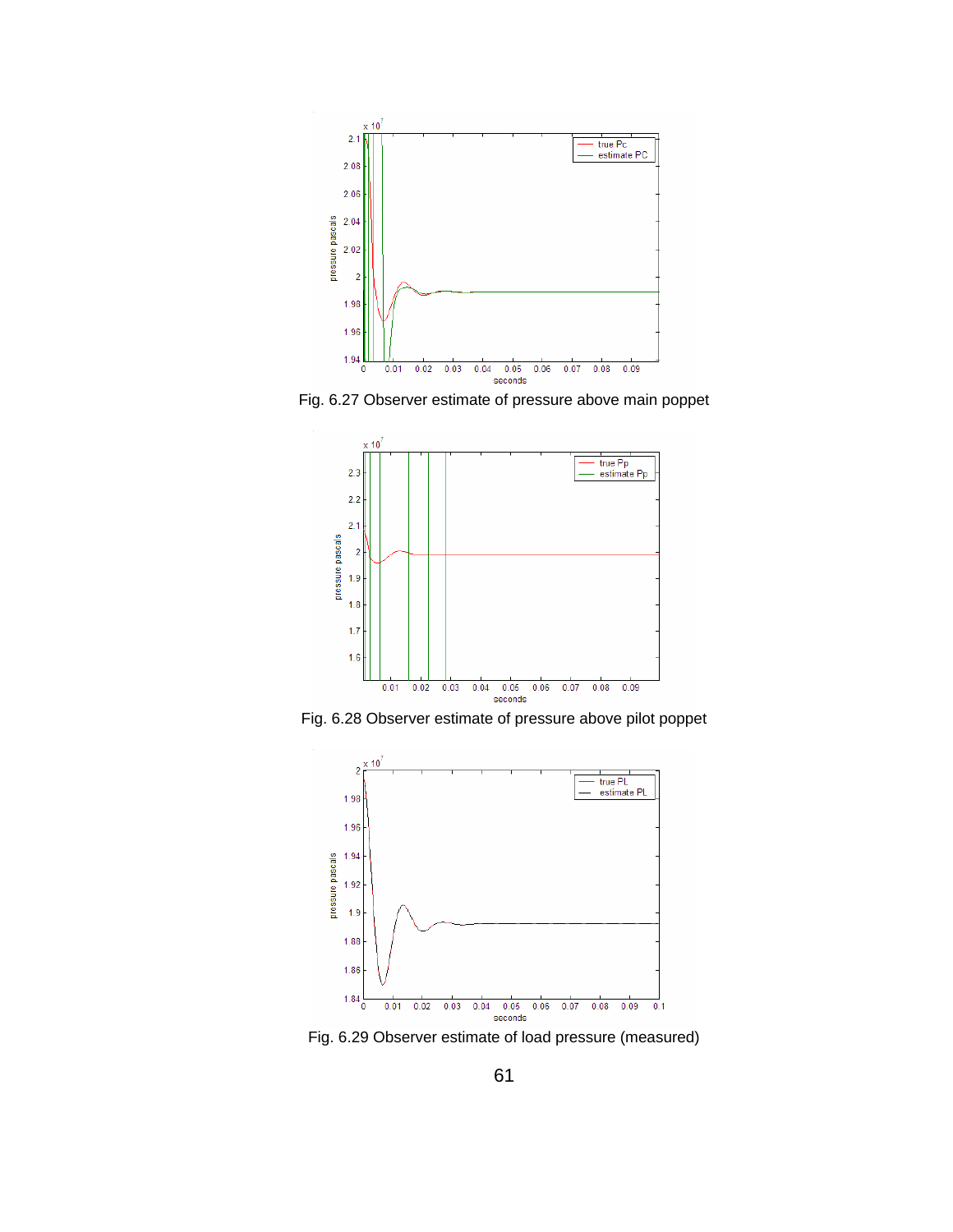

Fig. 6.30 Observer estimate of load piston velocity

<span id="page-73-0"></span>[Fig. 6.23](#page-70-0) through [Fig. 6.30](#page-73-0) show that the observer tracks the 'true' states in less than 0.02 seconds for all cases except  $P_p$  and  $\dot{x}$ . Although faster tracking is desired, it is thought that 0.02 seconds will be adequate to provide desired performance. Past work comparing linear and nonlinear models indicates that better tracking should be obtained for  $P_p$  and  $\dot{x}$  but it is thought this problem may arise due to the pole associated with  $P_p$  originally falling near -326,000 rad/s. Although tracking for  $P_p$  and  $\dot{x}$  is not achieved this does not interfere with the ultimate goal of estimating flow. Equation (6-4) demonstrates that flow is not dependent on either  $P_p$  or  $\dot{x}$  and therefore the observer designed will be adequate. [Fig. 6.31](#page-74-0) displays 'true' flow against the estimate of flow calculated from observer state estimates. These results suggest that a simpler model could be used for observer design in which the pilot poppet can be represented mathematically as was done in the 5-state model.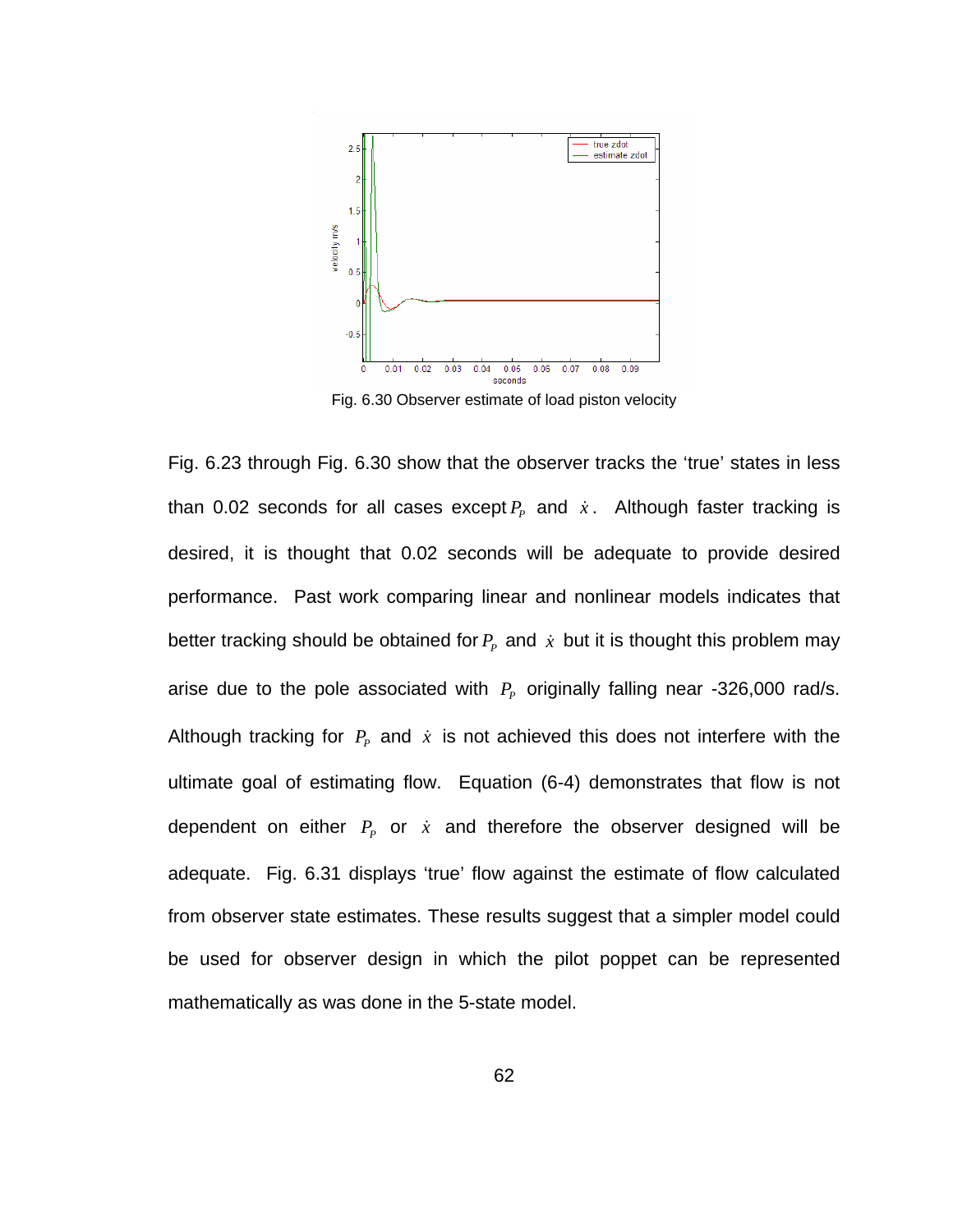

<span id="page-74-0"></span>Fig. 6.31 Observer flow estimate vs. 'true' flow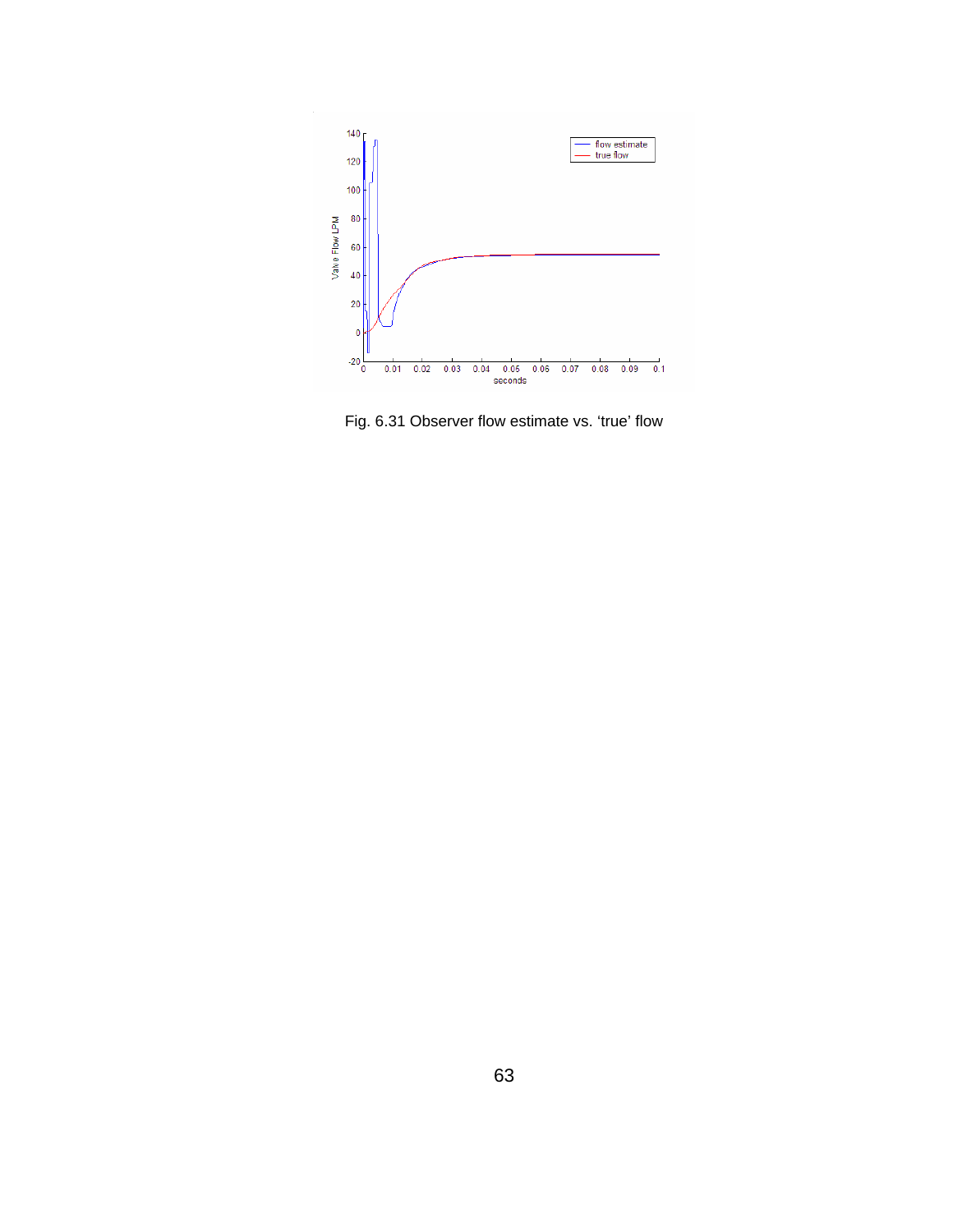#### **CHAPTER 7**

### **ROBUST CONTROL ANALYSIS**

#### **7.1 Introduction to Robust Analysis:**

All control designs presented in this work are dependent on the accuracies of the valve models used. A true test of any control scheme requires implementing the controller on actual hardware. Although no hardware is available, an appropriate first step is to provide a robust control analysis. A robust control analysis will seek to determine if the system will remain stable and meet performance criteria even when the valve model is in error. This is done by examining the valve model and establishing which parameters and dynamics are most likely to be in error. Establishing error bands for parameters in the system provides a means to model uncertainty. Once an uncertainty model is calculated, it is possible to test for stability and performance under worst case conditions.

In particular, a robust control analysis is provided for the controller pictured in [Fig. 6.9.](#page-59-0) Analysis of system performance will include examining nominal performance, NP, robust stability, RS, and robust performance, RP, as presented by Skogestad [18]. NP, RS, and RP criteria as presented here after are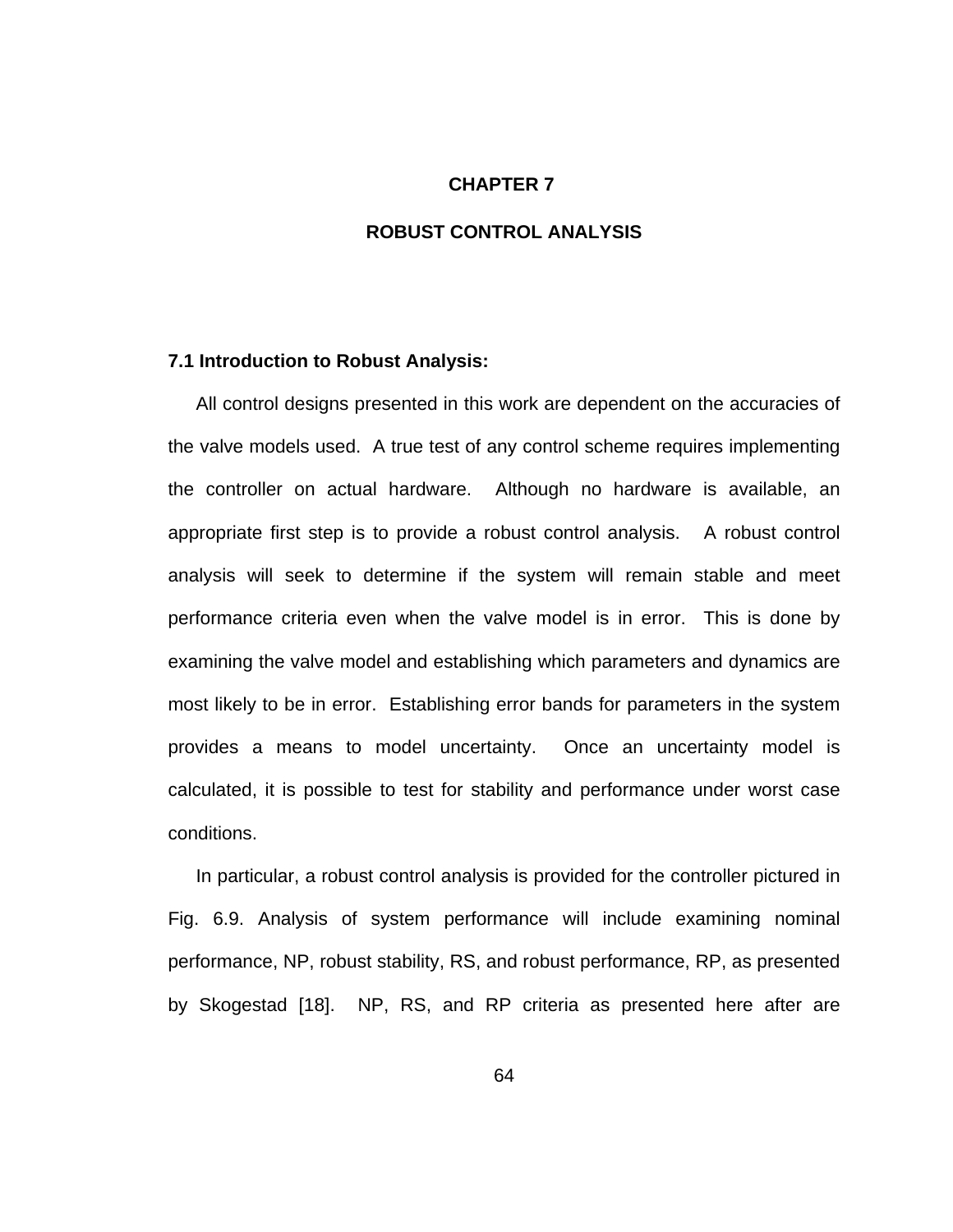dependent on the assumption that the valve control system is nominally stable. Although nominal stability has not been proven, this assumption is consistent with all modeling results that have been observed thus far.

## **7.2 Nominal Performance and the Sensitivity Transfer Function:**

 If a system is nominally stable it is then a logical next step to prove that NP is achieved. The sensitivity function, "S", the transfer function between the error signal and the reference input, is a good indicator of the closed-loop system performance. An upper bound transfer function,  $1/|W_p(s)|$  can be placed on the magnitude of "S" to verify that a given set of performance criteria is met. is a performance weighting function given by Eq. (7-1) where lower case "*s"* is the Laplace variable, " *M "* is maximum high-frequency error set equal to 2, "<sup>ω</sup>*<sup>b</sup>* "  $W_{n}(s)$ is the desired system bandwidth set equal to 50.24 rad/s, and " *A"* is the maximum steady-state error set equal to 0.1.

$$
W_p(s) = \frac{s'_{\mathcal{M}} + \omega_b}{s + \omega_b A} \tag{7-1}
$$

Mathematically stated, |S| will meet performance requirements if the inequality in Eq. (7-2) is satisfied.

$$
NP \Leftrightarrow \left|W_p(s)S\right| < 1 \qquad \forall \ \omega \tag{7-2}
$$

In order to present results for Eq. (7-2), the sensitivity transfer function must be determined from [Fig. 6.9.](#page-59-0) To simplify the calculation of S, the pressure drop will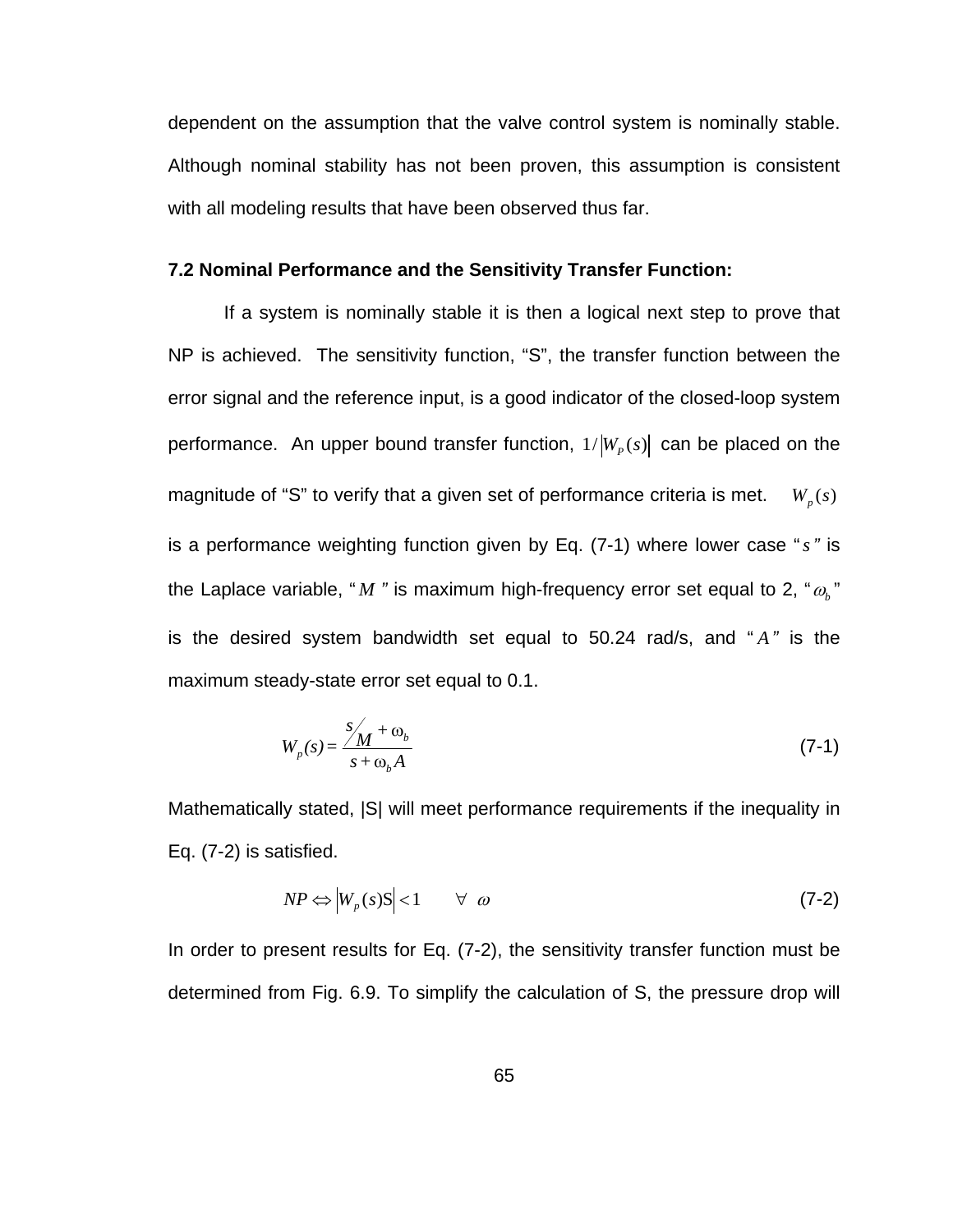be assumed constant and therefore its feedback connected to the look-up table can be removed. This leaves negative flow feedback and a feedforward path which is only a function of the reference input. The simplified block diagram is shown in [Fig. 7.1.](#page-77-0)



Fig. 7.1 PD/table look-up control with pressure drop held constant

<span id="page-77-0"></span>Linear superposition makes it possible to break the two reference input paths of [Fig. 7.1](#page-77-0) into the two separate block diagrams shown in [Fig. 7.2.](#page-77-1)



<span id="page-77-1"></span>Fig. 7.2 Block diagram reduction for calculating sensitivity transfer function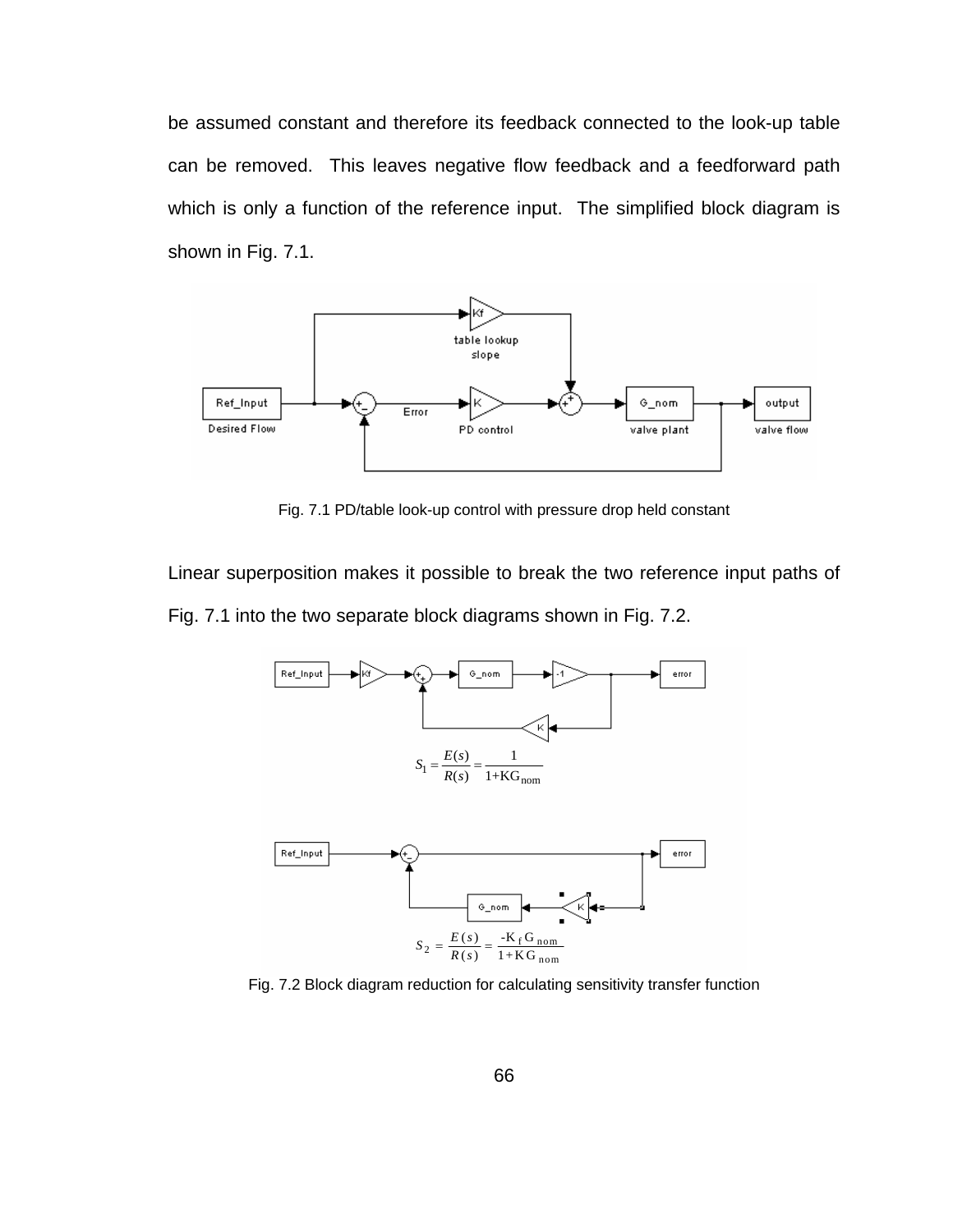$S_1$  plus  $S_2$  from [Fig. 7.2](#page-77-1) gives the final system sensitivity shown in Eq. (7-3)

$$
S = \frac{1 - K_f G_{nom}}{1 + G_{nom} K}
$$
 (7-3)

Here, K represents the transfer function for the PD control effort,  $K_f$  is a constant pressure slope from the look-up table, and G<sub>nom</sub> is the transfer function for the linearized valve system. Because the above derivation of "S" assumes the pressure drop is constant, effects of pressure variation must be accounted for by analyzing an array of controllers. "S" is calculated for three different nominal plants with pressure drops of 1 MPa, 2.1 MPa, and 35 MPa. [Fig. 7.3](#page-78-0) plots on a logarithmic scale for all three pressure drops. Because  $|W_pS|$  is less than 1 for all operating frequencies nominal performance is achieved for the tested pressure drops.



Fig. 7.3 Nominal Performance for 3 pressure drops when the valve is cracked open

## <span id="page-78-0"></span>**7.3 Derivation of Robust Stability with Multiplicative Uncertainty:**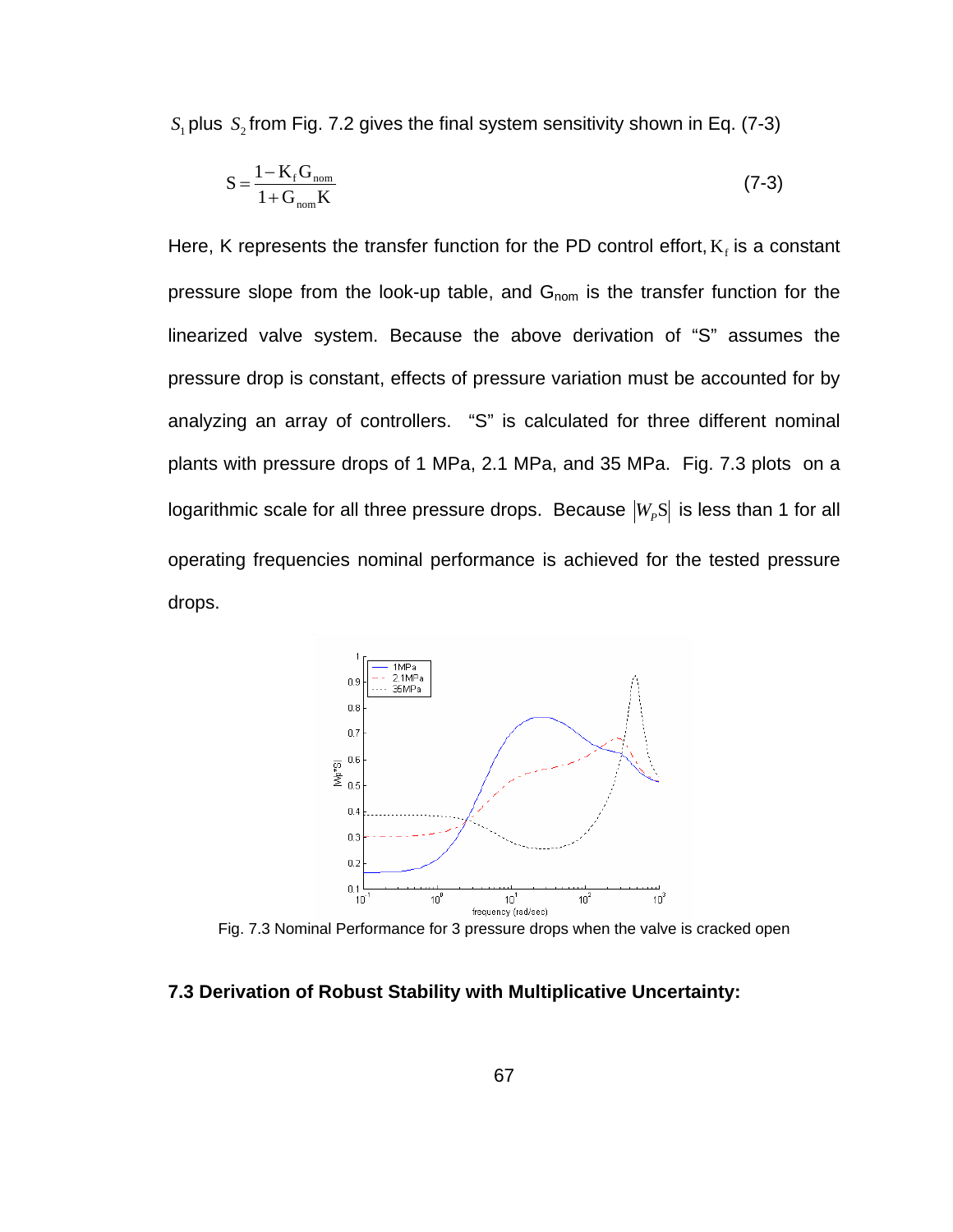To analyze robust stability, possible errors in the valve model must be considered as was discussed in section 7.1. This error will be considered by building multiplicative uncertainty into the model as is shown in [Fig. 7.4](#page-79-0).



Fig. 7.4 Control scheme with multiplicative uncertainty included

<span id="page-79-0"></span>The symbol  $\Delta$  is the set of stable transfer functions whose magnitude is less than or equal to one, while  $W_{I}$  is the transfer function for the upper bound on uncertainty and is given by Eq.(7-4). Here  $G_p$  is the perturbed valve plant due to variation in system parameters (See sect 7.4 for calculation of  $G_p$ ).

$$
W_{I}(s) \ge \frac{\left| G_{p}(s) - G_{nom}(s) \right|}{\left| G_{nom}(s) \right|} \tag{7-4}
$$

After multiplicative uncertainty is included in the system, [Fig. 7.4](#page-79-0) can be redrawn as [Fig. 7.5](#page-79-1) through basic block diagram reduction.



Fig. 7.5 *N*Δ configuration for determining RS criteria

<span id="page-79-1"></span>Assuming nominal stability and applying the Nyquist stability condition to [Fig. 7.5,](#page-79-1)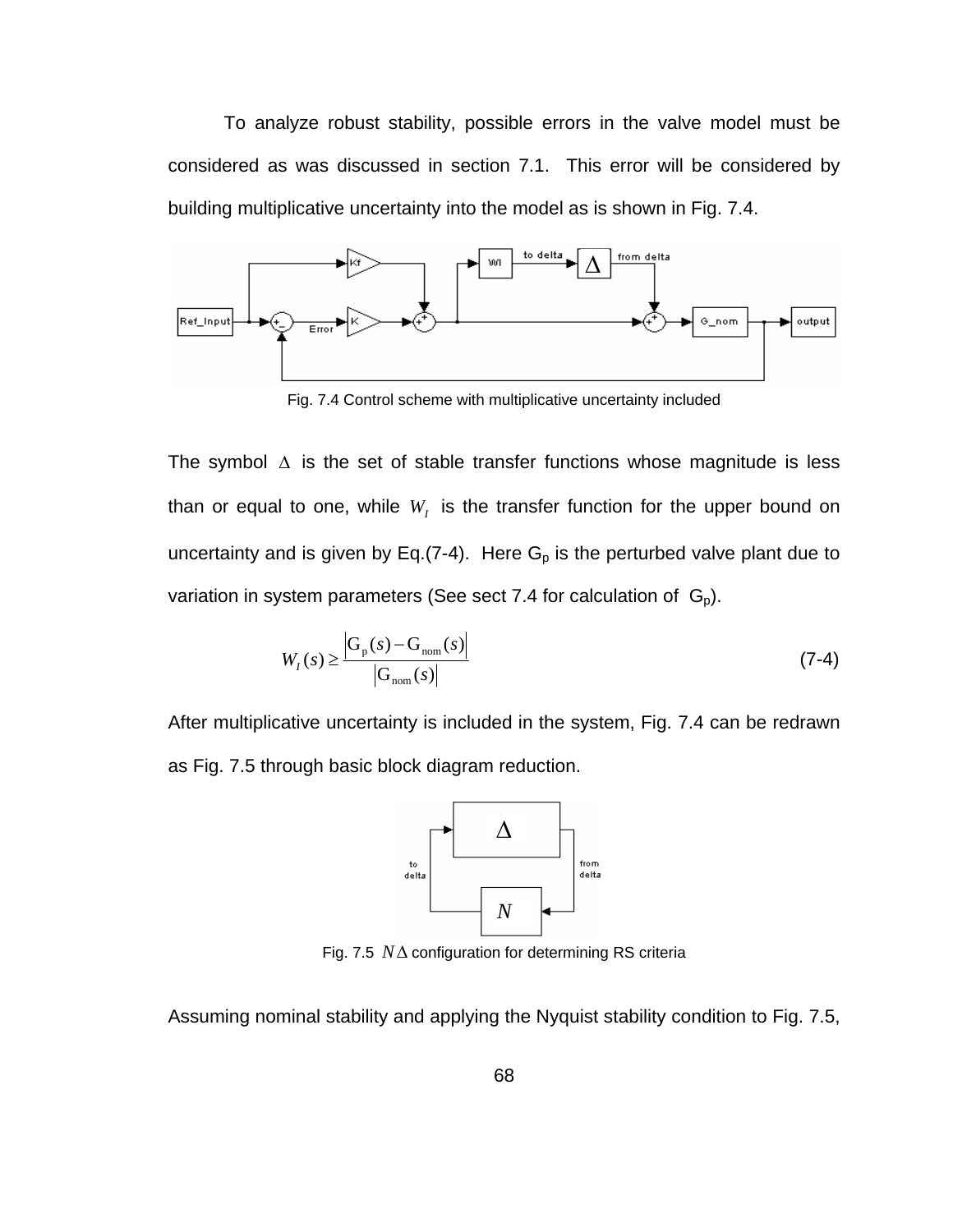RS is achieved if and only if the loop transfer function *N*Δ does not encircle -1 for all  $\Delta$ . Mathematically this criterion can be shown to reduce to Eq. (7-5).

$$
RS \Leftrightarrow |N(s)| < 1 \quad \forall \quad \omega \tag{7-5}
$$

To find  $N(s)$ , the block diagram in [Fig. 7.4](#page-79-0) is reconfigured with "from delta" being the new system input and "to delta" being the new system output. The goal is to determine if there is instability due to  $W<sub>I</sub>$ , therefore the flow output and the reference input paths can removed due to the NS requirement. The resulting block diagram manipulation is presented in [Fig. 7.6](#page-80-0) where the upper right most block represents  $N(s)$ .



Fig. 7.6 Block diagram for determining robust stability criterion

<span id="page-80-0"></span>Substituting the result of [Fig. 7.6](#page-80-0) into Eq. (7-5), the RS criterion now can be written as Eq. (7-6).

$$
RS \Leftrightarrow \left| \frac{-W_{I}KG_{\text{nom}}}{1+KG_{\text{nom}}} \right| < 1 \qquad \forall \qquad \omega \tag{7-6}
$$

# **7.4 Multiplicative Uncertainty Weighting Function W<sub>I</sub>:**

The final step in the robust stability analysis is to establish  $W<sub>1</sub>$  as given by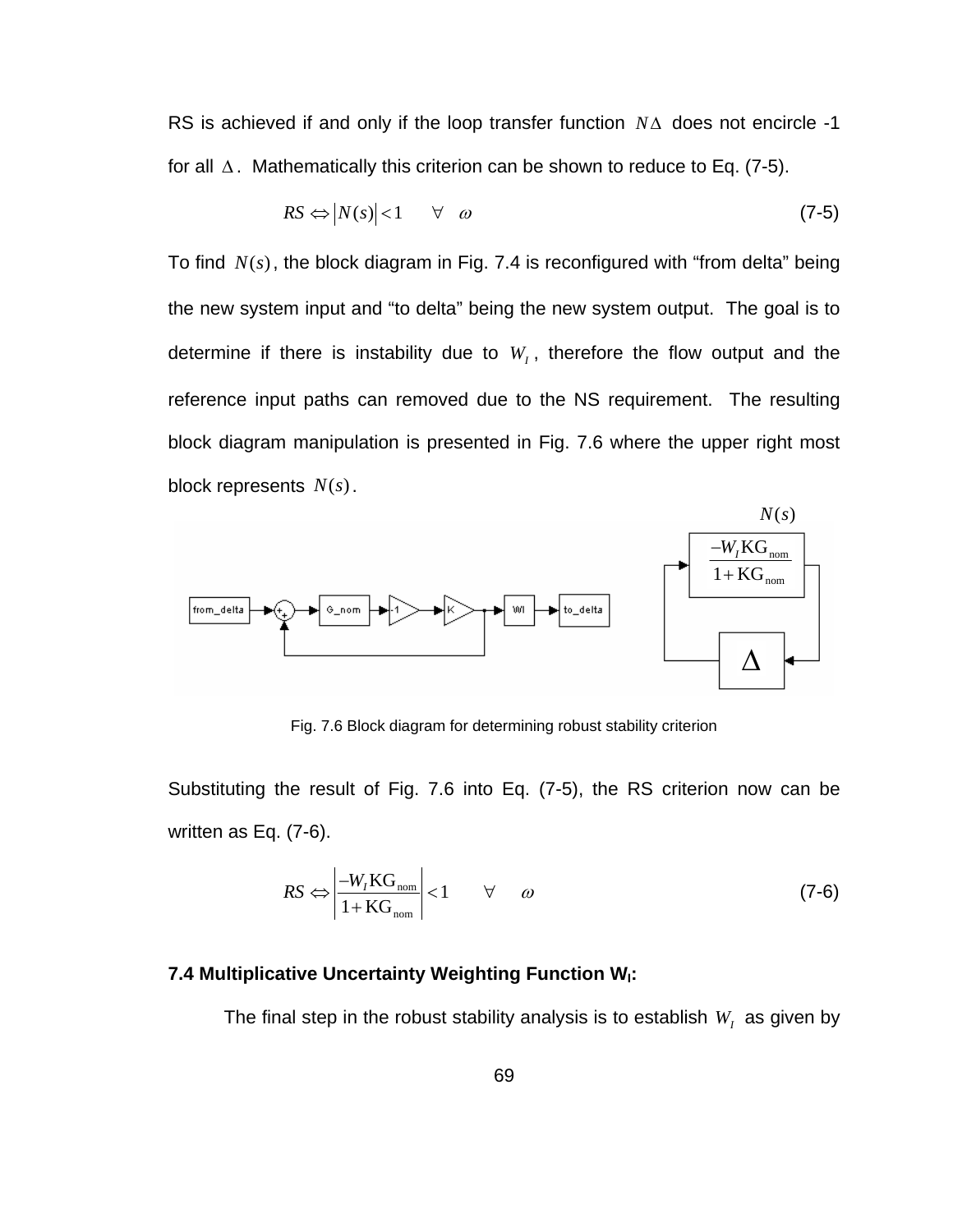Eq. (7-4). This is done using a computer algorithm to calculate possible  $W_I$  as the plant is perturbed from the nominal model. Nested 'for' loops are used to vary uncertain plant parameters as they appear in the state matrix, Eq. (5-8). The following uncertainties are introduced as plant perturbations:  $\beta \pm 30\%$ ,  $k \pm 5$ %,  $C_d \pm 10$ %, and  $b_z \pm 20$ %. In particular, the bulk modulus can vary due to entrained air or temperature changes, the spring constant is dependent on manufacturing tolerances, the orifice coefficient is known to vary with geometry and viscosity, and finally friction is always a parameter which is difficult to determine. Systematic variation of these uncertain parameters provides an array of possible  $W_I$  while the final transfer function must be an upper bound on all results found. Establishing  $W_I$  as the upper bound for all combinations of uncertainty ensures that the analysis is for the worst case plant. The final transfer function for weighting uncertainty is produced via an algorithm which fits a curve as well as a transfer function to the upper bound on all possible  $W_{I}$  . For each pressure drop examined it was possible to use a fourth order transfer function to fit  $W_{I}$ . [Fig. 7.7](#page-82-0) is a plot of possible multiplicative errors for a 1 MPa pressure drop while the red line represents the worst case  $W<sub>i</sub>$ .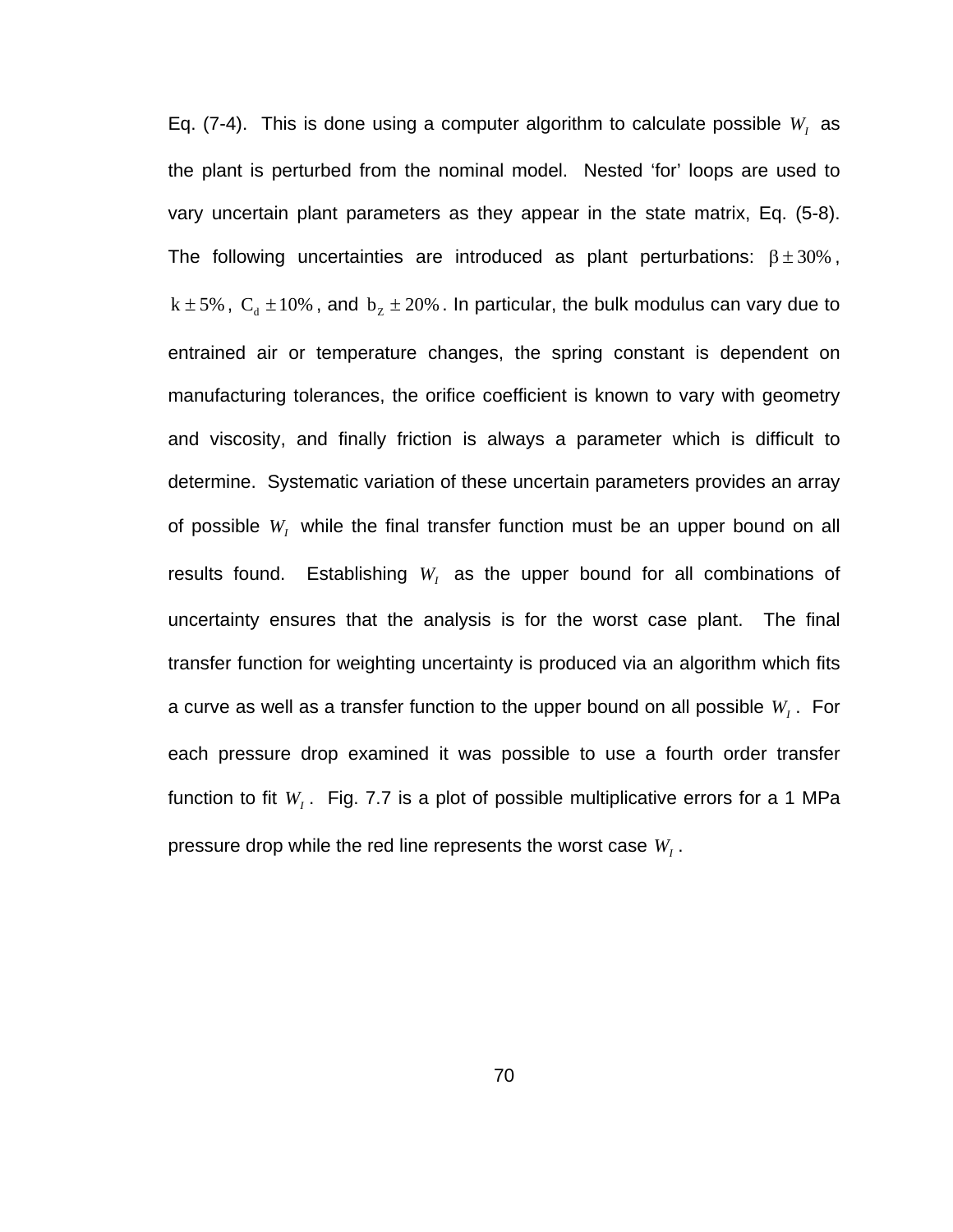

Fig. 7.7  $W<sub>I</sub>$  for worst case plant at 1 MPa pressure drop

# <span id="page-82-0"></span>**7.5 Robust Stability and Performance Results:**

Skogestad [18] shows that robust performance follows NP and RS as given in Eq. (7-7).

$$
RP \Leftrightarrow \left|W_p S\right| + \left|N\right| < 1 \qquad \forall \qquad \omega \tag{7-7}
$$

Once  $W<sub>i</sub>$  has been calculated, plots of RS and RP easily follow and are shown in [Fig. 7.8](#page-83-0) and [Fig. 7.9](#page-83-1) Because the magnitude does not exceed one, these figures demonstrate that the valve control system of [Fig. 6.9](#page-59-0) achieves RS and RP for the uncertainty model and the nominal conditions considered.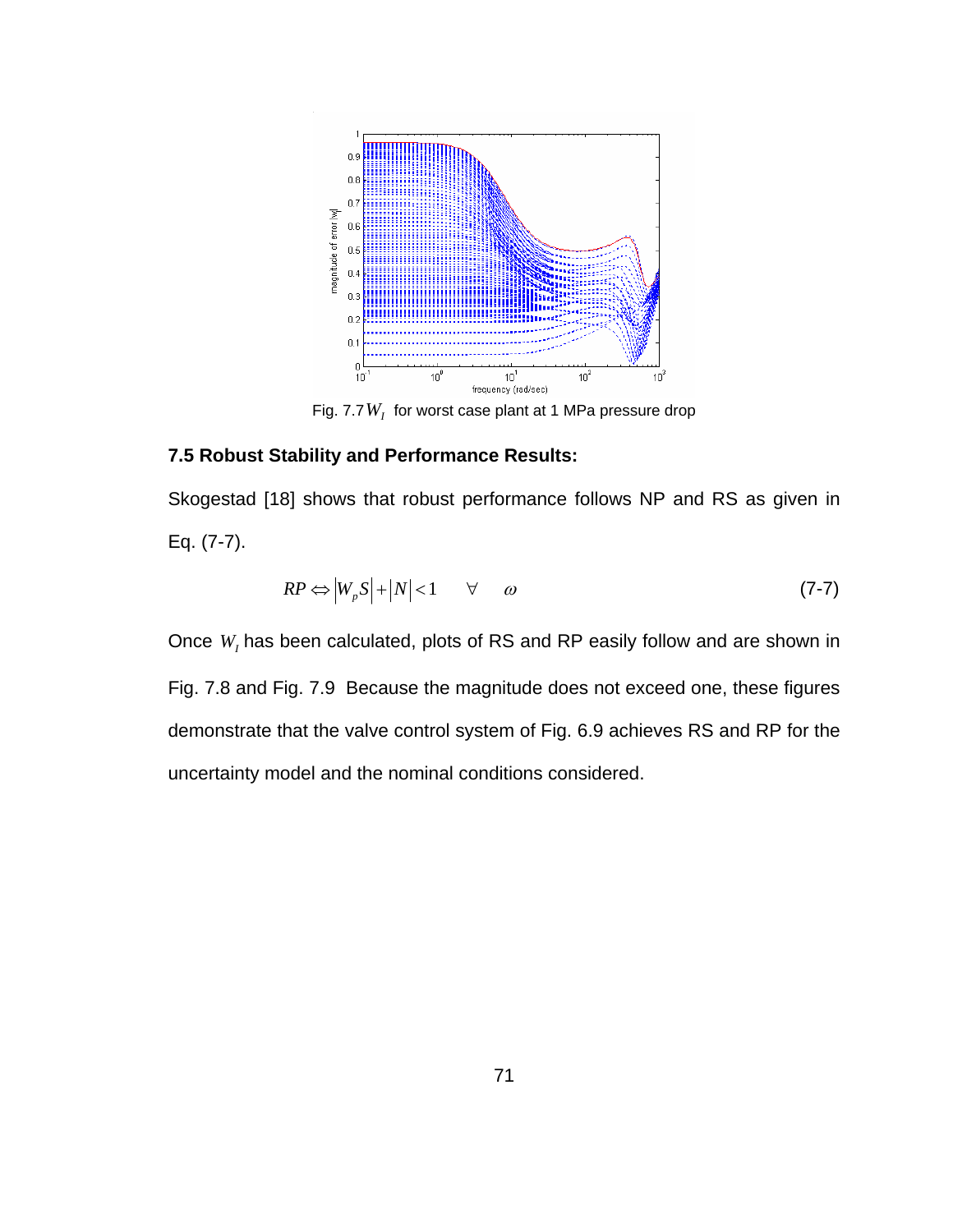

<span id="page-83-0"></span>Fig. 7.8 Robust stability for 3 pressure drops with the valve cracked open



Fig. 7.9 Robust performance for 3 pressure drops with the valve cracked open

<span id="page-83-1"></span>It must be emphasized that the robust analysis provided is only for one control scheme at three specific pressure drops. Although the analysis presented does not prove RP for the controller in question, it does provide a model which can be used to support RP. Future work must further examine the validity of the uncertainty model and expand the analysis to include a larger array of valve operation conditions.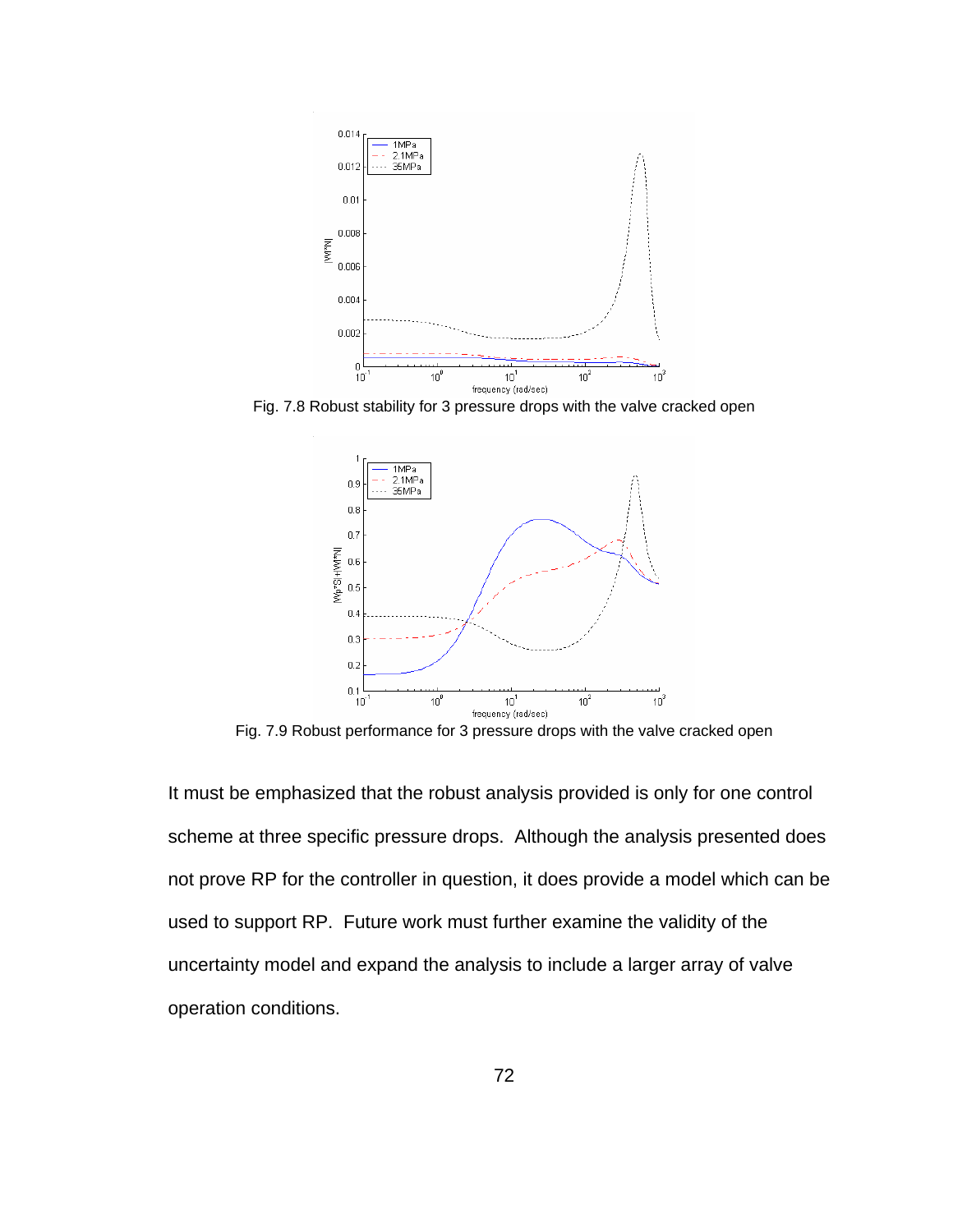#### **CHAPTER 8**

## **CONCLUSIONS**

## **8.1 Overview:**

 In this thesis, root locus techniques were coupled with nonlinear simulations and Bode plots in efforts to design a forced-feedback metering poppet valve that is open-loop stable while meeting performance requirements. Two versions of the valve were presented (See [Fig. 1.1](#page-15-0) and [Fig. 1.2](#page-17-0)), one with a fixed inlet orifice to the control volume and another with a variable inlet to the control volume. Root locus techniques indicated that the following design parameters had a key impact on stability and performance (actual values for design parameters can be found in the appendix).

- a. The spring constant. (See [Fig. 3.5](#page-28-0) and [Fig. 3.7](#page-30-0))
- b. The size or slope of the inlet orifice to the control volume. ([Fig. 3.2](#page-26-0))
- c. The slope of the outlet orifice to the control volume (See [Fig. 3.4\)](#page-27-0)
- d. System stability is highly dependent on effective pilot poppet damping. (See [Fig. 3.6](#page-28-1))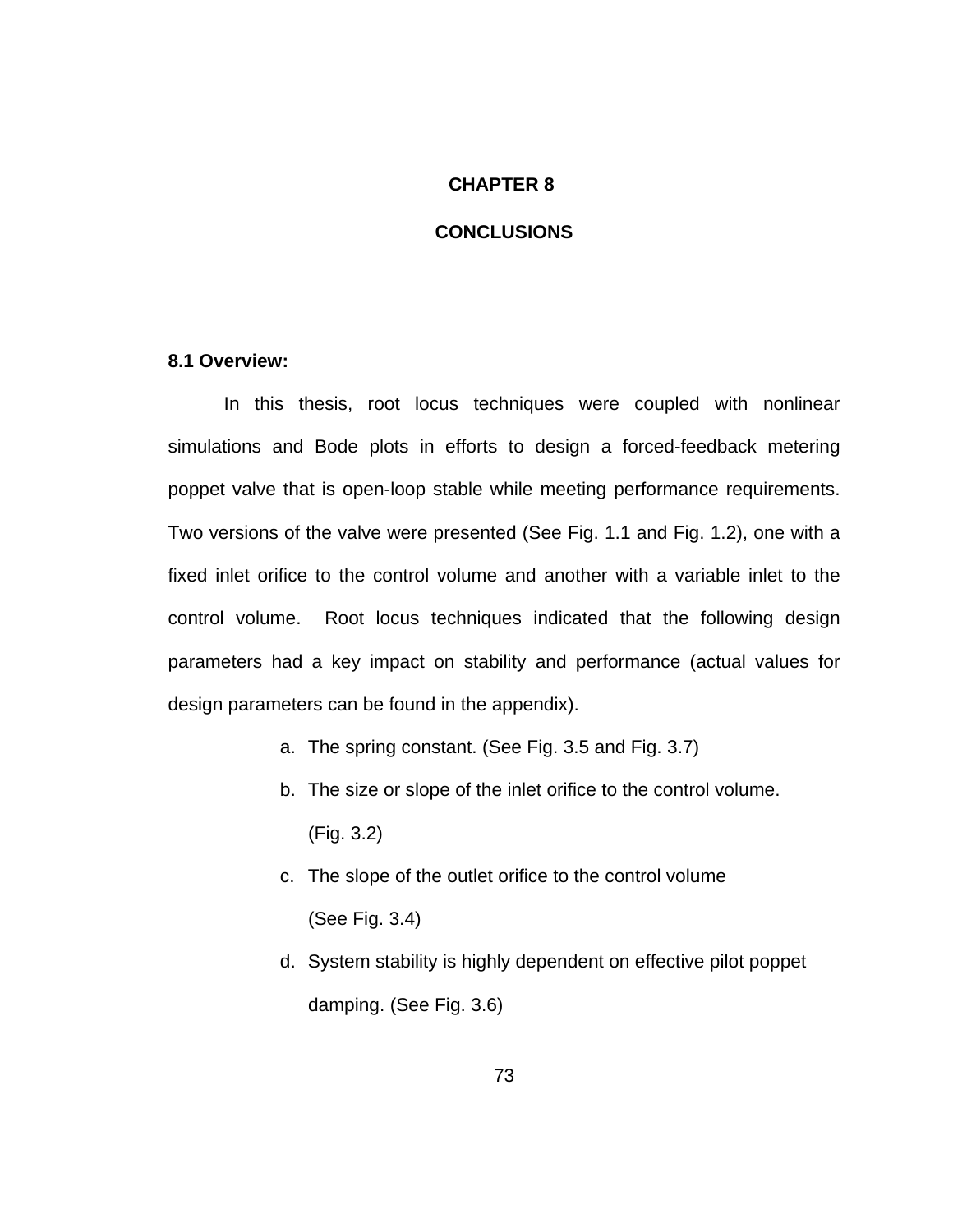e. Stability design must focus on high pressure drop operation, while performance design must focus on low pressure drop operation.

While both the variable and constant orifice models could be tuned to achieve bandwidth requirements, the constant orifice model forced a trade off between performance and stability. It was shown that as the constant orifice was increased in size, the bandwidth could be increased but oscillation increased for high pressure drops. On the other hand, as the orifice was decreased in size, oscillation reduced while performance was hindered by a slow closing of the main poppet for low pressure drops.

 Once valve design and modeling efforts had been thoroughly explored, mechanical and electronic flow control were presented. Mechanical pressure compensation provided the fastest response to sudden drops in load pressure but allowed high steady-state error and proved slower than electronic control under high pressure drops. (See [Fig. 6.5](#page-56-0) and [Fig. 6.7\)](#page-58-0) Several electronic controllers were presented using feedback of the pressure drop or feedback of pressure drop and load flow. The simplest controller (See [Fig. 6.4](#page-55-0)) used a lookup table with pressure drop feedback to drive the system while the most complicated design (See [Fig. 6.19](#page-66-0)) included the look-up table, feedback of both pressure and flow, and a gain scheduled PD controller. While the complex design did minimize overshoot, oscillation, and steady-state error, it came at the expense of having knowledge of the load flow. Due to the high cost and difficulty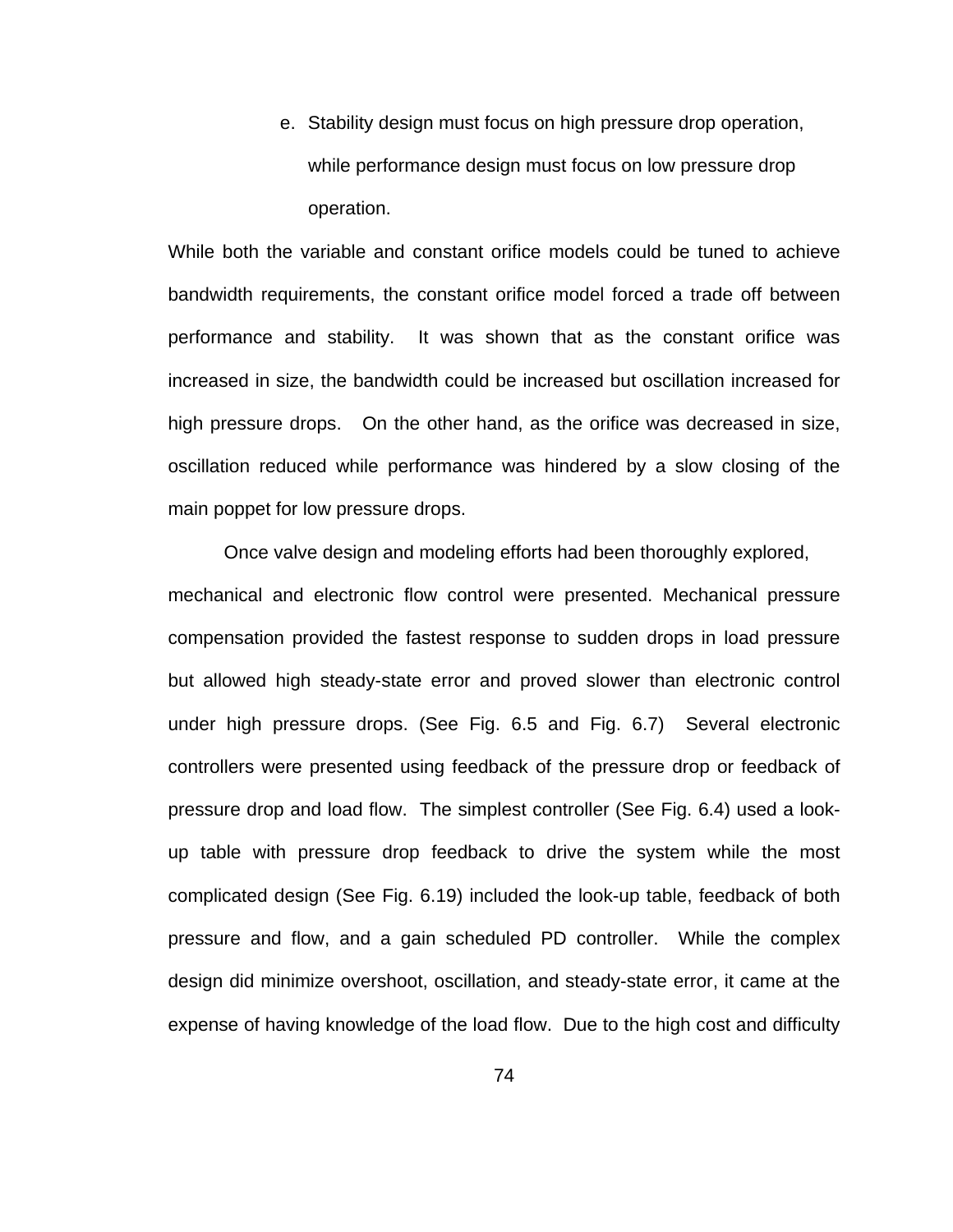of measuring flow, an initial attempt was made to design a flow estimator. In particular, an observer was successfully designed to estimate flow for the condition of constant load pressure (See [Fig. 6.31\)](#page-74-0). Finally, a Robust analysis of one control design (See [Fig. 6.9\)](#page-59-0) was presented which indicated that the system achieves robust stability and performance for the operating conditions which were examined.

### **8.2 Research Limitations:**

Despite extensive efforts to model the important dynamics of a forcedfeedback poppet valve there is no proof that this has been done. Assumptions have been presented and defended but until prototypes are built and tested the models herein are not supported by empirical evidence. While the work done in this thesis provides many insights into how various parameters impact a forcedfeedback system, it does not provide a mathematical method for optimizing stability or performance. This limitation arises from the fact that the system is a highly nonlinear function of pressure. Although various nonlinear simulations were examined and linear techniques were applied to an array of pressure drops and valve openings, this method provides no guarantees.

#### **8.3 Scope for Future Work:**

Future work begins with prototyping the valve designs suggested and presenting empirical results. The results from both a constant orifice and variable orifice valve can be compared and contrasted with a manufacturing cost analysis for each design. With data available, the models presented can be

75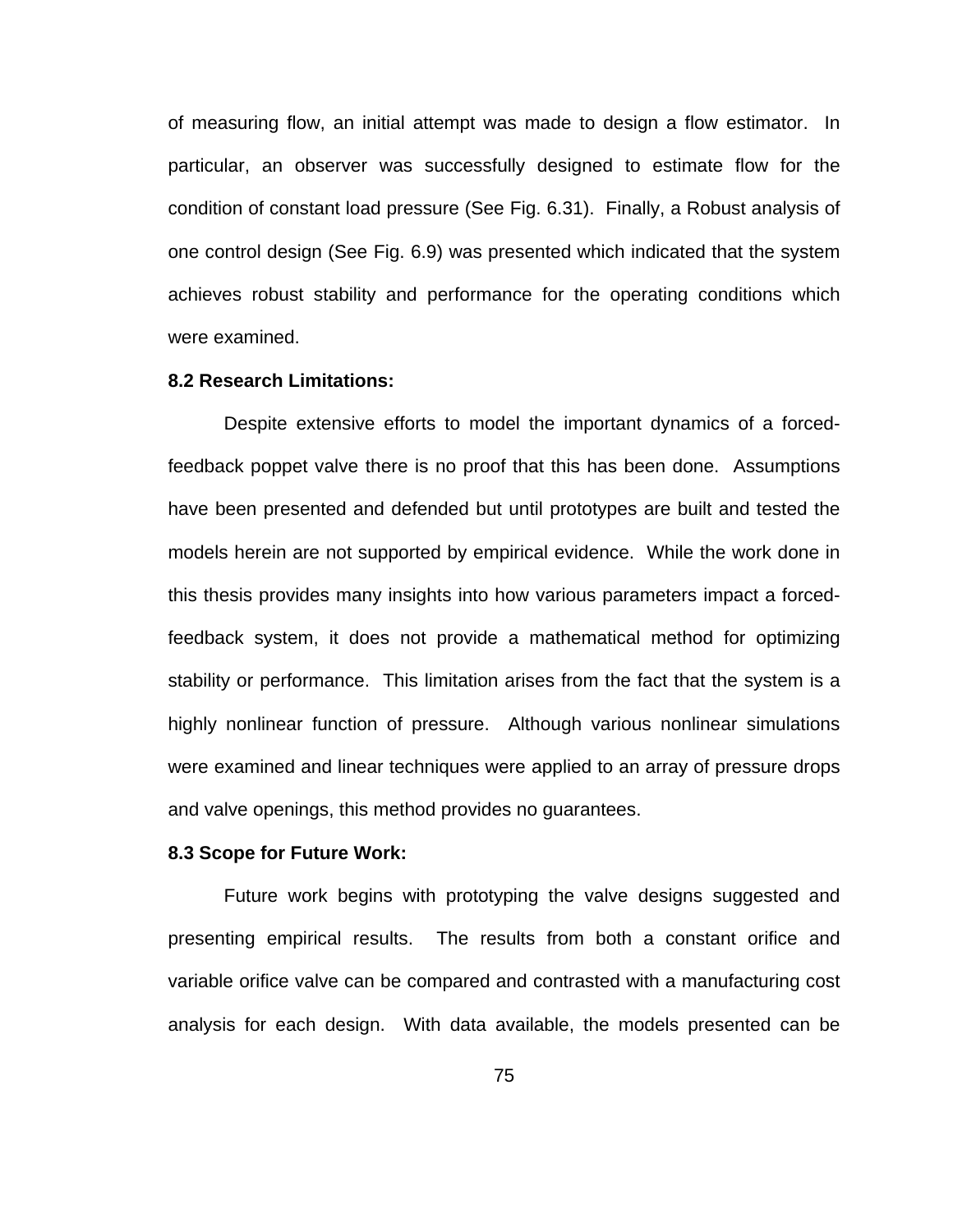reduced to forms which include only the important dynamics. Mechanical and electronic control designs can be reexamined with the validated models and then tested with actual hardware. An observer design can also be implemented with reduced models and tested against actual measurements. Robust analysis can be expanded to more than one control scheme and a wider array of operating conditions.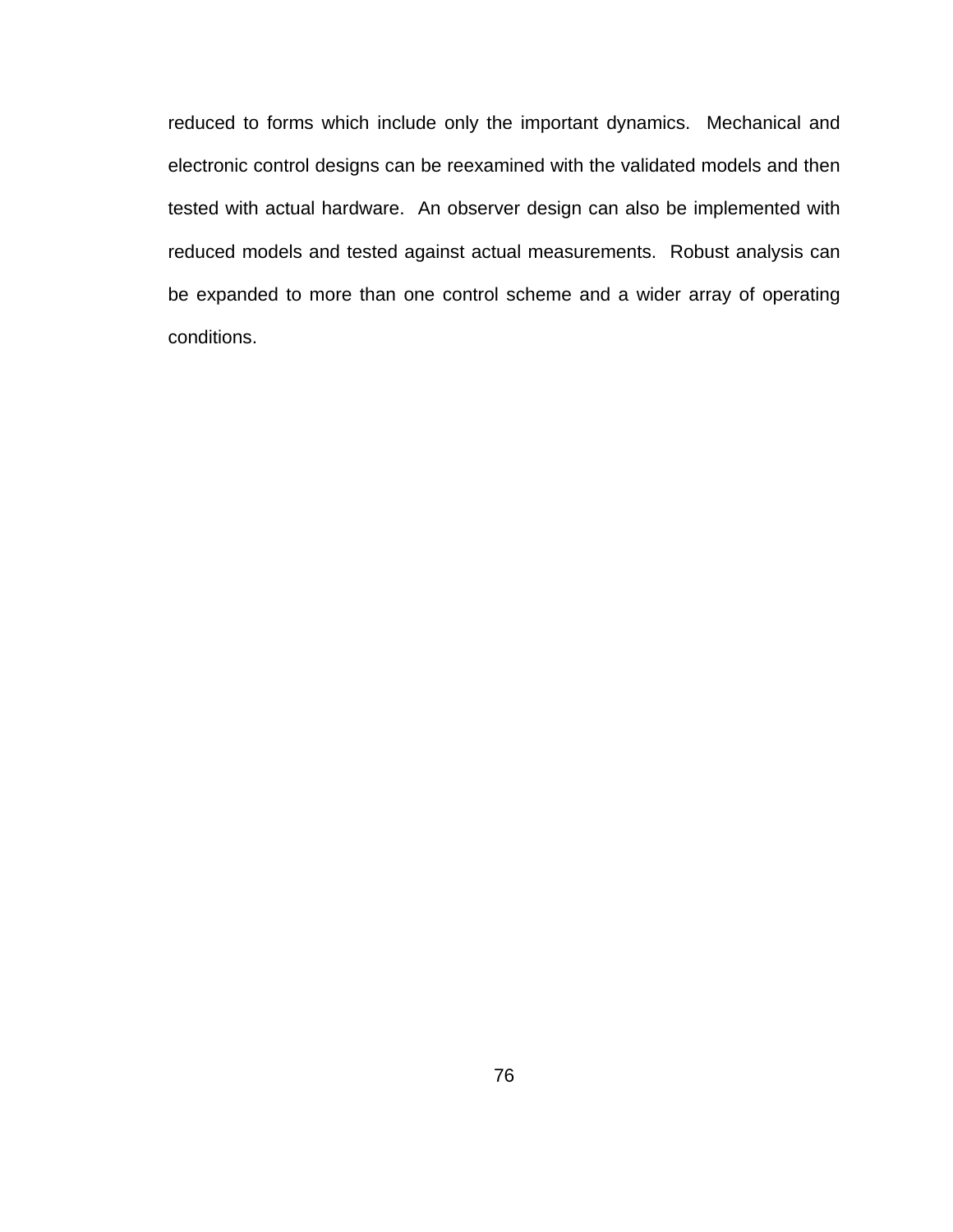# **APPENDIX**

| Parameter         | Description                                                                | Value                          |
|-------------------|----------------------------------------------------------------------------|--------------------------------|
| Symbol $_0$       | Any symbol followed by $O$ subscript represents a nominal condition        |                                |
| $A_{C}$           | Area of main poppet exposed to control pressure                            | 3.8e-4 $m^2$                   |
| $A_{comp}$        | Area of ends of compensator spool                                          | 4.9e-4 $m2$                    |
| Aι                | Area of main poppet exposed to load pressure                               | 1.9e-4 $m2$                    |
| $A_{S}$           | Area of main poppet exposed to supply pressure                             | 1.9e-4 $m2$                    |
| Apilot            | Area of pilot poppet exposed to pilot pressure                             | 5e-5 $m2$                      |
| A <sub>Dist</sub> | Area of load piston exposed to load pressure                               | 1.1209e-2 $m2$                 |
| a <sub>1</sub>    | Area of inlet orifice to control volume (variable orifice)                 | $(-3.208e-4 x + 1.1375e-6) m2$ |
| $a_{1fix}$        | Area of inlet orifice to control volume (constant orifice)                 | 4.375e-7 $m^2$                 |
| $a_{1max}$        | Area of variable inlet orifice when poppet is closed                       | 1.1375e-6 $m^2$                |
| a <sub>2</sub>    | Area of outlet orifice to control volume                                   | 8.16e-4 $x$                    |
| a3                | Area of the main poppet orifice                                            | 6.38e-3 $y$                    |
| $a_{4fix}$        | Area of orifice from load volume to tank (establishes desired $\Delta P$ ) | m <sup>2</sup>                 |
| $a_{comp}$        | Area of compensator orifice (varies nonlinearly with $x_{\text{comp}}$ )   | (1e-2 to 7e-6) $m^2$           |
| $B_X$             | Artificial pilot poppet damping (lumping linear plus nonlinear)            | 15.75 N-s/m                    |
| $D_{comp}$        | Damping of compensator spool                                               | 500 N-s/m                      |
| b <sub>x</sub>    | Linear pilot poppet damping                                                | 1.4 N-s/m                      |
| bγ                | Main poppet damping                                                        | 1.8 N-s/m                      |
| bz                | Load piston damping                                                        | 17000 N-s/m                    |
| $C_d$             | Orifice discharge coefficient                                              | .62                            |
| $F_{c,pre}$       | Spring preload on compensator spool                                        | 981.7 N                        |
| $F_{load}$        | Working load force on the load piston                                      | 211,400 N                      |
| F                 | Actuator input force to the pilot poppet                                   | $(0-60) N$                     |
| $h_1$             | Slope to control volume inlet orifice (for variable orifice model)         | $-3.208e-4$ m                  |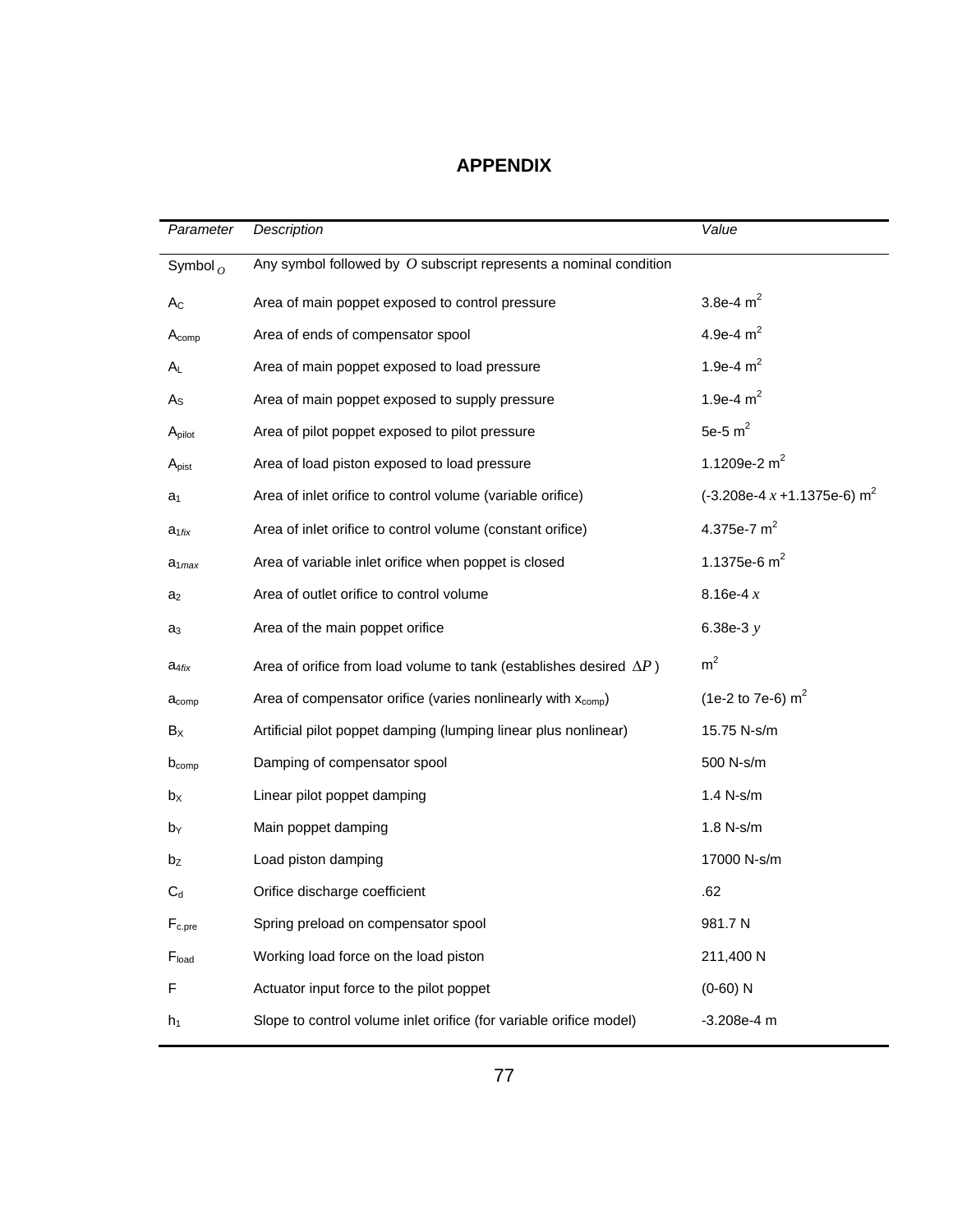| h <sub>2</sub>     | Slope to control volume outlet orifice                        | 8.16e-4 m           |
|--------------------|---------------------------------------------------------------|---------------------|
| $h_3$              | Slope to the main poppet orifice                              | 6.38e-3 m           |
| k                  | Feedback spring coefficient                                   | 7000 N/m            |
| $K_{comp}$         | Compensator spring coefficient                                | 10,000 N/m          |
| $KC_{(1-4)}$       | Pressure flow coefficient for orifices $1 - 4$                | Function of nominal |
| kcp                | Pressure flow coefficient for the pilot tube                  | 1.2272e-10          |
| $kfc_{(1-3)}$      | Pressure flow force coefficient for orifices $1 - 3$          | Function of nominal |
| $kfq_{(1-3)}$      | Flow force gain for orifices $1 - 3$                          | Function of nominal |
| $kq_{(1-3)}$       | Flow gain for orifices $1 - 3$                                | Function of nominal |
| $L_{\text{pilot}}$ | Pilot tube length                                             | $0.02 \text{ m}$    |
| М                  | Mass of the main poppet                                       | 0.166 kg            |
| $M_{\text{pist}}$  | Mass of the load piston                                       | 55 kg               |
| m                  | Mass of the pilot poppet                                      | 0.0415 kg           |
| $m_{comp}$         | Mass of compensator spool                                     | 0.06 kg             |
| $P_{\rm C}$        | Control volume pressure                                       | Pa                  |
| $P_{s,c}$          | Pressure between compensator and poppet valve                 | Pa                  |
| $P_L$              | Fluid pressure between the valve and the load piston          | Pa                  |
| $P_p$              | Pressure between the pilot poppet and the actuator housing    | Pa                  |
| $P_{\rm S}$        | Fixed supply pressure                                         | 21 MPa              |
| $P_T$              | Fixed tank pressure                                           | 101,000 Pa          |
| preload            | Initial displacement of feedback spring                       | 5e-6 m              |
| $Q_1$              | Flow rate across inlet orifice to control volume              | $m^3/s$             |
| $Q_2$              | Flow rate across outlet orifice from control volume           | $m^3/s$             |
| $Q_3$              | Flow rate across main poppet orifice                          | $m^3/s$             |
| $Q_4$              | Flow rate across load orifice                                 | $m^3/s$             |
| $\mathsf{Q}_{6}$   | Flow rate through the pilot poppet tube                       | $m^3/s$             |
| $Q_{comp}$         | Flow rate across pressure compensator orifice                 | $m^3/s$             |
| R                  | Radius of pilot tube                                          | $0.0005$ m          |
| $V_C$              | Fluid volume between main poppet and pilot poppet when closed | 8.36e-6 $m3$        |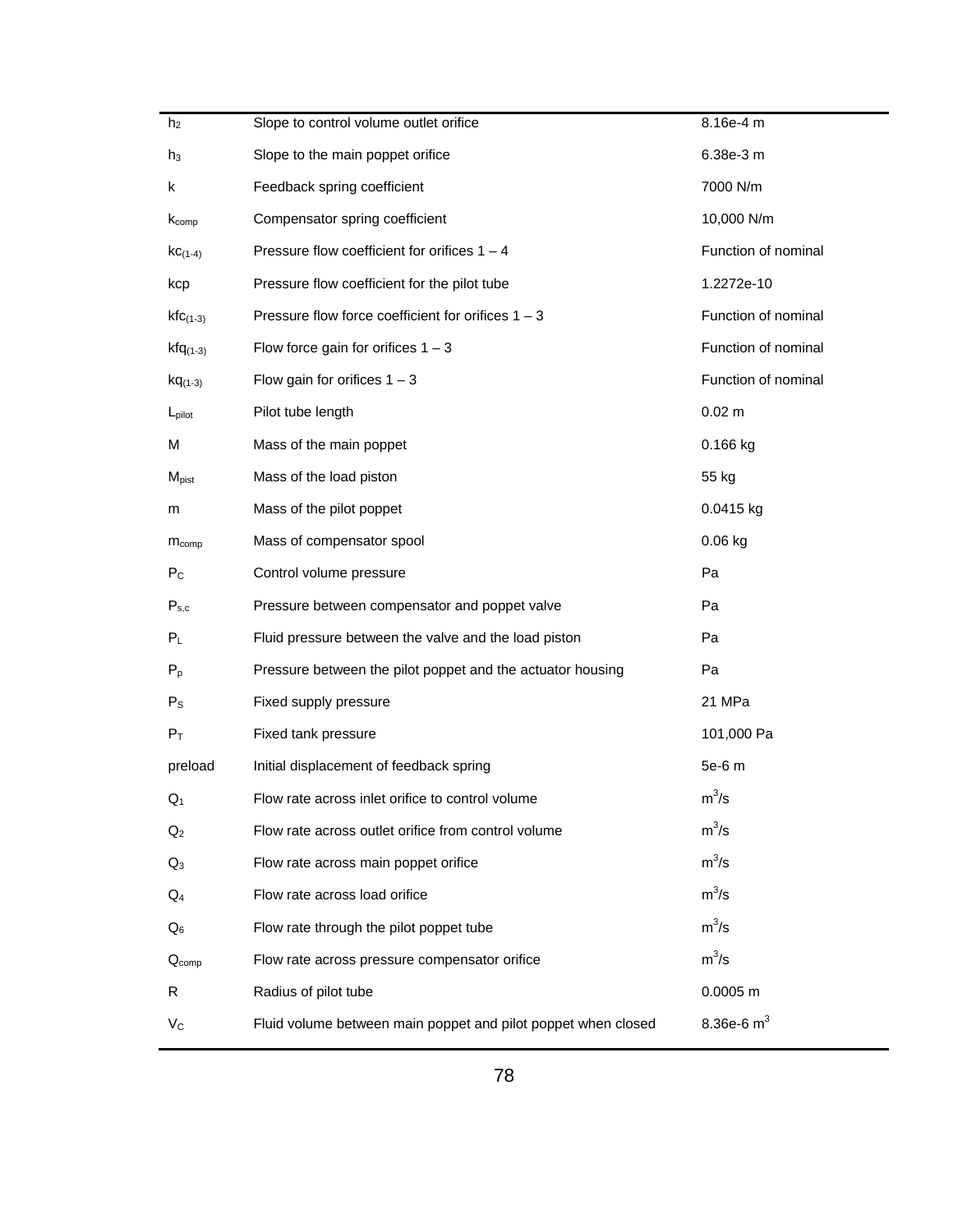| $V_L$                 | Fluid volume between valve and load orifice                   | $0.002 \text{ m}^3$       |
|-----------------------|---------------------------------------------------------------|---------------------------|
| VLoad                 | Fluid volume between the valve and the retracted load piston  | 1.27895e-2 $m3$           |
| $V_{P}$               | Fluid volume between closed pilot poppet and solenoid housing | 5e-7 $m3$                 |
| X                     | Position of the pilot poppet (positive is down in Fig. 1)     | $(0-3)$ mm                |
| $X_{comp}$            | Position of the compensator spool                             | $(0-3)$ mm                |
| $x_n$                 | Pilot poppet position referenced from the nominal opening     | m                         |
| у                     | Position of the main poppet (positive is up in Fig. 1)        | $(0-7)$ mm                |
| <b>y</b> <sub>n</sub> | Main poppet position referenced from the nominal opening      | m                         |
| z                     | Position of the load piston                                   | m/s                       |
| β                     | Fluid bulk modulus                                            | 1.334e9 Pa                |
| $\rho$                | Fluid density                                                 | 833 kg/m <sup>3</sup>     |
| μ                     | Fluid viscosity                                               | $0.01$ N-s/m <sup>2</sup> |
|                       |                                                               |                           |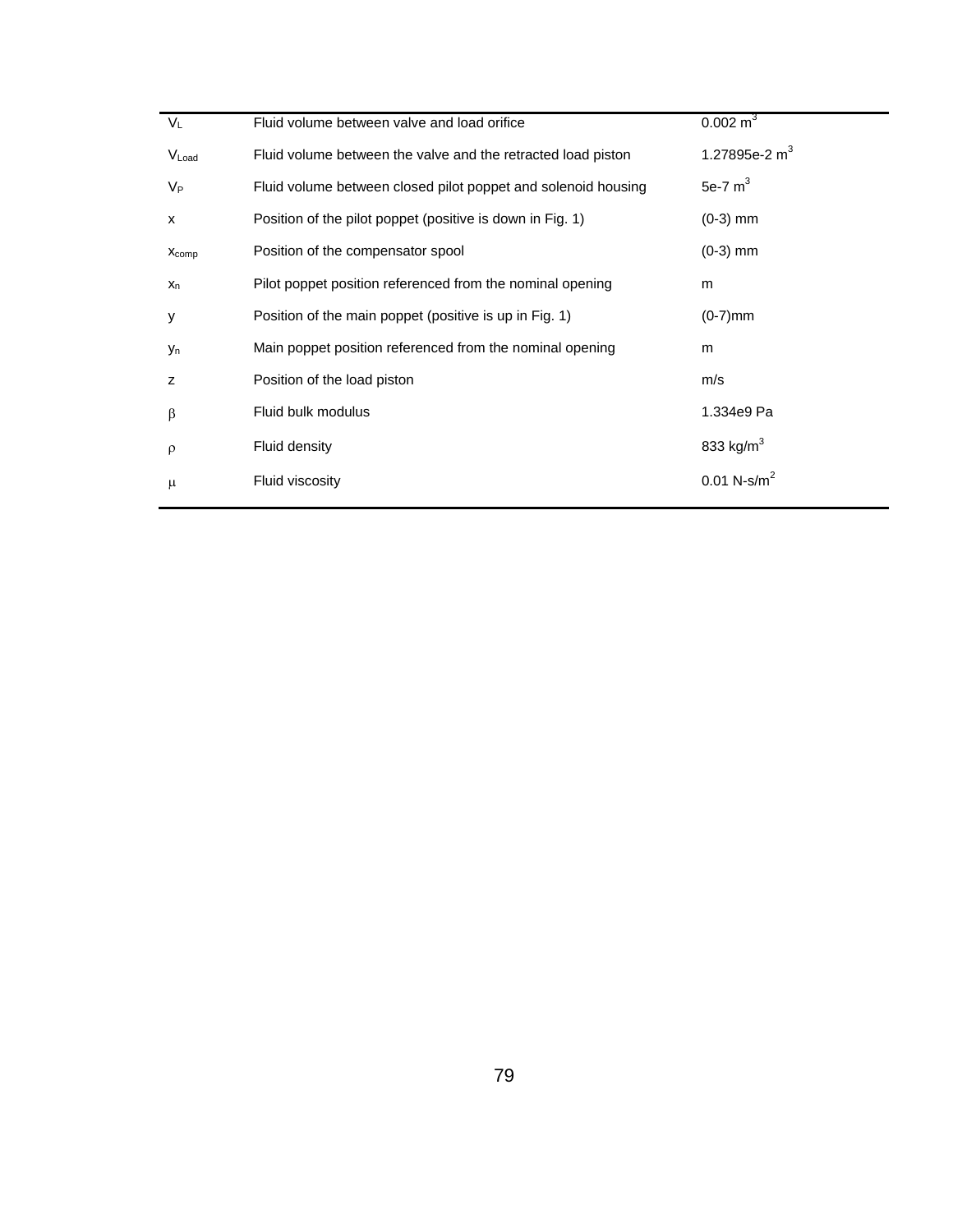#### **REFERENCES**

- [1] Zhang, R., Alleyne, A. G., Prasetiawan, E. A., "Performance Limitations of a Class of Two-Stage Electro-Hydraulic Flow Valves," International Journal of Fluid Power, Vol. 3, 2002, No. (1).
- [2] Schexnayder, L. F.,, "Poppet Valve with Force Feedback Control," U.S. Patent 5 421 545, Jun. 6, 1995.
- [3] Aardema, J. A., 1997, "Pilot Valve for a Flow Amplyifying Poppet Valve," U.S. Patent 5 645 263, Jul. 8, 1997.
- [4] Yang, X., Paik, M. J., Pfaff, J. L., "Pilot Operated Control Valve Having a Poppet With Integral Pressure Compensating Mechanism," U.S. Patent 6 745 992, Jun. 8, 2004.
- [5] Yang, X., Stephenson, D. B., Paik, M. J., "Hydraulic Poppet Valve with Force Feedback," U.S. Patent 6 869 060, Mar. 22, 2005.
- [6] Manring, N. D., *Hydraulic Control Systems*, Hoboken, NJ: John Wiley & Sons, 2005, pp. 224-228
- [7] Merritt, H. E., *Hydraulic Control Systems*, New York: John Wiley & Sons, 1967.
- [8] Hayashi, S., 1995, "Instability of Poppet Valve Circuit," JSME International Journal Series C, Vol. 38, No. (3), pp. 357-366
- [9] Funk, J. E., "Poppet Valve Stability," Journal of Basic Engineering, June 1964, pp. 207-212
- [10] Wandling, D. E., Johnson, B. L., 1972. "Hydraulic Poppet Valve Stability." SAE National Combined Farm, Construction & Industrial Machinery and Powerplant Meetings, Milwaukee, WI.
- [11] McCloy, D., "Compensation of Steady State Flow Forces in Valves," Hydraulic Pneumatic Power, March 1969, pp. 150-158
- [12] Johnston, D., K. Edge, N. Vaughan. 1991. "Experimental Investigation of Flow and Force Characteristics of Hydraulic Poppet and Disc Valves." Proceedings of the Institution of Mechanical Engineers Part A, Vol. 205, No. (A3), pp. 161-171